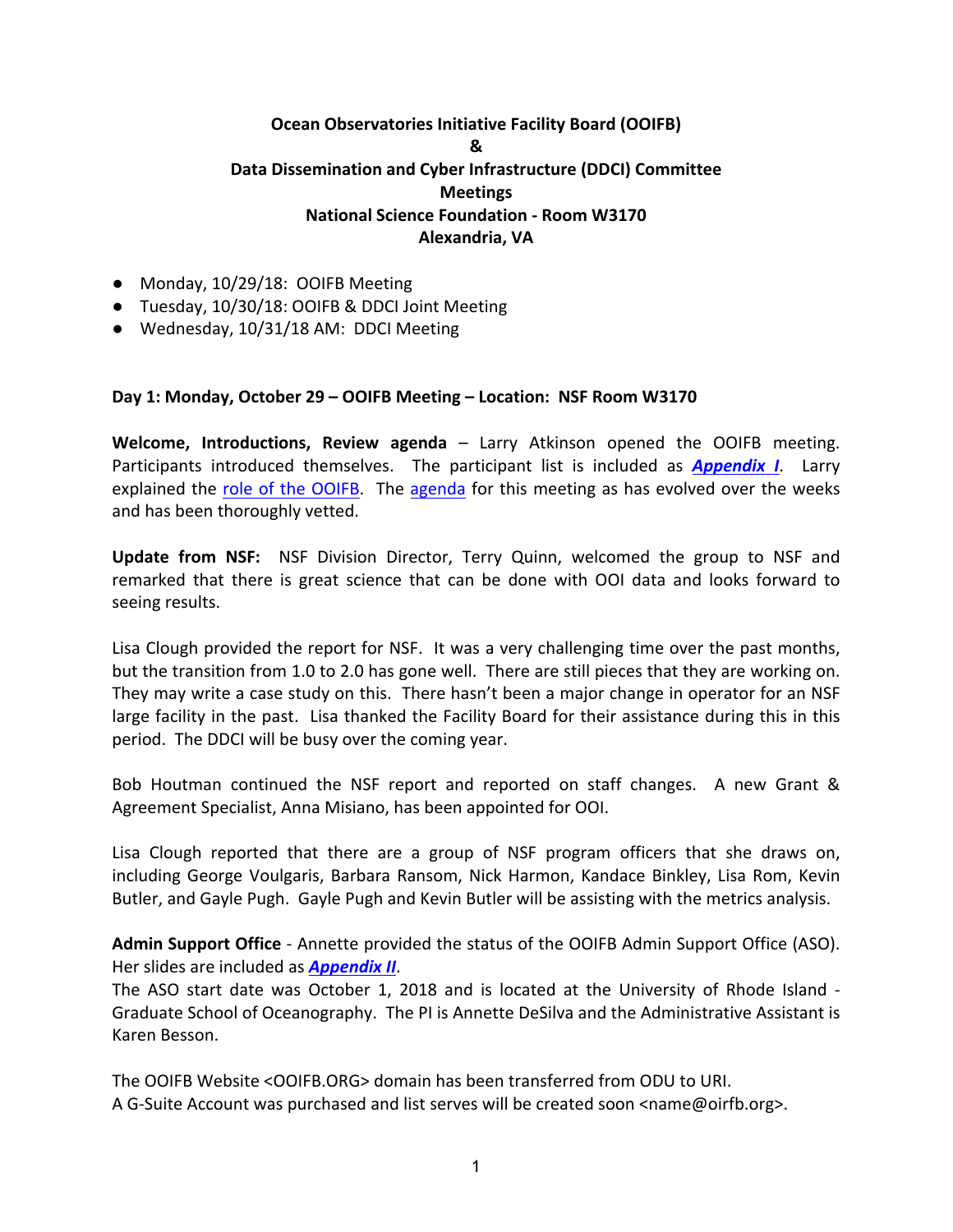**Review OOIFB action items** (pending, completed) – Annette reviewed the list of OOIFB action items. See **Appendix III**.

**In** 2017 there were eight total actions; five are complete and three delayed to OOI 2.0. In 2018 there have been seven total OOIFB actions plus two DDCI actions. Four of the OOIFB and one of the DDCI actions are complete. Three OOIFB and one DDCI actions are pending.

Kendra Daly is no longer supported by OOI, so she is again a voting member of the OOIFB.

An OOIFB statement regarding OOI Non-Profit collaborations is still needed. Larry will reach out to ONC, NANOOS, and others. Some of these groups are currently renewing their MOUs.

We reviewed the OOI organization chart (see Appendix III). The arrows of the chart are important. The chart needs to be updated (this is an **action item for NSF**). The OOIFB does not provide Guidance.

#### **UPDATE FROM OOI PROGRAM OFFICE:**

**Status of Transition & OOI 2.0** - John Trowbridge (WHOI) provided the report. His slides are included as **Appendix IV**.

On October 1, 2018 the OOI program office was transitioned to WHOI. John reviewed the transition completed activities (see list in Appendix IV). One pending activity includes the final Configuration Management System alternative to SAF. It will be selected by November 15.

John reviewed the OOI 2.0 Mission and Goal. The Mission includes operation and management of the OOI arrays, CI and Data Delivery, and community engagement. The goal is to have OOI recognized for its value to the community and leadership in data quality and delivery, community engagement, engineering, and operations.

The organization structure was reviewed and includes the staff listing for the Project management Office (PMO) as well as the array and CI project scientists and managers. They feel that they have put together a good team.

Ruoying He asked about Data Delivery and where it falls within the structure. John Trowbridge explained that Data Delivery has been put on the MIOs.

Next John reviewed the OOI 2.0 Governance and responsibilities of the OOI PI, OOI PM, and the PI/PS Team. The interaction of Program with OOIFB was described.

There will also be a Science Oversight Committee (SOC). The draft charter is currently under review by NSF and OOIFB. Members of the SOC will include John Trowbridge, Deb Kelley, Al Plueddemann, Ed Dever, and Peggy Brennan-Tonetta. Ex-Officio members will also include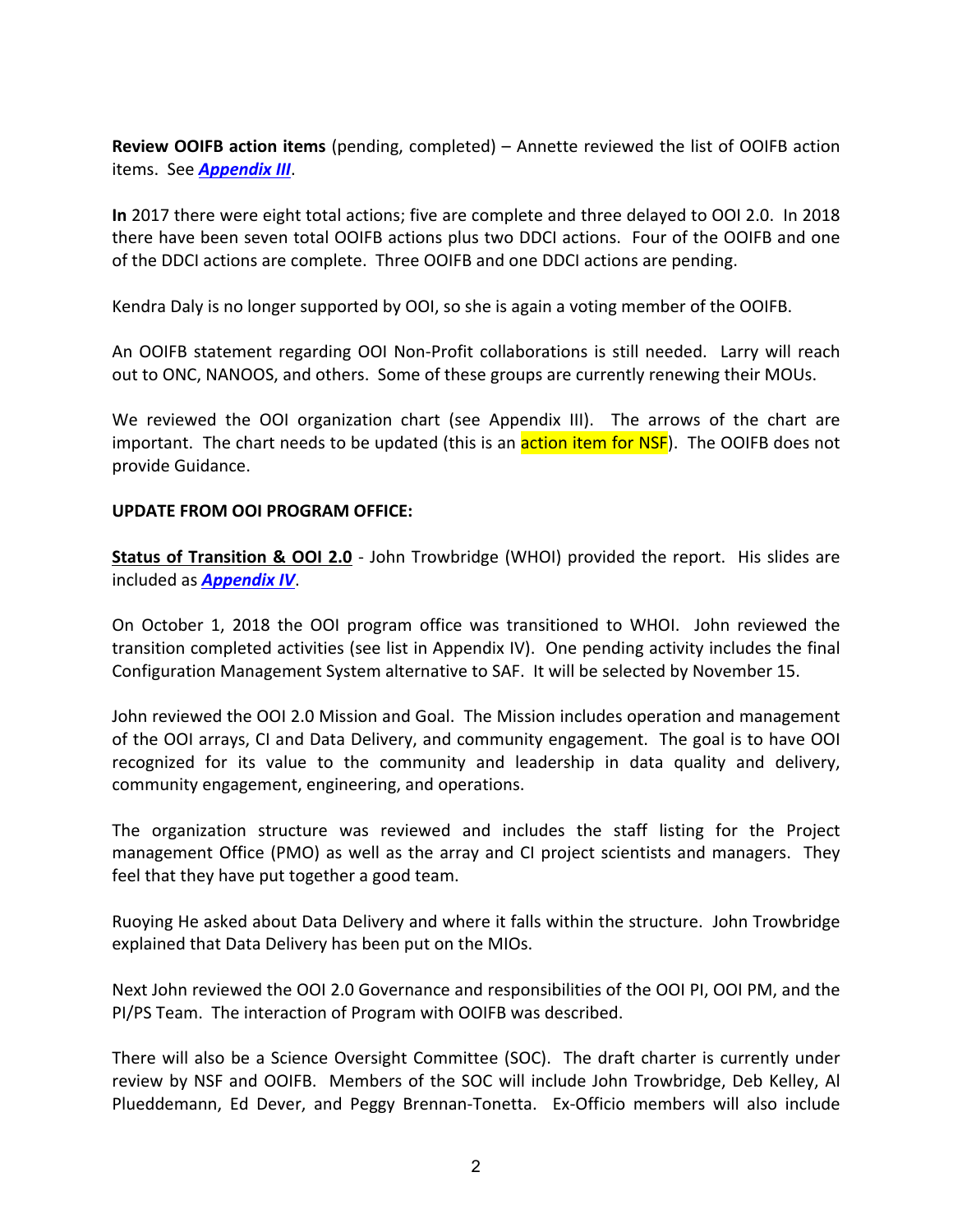Larry, Lisa, and Bob. They would invite other people as needed. They haven't decided how often they would meet.

Discussion:

- Larry Atkinson suggested Tim Crone as DDCI Chair be added as an SOC ex-officio member.
- Larry It was good for he and Annette to be on the SOC calls in the past. Most of the time we just listened.
- Folks seem to think meetings should be held every two weeks.
- There should be an agenda for each meeting.
- Lisa Clough It is John's committee.
- Lisa encouraged Annette's participation.
- John Trowbridge He will add Annette and Larry as ex-officio members.
- In the past there were data people on the SOC calls.
- Open item should Tim Crone be an as ex-officio as DDCI Chair.
- Lisa COL is on a no-cost extension until June, so you might want to have them on-board as Ex-officio. It can be Kristen or Chris Rutherford.
- A possible time for the SOC web conferences is Tuesday's from 4-5 pm.

### **Status for each component:**

**Endurance Array Update** - Ed Dever (OSU) provided the report. His slides are included as **Appendix V.** Ed is replacing Sheri White on the OOIFB and replacing Jack Barth as Endurance MIO PI. Ed reviewed the Endurance team.

Images from the Endurance Array Turn Cruise 10 are included in Appendix V. The first cruise was on R/V Sally Ride. They have used many different ships for the cruises. This year they staged the cruise out of Seattle for the first time. It was a bit of a challenge but worked well.

Endurance Array Platform status was reviewed. From the slide images, systems that are operating, not telemetering, but sampling, or not deployed/working are illustrated.

- The shallow water profilers are not deployed because the winter weather and wave heights are too severe.
- They log all of the failures using the red-mine system.
- Some systems are sampling, but not telemetering. This is due to electronics issue.
- Some systems have failed.
- Some systems don't have battery back up, so no data.
- They have design updates planned to correct some of the problems.
- The weather was very good, thankfully because funding is short.
- The cruises are about 2 weeks 16 days plus 2 mobe. They are considering reducing the number of cruise days on their ship time requests going forward.
- Kendra Daly Is there a problem of getting cruises scheduled outside of the weather window? Ed - so far they made statements of concern, but no big stink. They have been able to accomplish their work.
- We do a better job of advertising the open berths on the cruises.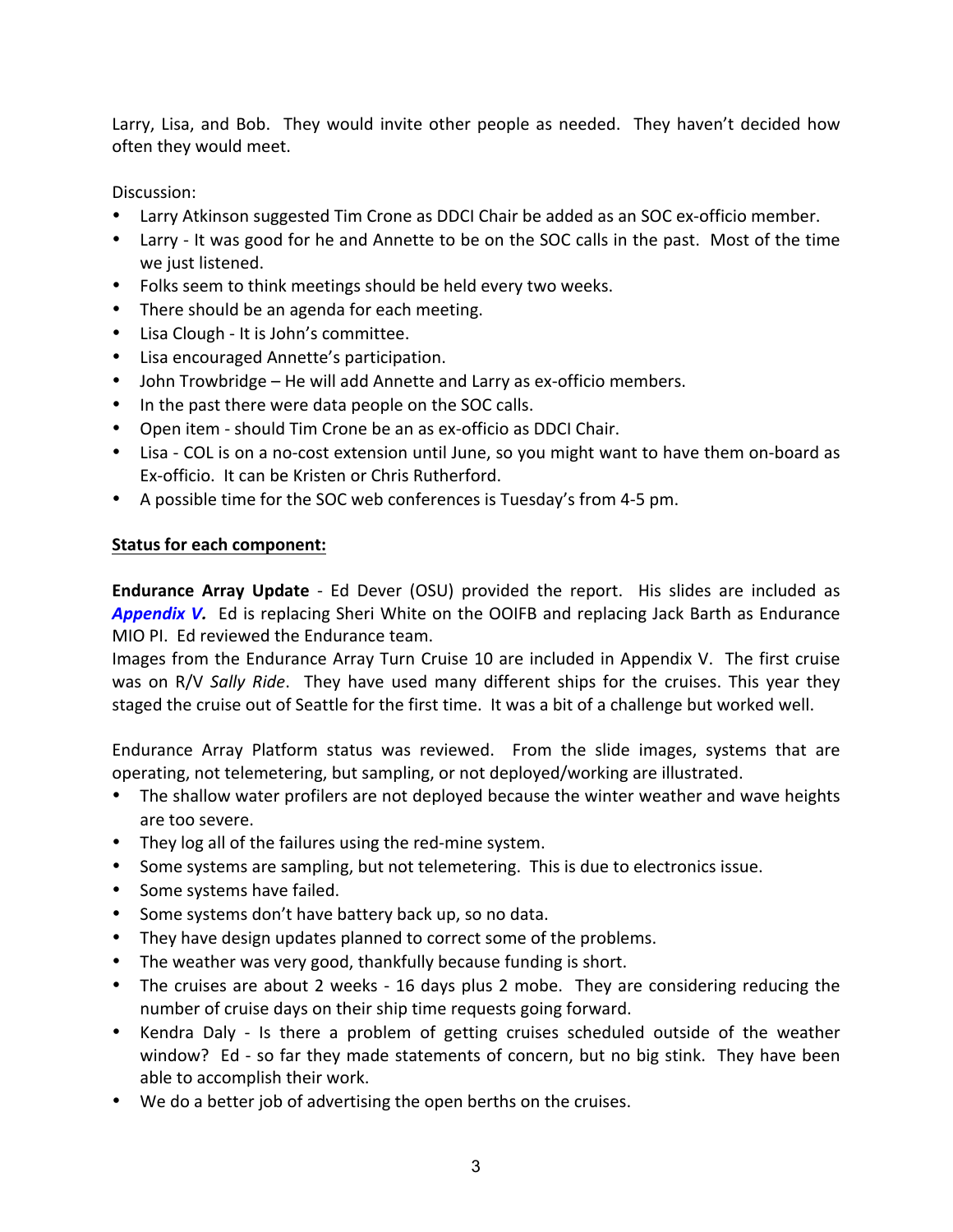Next Ed reviewed the Endurance Array Glider Coverage since May 2018.

- 10 gliders have been deployed between 3 May and 17 Oct
- 3/10 deployments to full duration
- 3/10 deployments deployed and operating normally
- $4/10$  gliders leaked (O-ring leaks not the issue)

See the slides for additional details.

There was a glider review in June.

- They think the leaks might be due to sediment from the bottom. Overtime, they see pinhole leaks. It is usually the second deployment when they start to see the leaks.
- Sarah Gille Why do you see the leaks at the beginning of the deployment? Ed When they sit on the shelf, they dry out. There has never been a real fix.
- They typically don't send the whole glider back to the manufacturer for repair; they just send the pump. These are Slocum Gliders.
- They started with 12 gliders, but lost one and it hasn't been replaced due to cost.
- Ed commented that OSU received their funding quickly from WHOI.
- Sarah Gille Has there been any thoughts of getting a different brand of glider? Ed that would entail a major tech refresh. Perhaps it could be considered in a year or two.

Ed reviewed the CSPP deployment summary since the May 2018 meeting.

- There were 6 operational CSPP deployments between May and Oct
- 1/6 deployments completed normally
- 3/6 deployments profiling ended early due to firmware issues. These issues were resolved prior to the September Endurance 10 cruise.
- 2/6 deployments were on the September Endurance 10 cruise at the CE02SHSM and CE07SHSM sites. They are operating normally as of 26 Oct with recovery planned for the first week of December (using R/V Rachel Carson).

Ed reviewed notable technical progress (see slide).

Ancillary/data verification activities have included adding biofouling settling plates to Endurance Moorings as part of a study by Lindsey Haram (Smithsonian Environmental Research Center). Biofouling has been a concern and they hope to hear the results of the study.

Ed reviewed the science results for Endurance Array data. This included contributions to three articles in OceanObs19 collection of white papers.

There have been a few proposals that have been submitted to NSF. He prepared two letters for the proposals.

The AWP 1 Budget reductions of \$199k to support increase in CI scope resulted in Endurance changes to: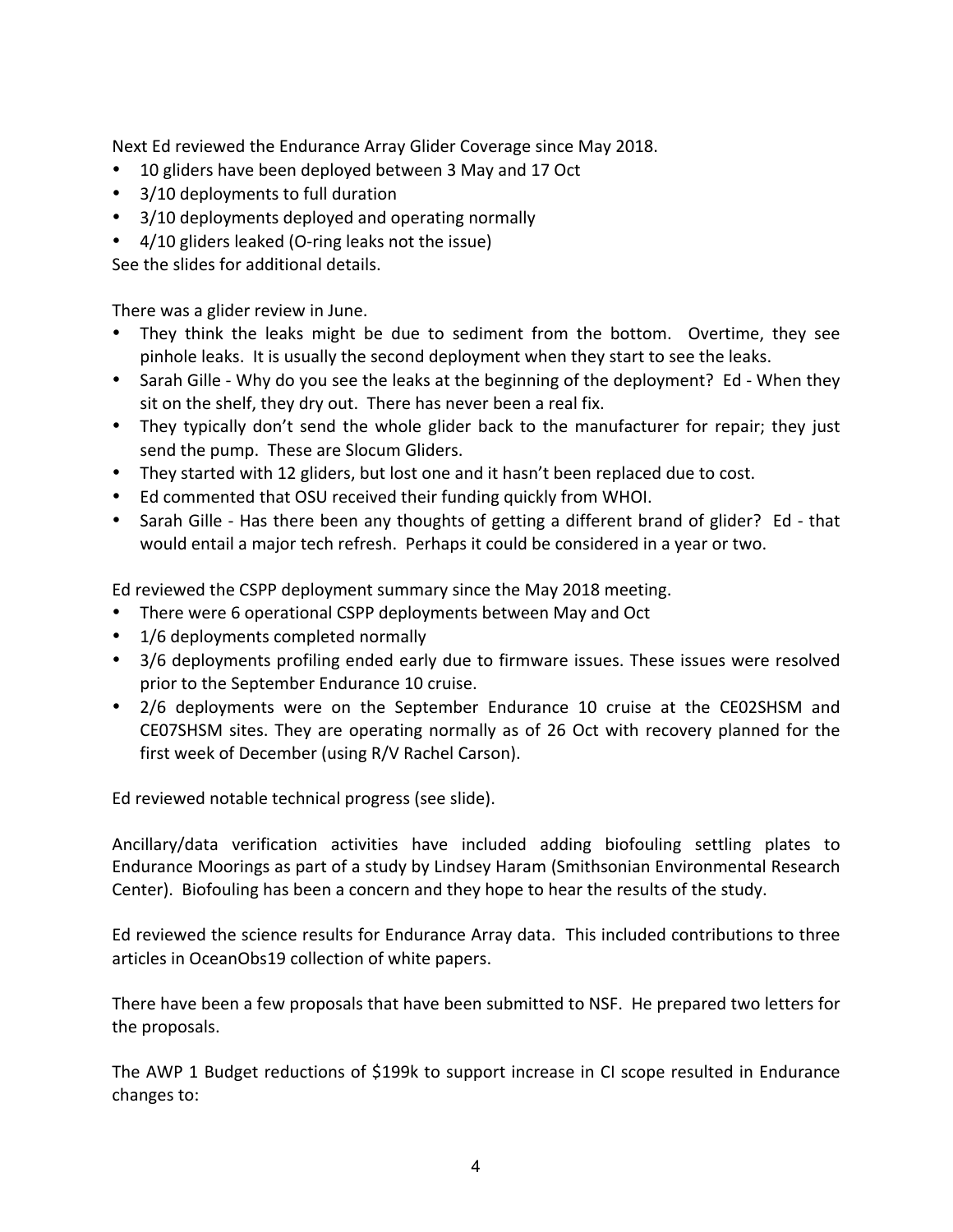- Mooring refurbishment materials
- Glider refurbishment materials
- Mooring instrument refurbishment ODC
- CSPP refurbishment ODC

Ed reviewed the reductions and justification for them. In some cases it was based on the performance of the sensor.

Kendra Daly - Why isn't the CI budget being distributed to the MIOs. Ed - In the transition from 1.0 to 2.0 it was recognized that the CI effort wasn't where it should be. We needed to increase the funding for CI. The cost for this was distributed. It is 2% reduction for Endurance.

Other Challenges for Endurance include:

- Instruments:
	- Continued CAMDS issues
	- OPTAA service continues to be slow
- Glider leaks in summer 2018
- UNOLS ship costs higher than budgeted. R/V *Sikuliag* day rate is higher than other ships. However, they were able to carry more and reduce days to stay within budget.
- Heavy lift winch issues with line read outs.

Discussion:

- Annette Will the budget reduction be felt every year? John Trowbridge The AWP indicated that if areas of need were identified, they would be addressed. Jeff Glatstein identified areas where CI needs improvement. To accomplish this, additional resources are needed. To support this, there is the reduction across the MIOs.
- Kendra Was Raytheon tasked to provide documentation? Chris Rutherford Raytheon provided documentation. Many came in towards the end of the transition. The documents provided had areas of question. They answered many of the questions. It is all there, but stil needs work.
- Ruoying He Is 2.5% budget reduction across the board? John Trowbridge yes.

### **Cabled Array** – Deb Kelley (UW) provided the report. Her slides are included as *Appendix VI*.

Deb reviewed the changes in RCA in OOI 2.0:

- Took over management of terrestrial west coast infrastructure in partnership with Pacific Northwest GigaPop
- UW is now responsible for port agent drivers and data parsers
- Port agent drivers and data parsers will be moved to the Shore Station
- The data positions have been formalized, advertised and they hired 1.5 FTE's
- End-to-end process formalized and implemented for calibration, instrument metadata, and data evaluation (Orest)

Deb reviewed the Data and Network personnel changes: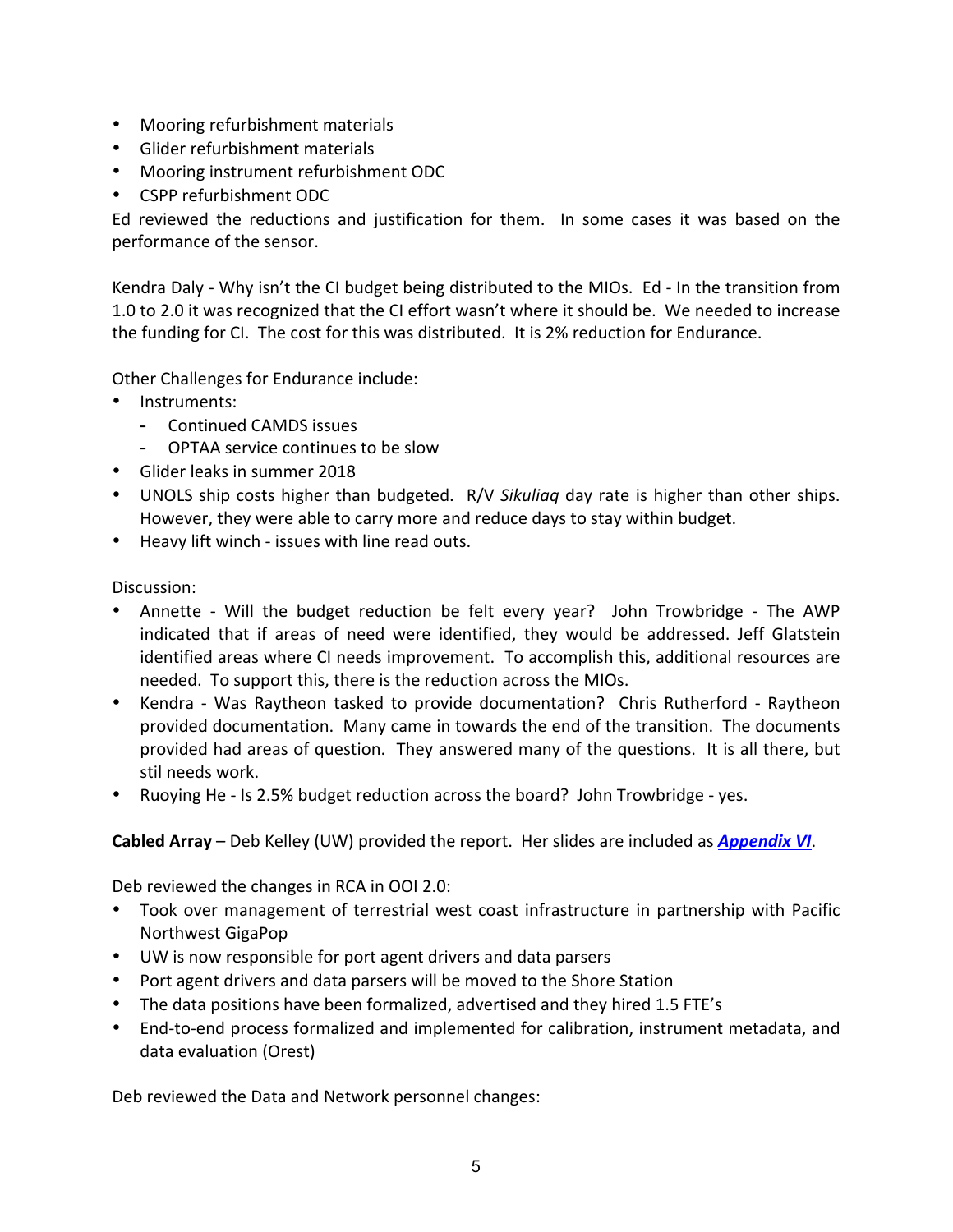- Deb is the PI/PS.
- Orest Kawka is the research scientist
- Mike Vardara is the data scientist
- Wendi Reuf worked for Al Devol and is now the lead data evaluator.
- Katie Brigham is a data evaluator.
- Mitch Elend data specialist
- They now have 4 undergraduates
- The engineering team includes Ken Feldman as the network engineer.

A description of how RCA operates was described and includes daily talks and regular meetings.

They are conducting deep-dives into metadata, instruments, and data  $Q/\text{QC}$ .

RCA field operations in 2018 have included:

4th Operations and Maintenance Cruise 47 days, 6/19 to 8/5 on R/V *Revelle* with ROV Jason (58 dives):

- Turned 5 Junction Boxes
- 3 Shallow Profiler Platform Assemblies, 3 Shallow Profiler Science Pods (Axial Platforms Recovered)
- 2 Benthic Experiment Platforms
- 84 CORE instruments turned-installed
- 3 Deep Profiler moorings
- 11 Installations of new PI instruments/Platforms & Turning of 2
- Recovery of Jason elevator dropped last year (2 instruments). Remarkably, it wasn't a bunch of shrapnel.
- 15 verification CTDs plus Jason Niskins and gas-tights

The VISIONS'18 was carried out and included 23 undergraduate and graduate students from UW, Grays Harbor, Queens College NY, and Chico - California State.

RCA uses an Operations Management System Weather map that provides Live Status network traffic with the ability to drill down to the instrument.

Deb reviewed the Cabled Array operational status:

- There have been >>30,000 shallow profiles since 2015.
- One of the big issues that they had at Axial Base was with the wetmate connector providing power and bandwidth. It was damaged during the ROV connection either last or this year. They have identified an Alignment Funnel and put in a rush order. They are expensive, so couldn't install on all connectors.
- Deep profilers Data is not on CI and they are investigating why.
- They have received poor support from Kongsberg, so they are phasing in new cameras from SubSea.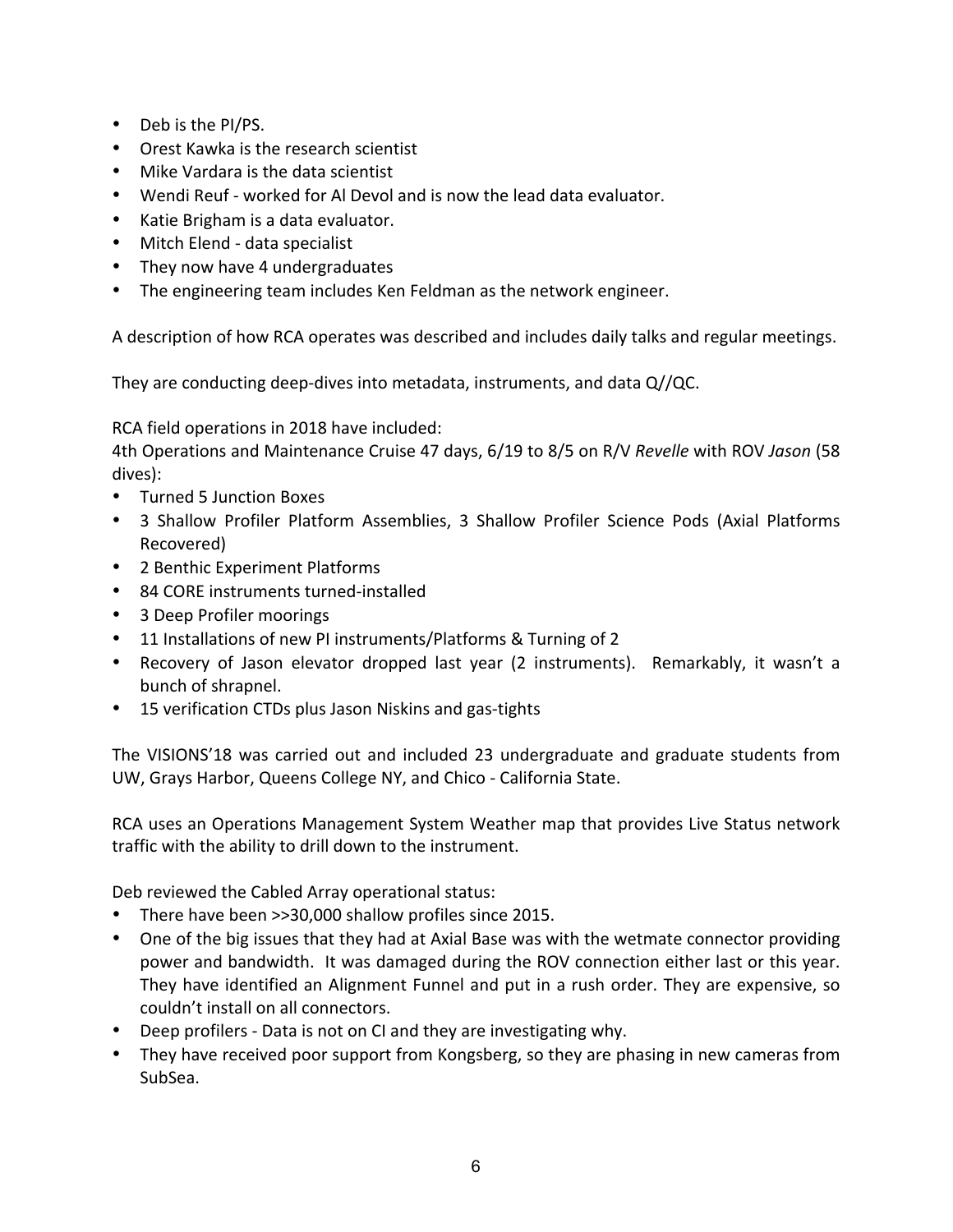- Blue Ocean Explorer is very close to operational and will provide integrated operational status, assets, issues, etc.
- The IRIS user base continues to grow.
- When will Axial Seamount Erupt? This is the only submarine volcano where eruptive predictions may be rigorously tested. This gets updated every daily.
- Expansion of CAbled Array 11 PI instruments are now on the cabled array.
- Axial has been the site to go to for testing.
- For all of these programs, the PIs must have money to remove the instruments at the end of their award.
- Programs for next year include:
	- ONR Clare Reimers and Peter Girguis
	- NASA Exobiology
	- NSF Wilcock
	- Pending IODP
- The Cabled Array Issues and Implications for 2018 and 2019 were reviewed. These will be a challenge and they don't have a solution. Cabled Array Deck Space issues continue. The deck space on Revelle as compared to the space on the Atlantis was illustrated. They are trying to figure out how this will work.
- The report concluded with outreach highlights from the VISIONS' 18 program.

### *Break*

**Pioneer and Global Arrays** - Derek Buffitt (WHOI via WebEx) provided the update. His slides are included as **Appendix VII**.

- He began with an update on the Pioneer Array. They have had some successes. The profiler moorings continue to work well. All moorings completed refurbishment on time for the fall cruise. The R/V *Neil Armstrong* turnaround cruise is currently underway.
- Nest the Global Arrays were reviewed (see slides for details).
	- − The Southern Ocean array will go back in the water with funding by NERC. The mooring completed refurbishment in time for shipment to Punta Arenas. After the surface mooring is deployed, it will likely be in the water for 24 months.
	- − Irminger is entering the fall storm season. SUMA data collection and delivery working well. For refurbishment, they are receiving instruments from vender servicing. The 2019 cruises will have to mob in Reykeyvick, which will be challenging.
	- − The Papa Array operations and mobile assets look good.
- There have been some personnel changes. John Wren is the electrical lead. They hired one software developer to assist Stephanie Petillo and have hired an assistant for Sheri White.
- The 2.5% reduction is coming out of refurbish as opposed to new purchases. They also suspended some spending until the next year.
- One of the risks is the vehicle refurb. They will schedule some discussions with Teledyne -Webb. They will also look at the contract issues.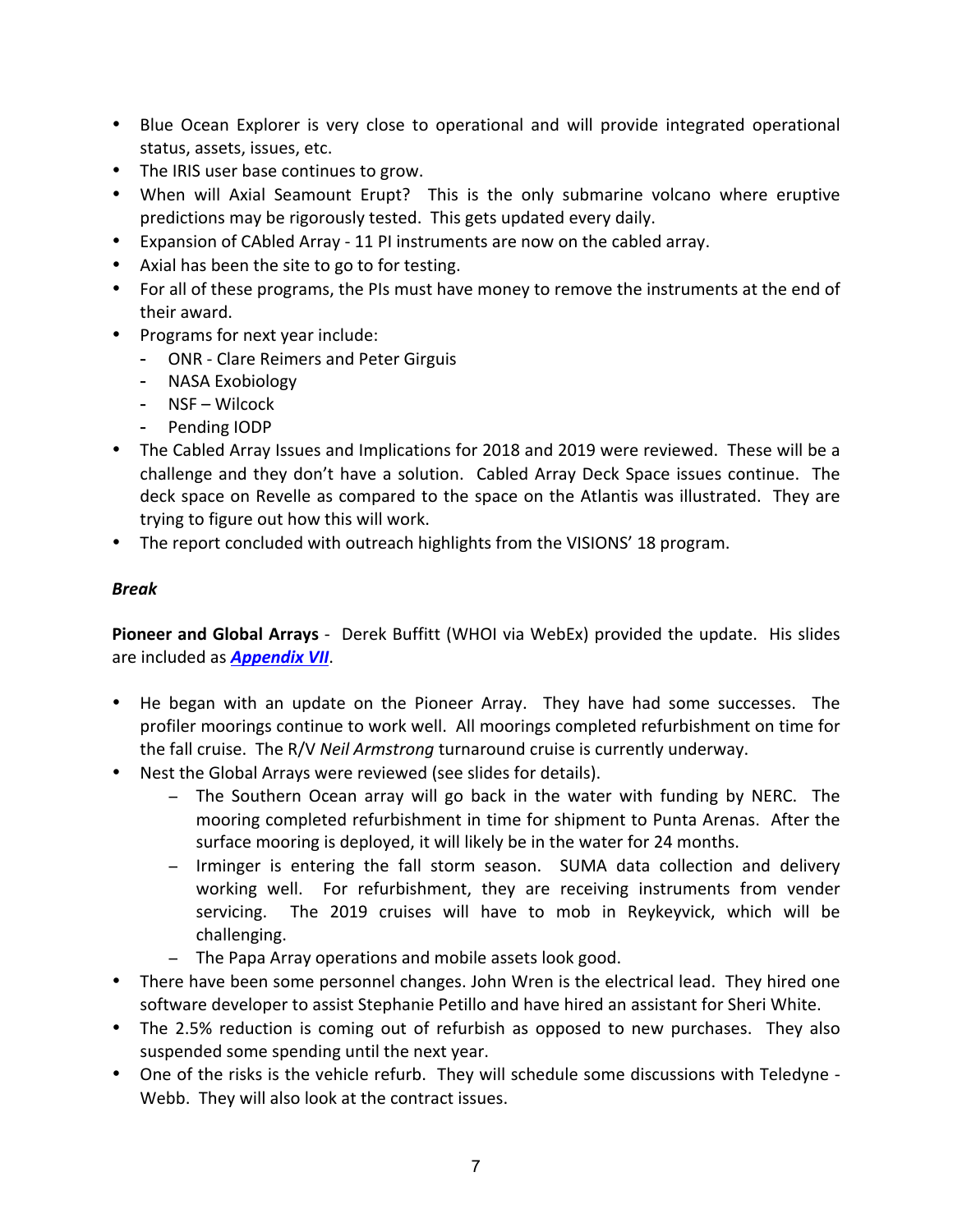Discussion:

- Brian Glazer The CI transfer to DataPop saved \$200K. Was that part of the reduction? Deb - The program took advantage of that cut. It was part of the AWP. It came before the 2.5% reduction.
- Ed NANOOSE is interested in the Glider raw data. Some of the data from OOI is going to the national glider DAC. However, he thinks this is limited to CTD. Not everyone tells you what they are doing near the OOI arrays. Sometimes people are installing things or working very close to the Endurance moorings. Ed will reach out to them to find out what is being deployed and where.
	- − John Trowbridge- He had a list of some of the programs EXPORTS, MOC/NERC work in Southern Ocean, etc. At the Pioneer Array there is a LTER being headed up by Heidi Sosik. Dennis McGillivery also has a program.
	- − Kendra Daly Is the WHOI mesopelagic program up near Irminger? John The OTZ (Twightlight Zone program) site is still under consideration.
- Larry Data has been an issue for a long time. Now we are seeing money pulled out of MIO observations.
	- − John There is a problem with Data Delivery and it needs to be fixed.
	- − Ed Dever It is less bad than you think. Much of the data is available through the OOI data portal, but it isn't easy to get to. The  $Q/A$   $Q/C$  is still a problem.
- Ed Dever We need to address the help-desk issues. Now the inquiries that come in will be distributed to the MIOs. His team complains about CI, now it is their job so it will be interesting to see how this works.
- Deb Kelley The data team worked very hard. They developed a lot of good tools. There was not way that they could access the data. They were very responsive to the help desk.
- Jim O'Donnell Was there an effort to ingest the recovery data, particularly the ADCP data? Orest - This was a recommendation that was a very high priority. Hopefully it still is.
- Annette Will the UNOLS new policy of charging for homeport days have an impact? Deb Kelley - yes.
- There was discussion on ROV Jason and its issues supporting the cabled array. Kendra Daly commented that this is a risk to the program. We have continued loss of data from a whole mooring. Bob Houtman remarked that OOI should provide feedback on the Jason operations directly to NSF.

### *Lunch Break – start here*

### **Annual Work Plan (AWP):**

**Review OOIFB involvement** – Larry Atkinson reported that NSF requested OOIFB's review if the OOI 2.0 AWP. The OOIFB recommendations were reviewed by NSF and then forwarded on to OOI 2.0.

Discussion: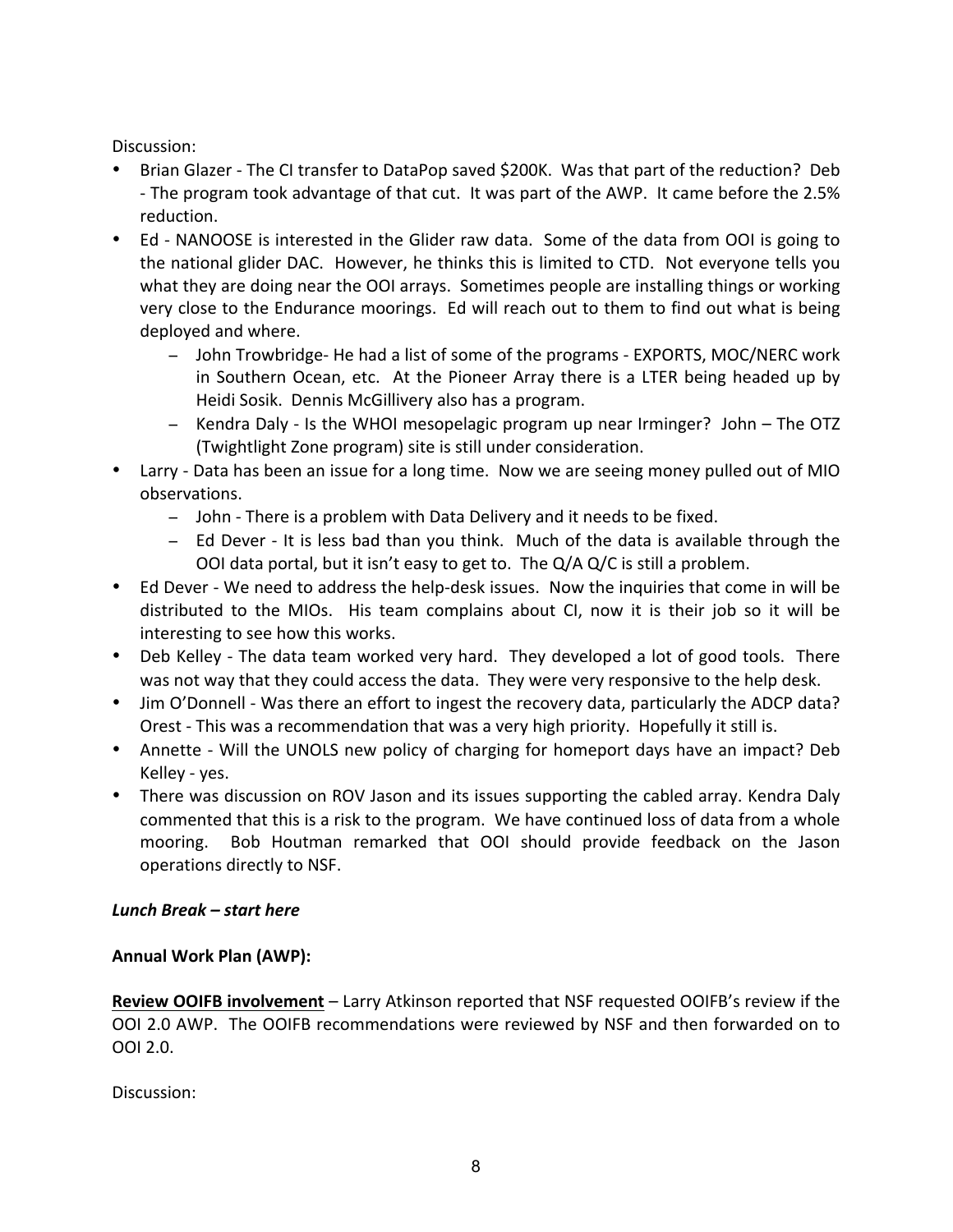- Kendra Daly The most confusing part of the AWP this was the FTEs. Ed Dever Each organization has a different structure, so it is understandable that it can be hard to understand.
- Kendra Daly She was concerned that the level of support was to low. Ed He thinks it will be okay as long as John Fram is on their team.
- John Trowbridge The draft AWP is due in April 2019. Lisa Clough This would be good timing for a spring OOIFB meeting. It would be good to have the AWP available for the spring meeting.
- Jim O'Donnell He is concerned about fractional people. Deb Kelley This is true, you risk losing them.
- Kendra Do the institutions contribute? Lisa There isn't cost sharing but the institutions provide space and management.
- Bob Houtman Unless otherwise noted, the budget is \$44M. The President's budget request will be released in February. If there is a budget change, John Trowbridge will need to include it in their plan.
- Ed Dever An issue is that OOI ship time is often scheduled over the Fiscal Year date (September through Oct). This makes budgeting challenging.
- There could be occasions when changes are needed to the AWP. The process would be John Trowbridge would send it to NSF. Then NSF could task OOIFB for feedback. The biweekly SOC calls will also help alert us to issues.

Timeline:

- The draft AWP is due in April
- OOIFB can review it at their May meeting
- The final AWP is due in August.

**Discussion on OOI Science Plan and current/future Network Design – What is the OOIFB role** in the 'science plan'?

Background on the history of the 'Science Plan' - Kendra Daly reported that the original plan was developed in 2005 at the Denver Airport. In 2007, there was a new plan and the traceability matrices were introduced.

This brings us back to last spring and OOIFB's review of the traceability matrices. Kendra remarked that when she looked over at the high-level science plan themes, they still apply. However, in terms of the traceability matrices, some sites have never been deployed and some instruments never turned on. The challenges in updating the matrices were a lack of information on what instruments are in the water.

Discussion:

• NSF wanted the updated traceability document for the National Science Board. Does NSF still want it?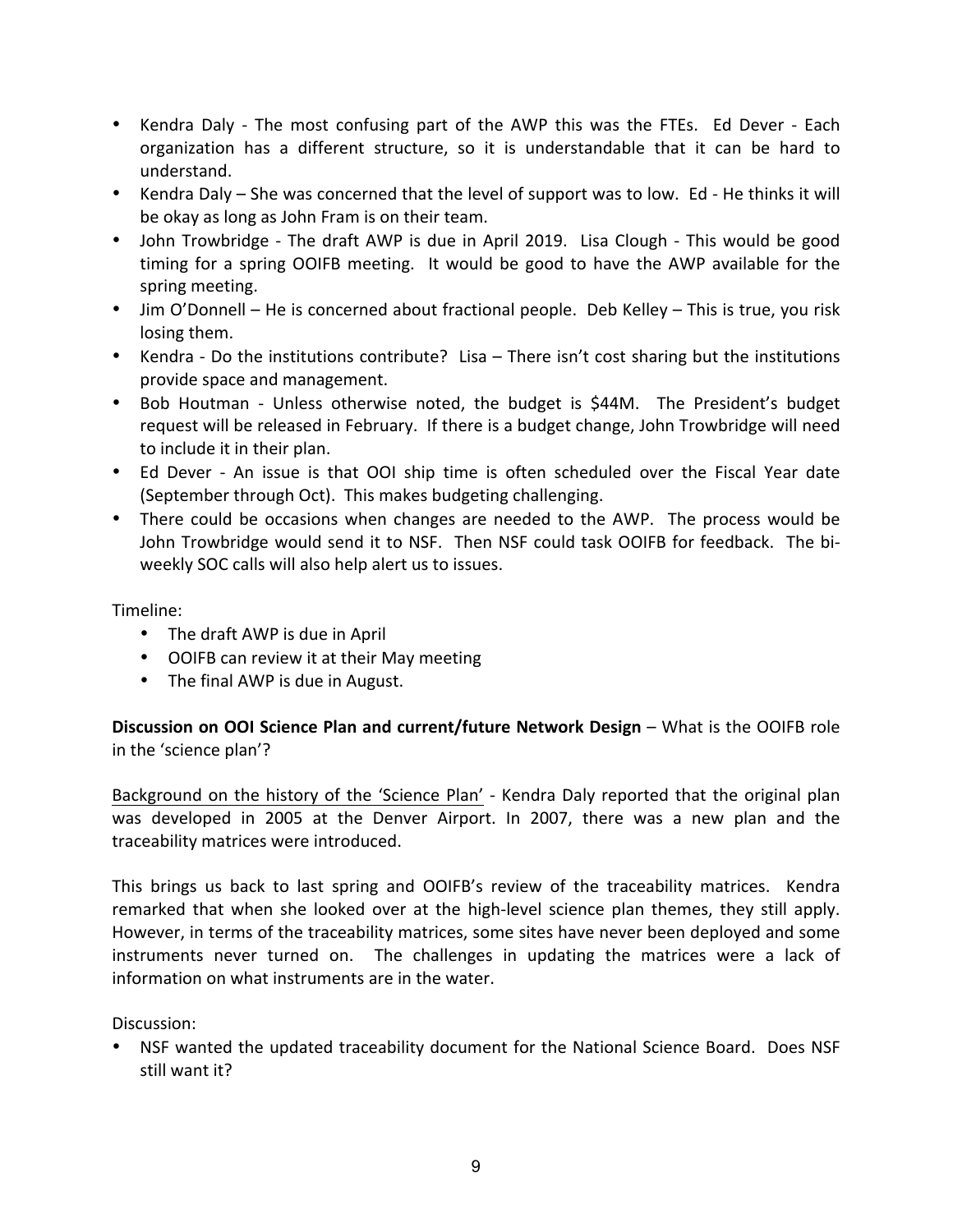- Lisa Clough Most facilities of this scale have Plans. When NSF provides the 2007 Plan, it is a bit awkward. There is a need for an update. We could map things.
- Kendra We are addressing very complex long-term questions that need OOI.
- Bob Houtman The updated plan would be a valuable tool to the FB. When they receive ECOs or AWP changes, the FB can refer to the updated Plan to see if it is consistent and if it addresses the science questions.
- Kendra Site maps would be a good reference.
- Deb Kelley We don't have site maps, but they should be done for each array.
- Lisa Clough A white paper type document on why OOI enables exciting science, then with a section on each component. She understands that FB doesn't have the information to do a science plan.
- Bob Houtman As a first step, OOIFB can prepare a request for the information that is needed to prepare a plan.
- Sarah Gille Is the traceability the right format? Can we simply have a narrative? Should we have workshops to gather feedback?
- Ed Dever There are instrument lists on the OOI website.
- Kendra However, it is hard to figure out what instruments are where.
- Larry Atkinson Who is the audience for the plan? Lisa NSB and the users.
- Lisa We need to break it down to what is on the FB plate. What are the highest priorities? For OOI 2.0, we are hearing that the users are having challenges finding the data and information.
- Orest Anything that is broken, is identified in Redmine and known, but the users don't have this information. There should be a way to provide this info to the users.
- Ed Dever There are quick-look brochures.
- Larry OOIFB will come up with an outline for a plan. It would be high level. The DESCEND-2 report is an example. We will pull away from the Traceability matrices.

**Transition of PI instruments to core OOI supported instruments** - Deb Kelley provided the report. Her slides are included as **Appendix VIII.** 

What are the critical science drivers for a PI instrument important enough to be considered transitioning into CORE? Some considerations:

- How big is the user community? Is there community support?
- Does this require removal/tradeout of an OOI Core instrument?
- What are the refurbishment/refresh costs is the instrument reliable/robust?
- What are the costs for storage/serving of data?
- Will additional permitting be required what are the costs?

There are multiple PI's who now want to extend their instrument deployments past the duration of their NSF Proposal They may ask NSF for a 1-year no cost extension. Alternatively they may submit a new proposal, for example, to extend another 5 years.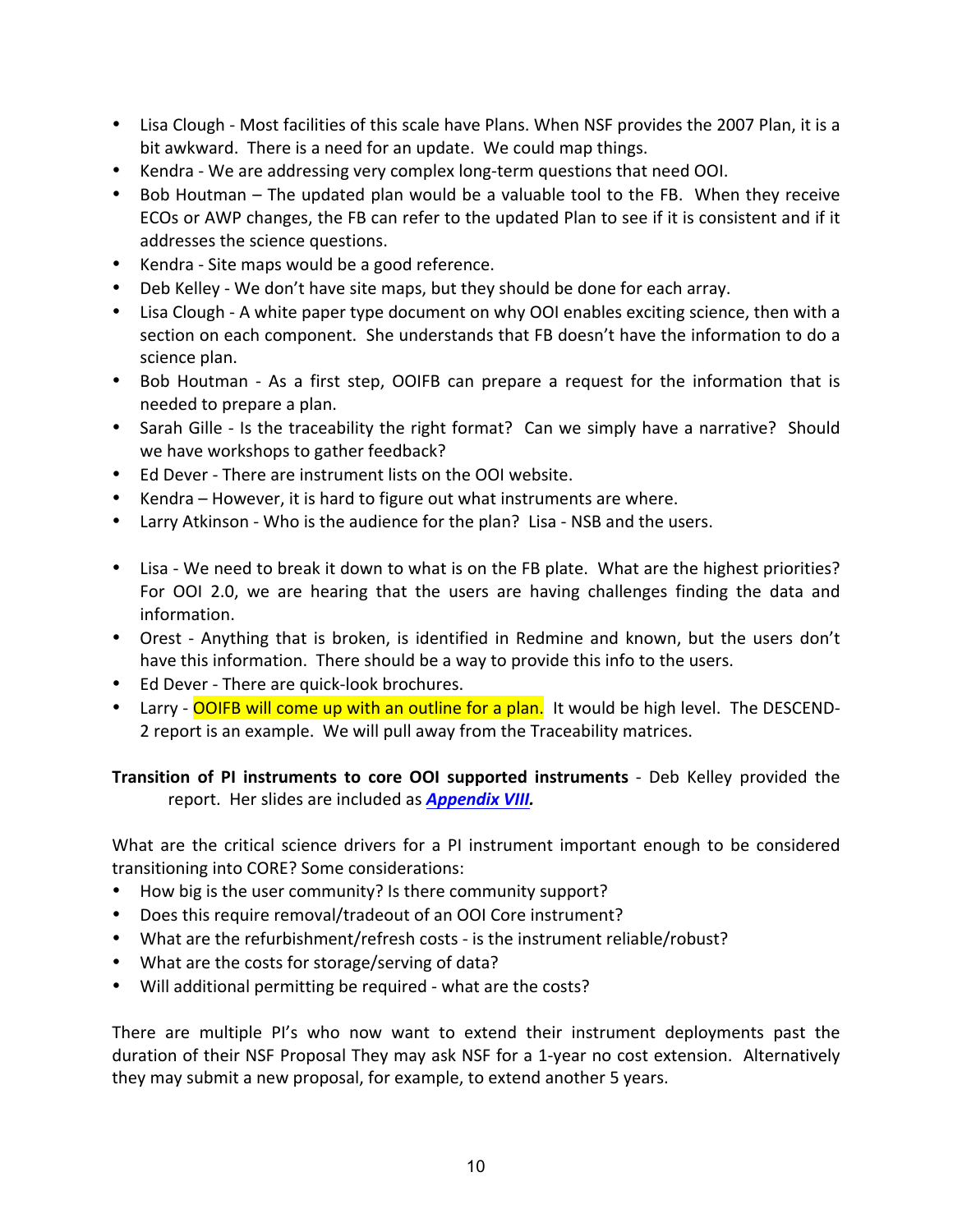Considerations: 

- How "important is the science" Is there community support?
- Is the instrument robust will it require turns each year? Return costs?
- What are the costs for storage/serving of data
- Does continued use of ports prevent other awards or deferment to another year?
- How to decide priorities if there are multiple requests for given site?

Discussion:

- Jim O'Donnell Unless there is a very strong justification, it should be removed. Are we the best group to evaluate these requests?
- OOIFB Statement Transition of PI instruments to Core should be the rare exception.

# Assessment of science use of OOI and User Metrics:

- Larry Is there a way to do this? John Trowbridge He thinks that it is possible to do this. They will need to collect data.
- Lisa We must be able to show that there are users of OOI and there are proposals. At the next meeting, Gayle Pugh can present data on proposals. The hardest part of OOI is that we don't know who is using OOI. We need to know this. Demonstrating diversity is important.
- Nick Hayman The DOIs are a universal tool.
- Annette Do other groups track users ONC, IRIS? Deb Kelley Yes they do track users. The users log-in to access the data. John Trowbridge - We can do this.
- Rouying He One way to increase use is to have a special call for proposals. He thinks that the funding mechanism needs to change.
- Lisa Clough There isn't a single way to do business. For NEON, they choose to create a new program. Under Rick Murray, it was stated that OOI would be funded within the science programs.
- George Voulgaris He has seen some good proposals, earmarking funds for OOI doesn't serve the community.
- Hedy Edmonds It won't be popular to take money from core science programs to fund OOI.
- Kandy Binkley It would be hard to justify that OOI is special enough to fund separately.
- Hedy Edmonds There isn't a section of the Ocean community that doesn't know that OOI exists.
- Brian Glazer What is the relation to Big Ideas?
- Lisa Clough There are some solicitations for Big Ideas that are being released. They are related to Polar, harnessing the data revolution, etc. Proposals funded through Big Ideas will be new funds.
- Nick Hayman In MG&G, there are OOI activities that get funded.
- Jim O'Donnell There is severe lack of enthusiasm for OOI. [Program officers objected.] Jim said that he is not supportive of diverting funds to support OOI proposals. He feels that the grand discoveries that were envisioned for OOI have not come to fruition.
- Lisa Clough These can be coming. The British have provided a lot of support for the Southern Ocean Array.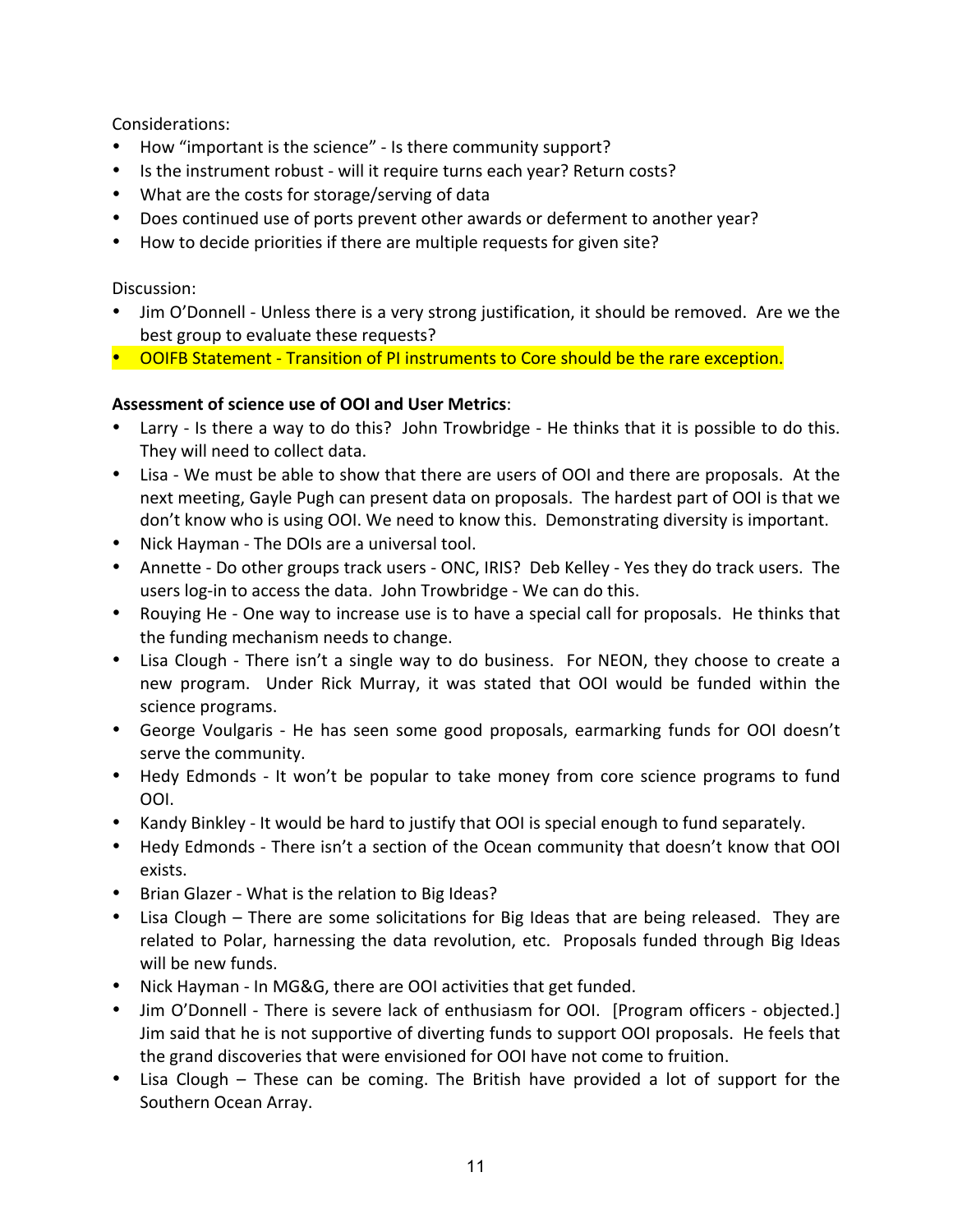• The enthusiasm that was with OOI at the start is diminished.

#### *Break*

#### **Continue discussion on user metrics:**

- Lisa Clough Does FB want emphasis on user metrics?
- Sarah Gille OOI is a good candidate for an REU. She is thinking of science programs and diversity of users. She feels that undergrads could be included in these types of programs.
- Larry OOIFB should prepare a statement regarding user metrics and REU type activities.

**Review of posted Guidance for Researchers preparing NSF proposals to use OOI** – Guidance for researchers is available on the OOI site at: https://oceanobservatories.org/information-for-researchers/. 

**OOIFB Membership** - Should OOIFB include an 'early career' member? Update on staggered membership. 

The current OOIFB membership list and terms are included as **Appendix IX**.

Discussion on Early Career representation:

- Should the OOIFB membership be increased by one?
- We would need to put out a call for nominations.
- Ruoving He Perhaps it would be better to have a student committee.
- It was decided to have this discussion after the Outreach and Engagement.

**Changes to DDCI Charter** - Several small changes to the DDCI charter are recommended. These include:

- Increase DDCI membership from 8 to 9.
- Change "Data Integrator" to "Data Manager"
- Remove Section E, which addresses the initial DDCI appointments.

A motion was made and approved to accept the recommended changes (Daly/Crone).

The revised DDCI terms of reference are available at: https://ooifb.org/about-us/mandate/

**Outreach and Engagement** – OOIFB and OOI 2.0 can work together in this area.

**What is planned during Year-1 of OOI 2.0?** – John Trowbridge provided the report on community engagement plans. His slides are included as **Appendix X**.

The plan is a deliverable of OOI 2.0 in Q1 of Program Year 1. It will cover a five-year timeframe and will inform specific activities in each Annual Work Plan. Draft 1 of the plan is currently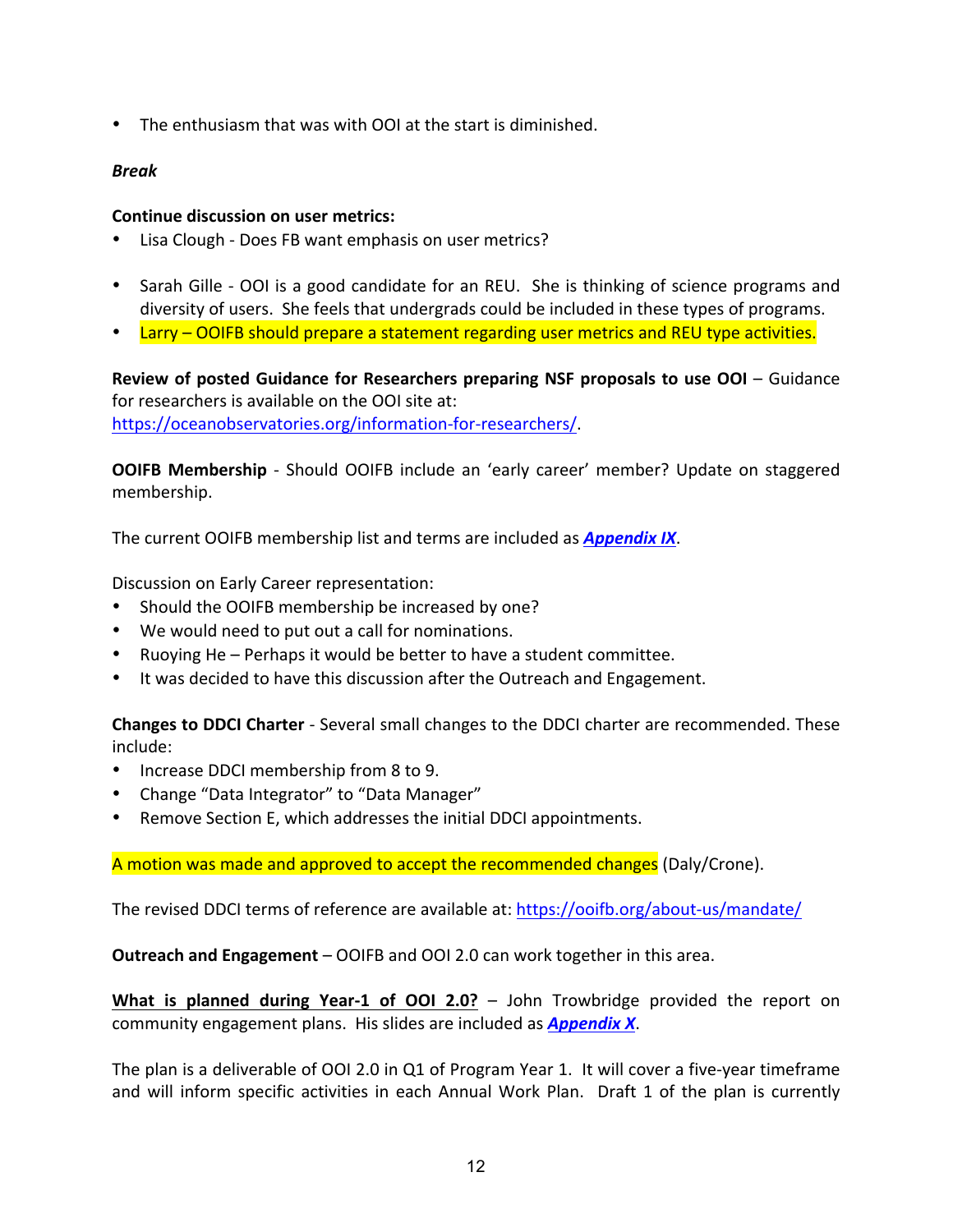under review by the PI/PS Team. There will be further development in close collaboration with OOIFB.

Inputs to the plan include COL and SOC recommendations. Experience and ongoing commitments of the PI/PS Teams is also included.

OOI 2.0 role models include:

- International Ocean Discovery Program (IODP) community
- Ocean Networks Canada (ONC) metrics
- National Ecological Observatory Network (NEON) well developed Community Engagement, Communications, and Evaluation Plans

The draft goals include:

- 1. Optimize the OOI,
- 2. Build a robust, active, and inclusive OOI user community, and
- 3. Cultivate future OOI users.

The Goal 2 objective is to increase non-IO participation.

Program Year 1 OOI-wide activities include:

- Website refreshment
- OceanObs19 article
- Data use and statistics
- Data citation & DOI
- OOIFB engagement

Each of the IOs reviewed their respective activities:

WHOI - Al Plueddemann presented:

- National meetings
- Regional Outreach
- Early Career: Graduate student and postdoc participation on cruises.

• Public/Museum: Proposal to turn Pioneer Array data into "soundscapes" to make ocean data accessible to the visually impaired.

UW - Deb Kelley presented:

- Oregon Fishermen's Cable Committee and Fisheries Management
- Ocean Obs19
- Meeting with OOI WA Tribal Communities
- IEEE meetings
- Seismological Society of America Meeting April 2019
- VISIONS19 (~ 25 undergraduate, graduate, early career)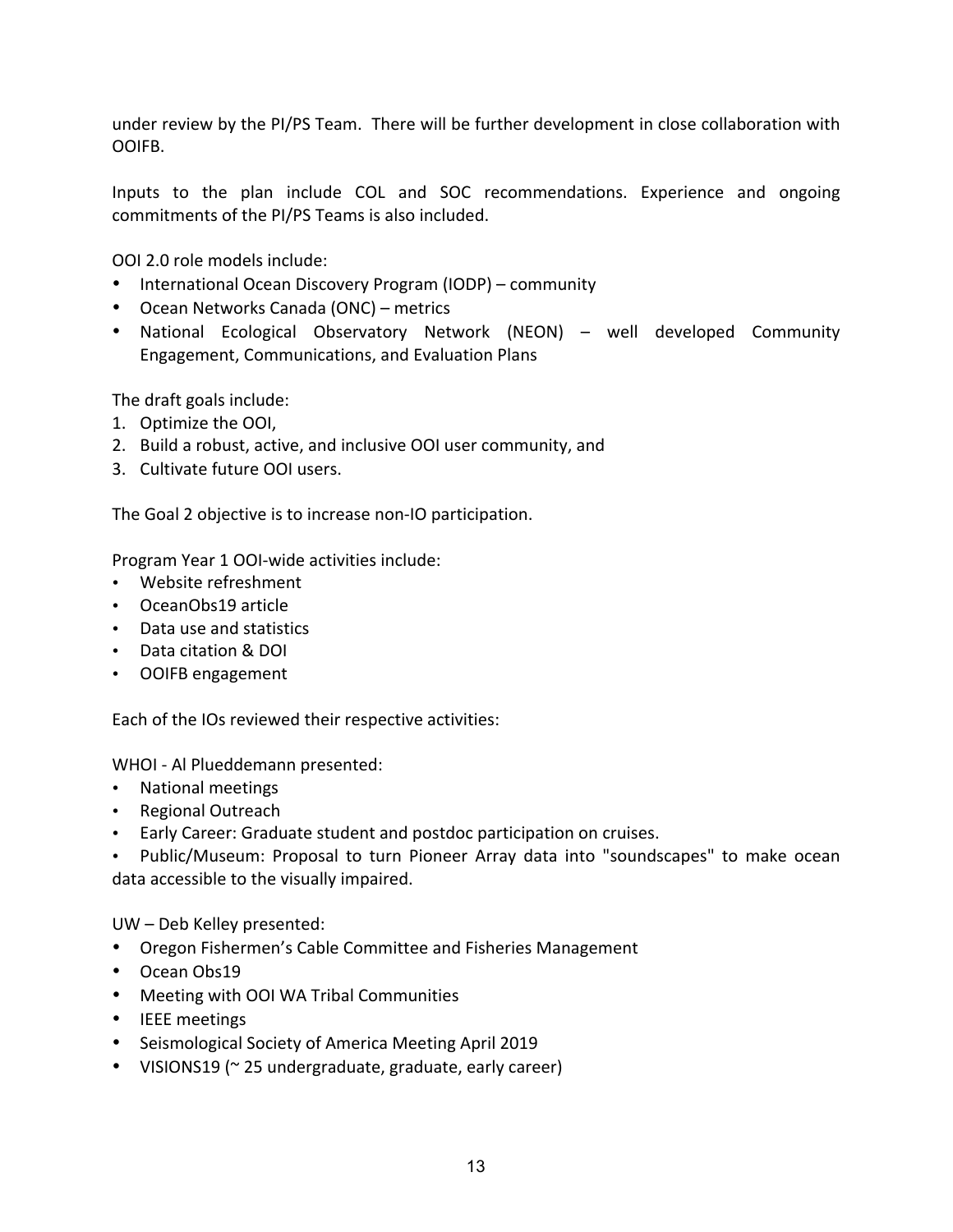- Ocean411 Seagoing Research and Discovery (~ 20 undergraduate students use OOI data & cruise imagery to produce documentaries, video, senior theses)
- Queens College, NY (undergraduate sea-going experiences and mentoring using CA OOI data)
- West Sound STEM Senior Leadership (several thousand K12 students)
- Several talks/year to K12 schools

OSU - Ed Dever presented

- National meetings
- Regional Outreach
- STEM/Early Career: continue undergraduate student participation on cruises.
- Public/Museum: Hatfield Marine Science Center Marine Science Day in spring 2019 in Newport, OR; tours of OOI facilities in Corvallis to university students including summer REU fellows from across the US.

Discussion:

- Deb Kelley One of the things that we haven't spoken about is HackWeeks. We also haven't talked about members of the community, non-OOI institutions, submitting proposals to support workshops.
- Lisa Clough Outreach is part of OOI, but education is not. There is a hard-line between the two, but they influence each other. Outreach should be on everyone's plate. There are costs for these efforts.
- Jim O'Donnell The early career workshops held this year were excellent. They should continue because they are valuable. It really helps people to be guided in these areas.
- Lisa Clough The workshops were handled by OOI 1.0.
- Ed Dever He would like to have a Data Access road show. It can be used to reach out to the non-OOI institutions.
- Lisa Clough Because the original Rutgers provided the workshops, we can provide a certificate for plank owners of the Data Team (Action).
- Bob Houtman Jay Pearlman was funded for an RCN that supports lecture series, webinars, etc. This could be expanded to include OOI. OOI has been active under the current RCN Ocean Obs. [RCN.iode.org: RCN: OceanObsNetwork].
- Lisa Clough For the initial effort, the outreach activities may not fit as an RCN, it sounds like a community of practice. Also, it isn't clear whether it fits best under the PMO or the FB. We are going to hear about another award at OOI 1.0.

**OOIFB plans for Year-1** – Larry presented the OOIFB outreach plans. His slide is included as **Appendix XI.** Plans include an AGU Town Hall in December 2018. There is an ASLO Aquatics Meeting in February 2019. If the OOIFB can host a Town Hall at the Aquatics Meeting if the FB feels it would be effective. Requests for Town Hall sessions must be submitted by January.

**COL's Funded OOI-related Activities** - Kristen Yarincik (COL) presented the report. Her slides are included as **Appendix XII**.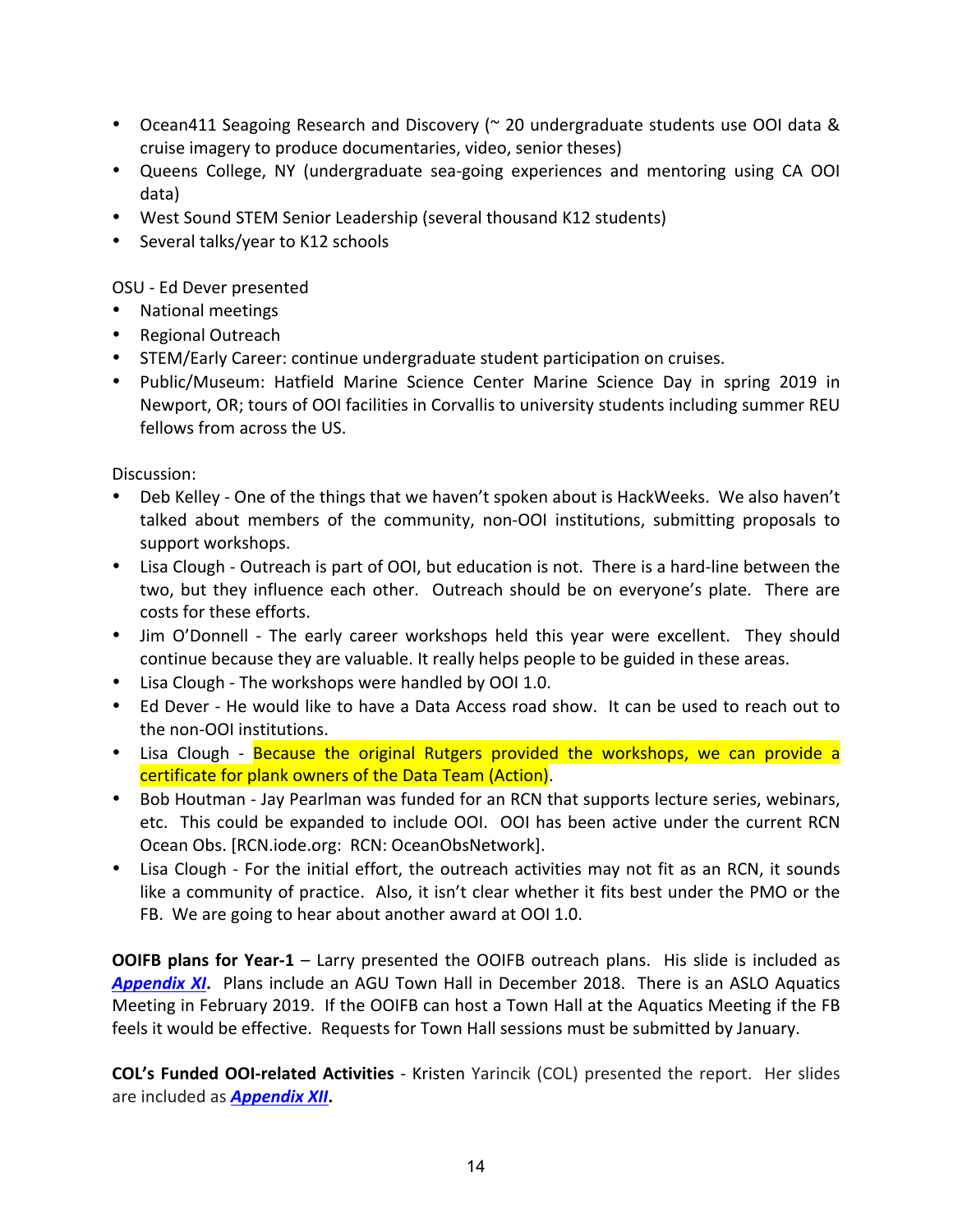The official title of the project is " Educational support and synthesis based on the initial phase of the Ocean Observatories Initiative." For short, they refer to it as, "OOI Synthesis & Education (OOISE)." It is a one-year project from Oct 1, 2018 to Sep 30, 2019. The overall goal is lifting barriers to use OOI data and community engagement.

The project task areas include (see slides for details):

- Evaluation of OOI 1.0 datasets
- Support educational engagement in use of OOI 1.0 data
- Synthesis & further evaluation of OOI 1.0 community engagement

The workshops are complete.

Discussion:

- Sarah Gille From the workshops, do you have a sense of what they plan to do? Kristen there weren't projects identified for going forward. Sarah - It would be good to track these individuals.
- Orest For a one-year project, there is a lot of data to look at. What are the priorities? How will you avoid duplication with 2.0? Kristen - She suggested a web call on this topic. Orest – Perhaps the focus could be on things like CTD data.
- Deb Kelley The Python notebooks came out of the workshops. There are folks developing these now. It might be good to get these people together.
- Lisa Rom How will this be incorporated from 1.0 to 2.0.
- Deb A few phone meetings would be good to adress issues, problems, and the way forward.
- Ed Dever Will Leila and Laura have access to Redmine?
- Deb Kelley it would be good to have a call every couple of weeks.
- Bob Houtman What is the goal? Between the 2 teams, can you say that this data stream is available for science? It would be good to identify by person, the individual who will address this.
- Jim O'Donnell The training workshops that were done last year were valuable. Should they continue? Tim Crone - If training is required on how to access the data, you should spend the funds to redo the website.
- Deb Kelley There are other goals of the workshops. It is about getting together.
- Larry Atkinson Should there be a Subcommittee on Education and Outreach?
- Lisa Clough We are at a point where there are a lot of pieces of education and outreach bubbling around. What is the role of FB compared to the OOI 2.0? Maybe this should be an ad hoc group as apposed to PMO.
- Tim Crone Are there other groups doing this?
- UNOLS does not have an education committee.
- Lisa Rom There is funding available at of EHR.
- Lisa Clough Would an ad hoc OOIFB group be useful?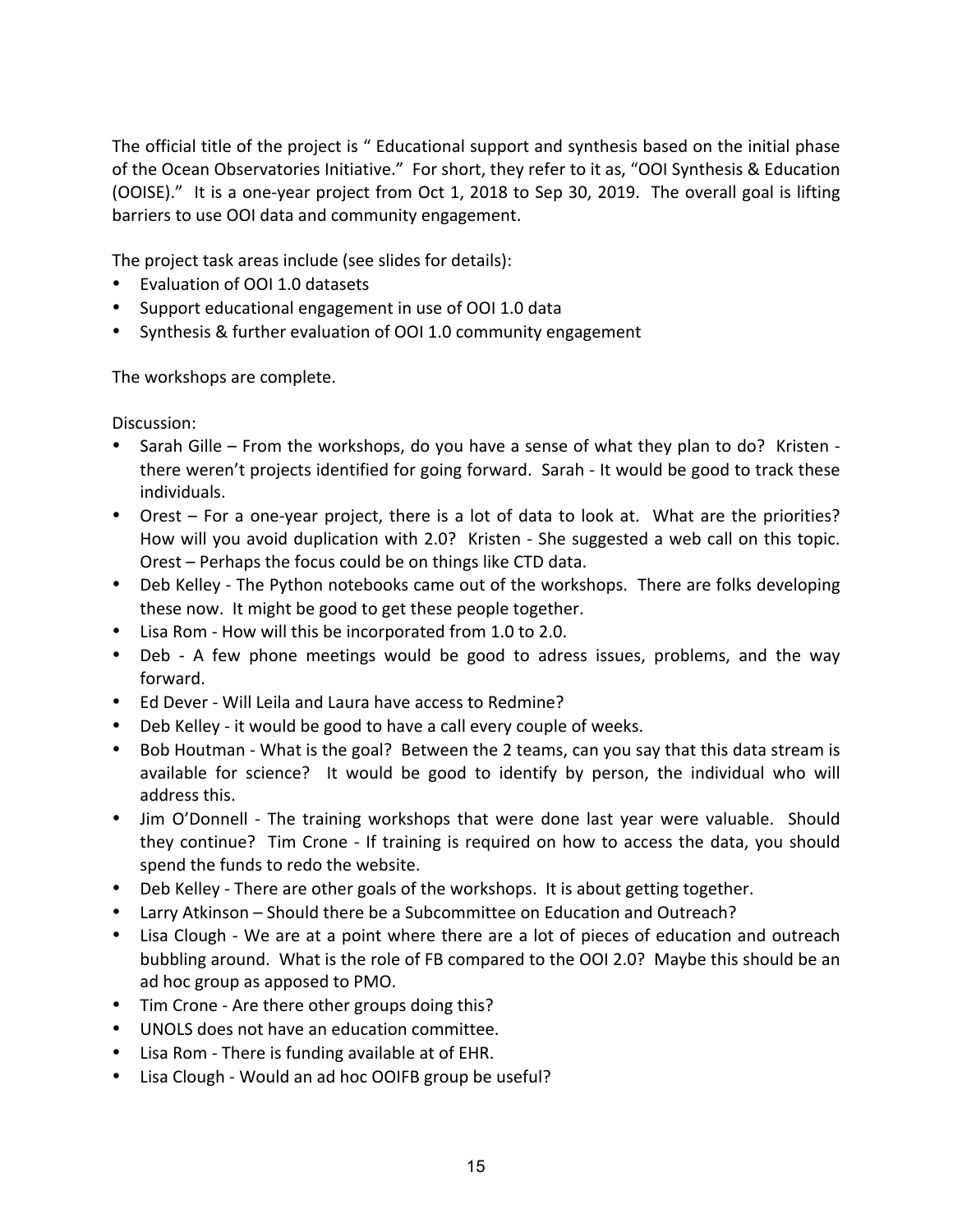- Deb Kelley It might be good to have an inventory of what it is being done in terms of education proposals.
- Lisa Clough Maybe we are too early to have a working group. Perhaps a workshop would be more valuable. There might be participants/individuals already doing this work.
- Lisa Rom She thinks that you need access to the data to move this forward.
- Bob Houtman It should be very clear about the goals of the workshop and what the expected outcome.
- Sarah Gille She would like to see hands-on data access.
- Larry Atkinson Lets get a subcommittee of Sarah, Lisa, and Dax to brainstorm this.
- Sarah Gille suggested a call for an inventory of educational programs.
- The May 2019 OOIFB meeting at WHOI could be used as an opportunity to engage early Careeer Scientist users (UConn, BU, others).

#### **Round the table:**

• Tim Crone - ONC has invited OOIFB And DDCI to the Canadian Embassy on Tuesday during the AGU Fall meeting.

#### **1700** *Adjourn Day-1*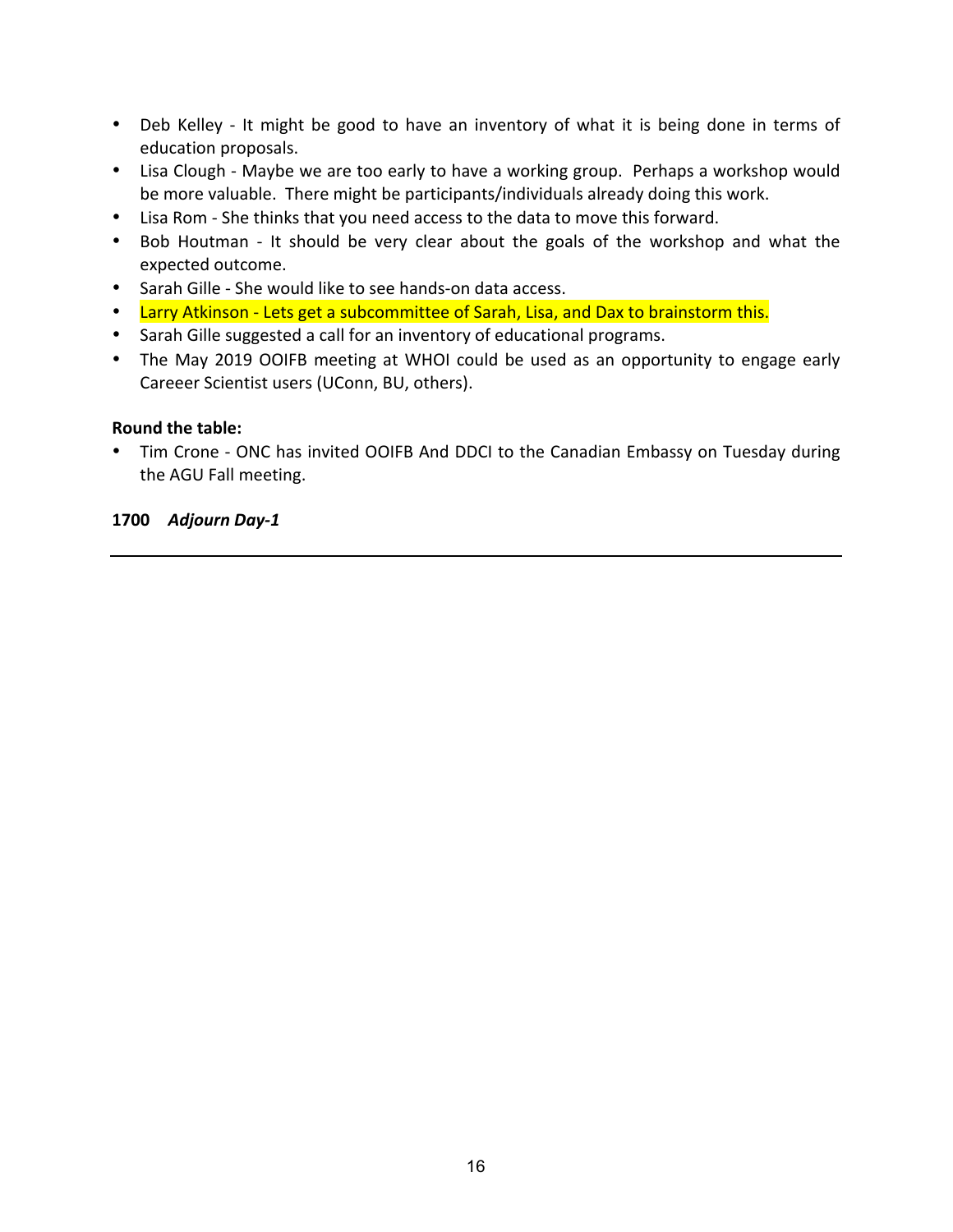#### Day 2: Tuesday, October 30 – OOIFB & DDCI Joint Meeting – Location: NSF Room W3170

**Introductions & Recap Day 1** – Larry Atkinson reconvened the meeting and provided welcome remarks. Participants introduced themselves.

**OOIFB Data Dissemination and Cyber Infrastructure (DDCI) Committee** – Tim Crone, DDCI Chair, introduced the DDCI membership. See his slide in **Appendix XIII.** 

Tim thanked the new DDCI members for their willingness to serve. The next year will be busy and it is important that they receive honest, expert feedback going forward.

Tim reviewed the DDCI terms of reference.

Larry Atkinson stated that the DDCI Committee reports to the OOIFB, not to NSF. We provide feedback and guidance.

**NSF Tasking for DDCI** - Lisa Clough presented the draft DDCI tasking statement (see *Appendix* XIV). Note, this isn't the official final charge, but the final version is expected soon. [The official NSF charge was delivered on November 9, 2018 and is available at: DDCI-2018-3: NSF Tasking to DDCI – Provide a report which evaluates OOI Data Delivery.

The tasking to DDCI if for the committee to answer the question, "Does OOI Data Delivery meet the needs of the oceanographic community?"

The second order goal is to evaluate other available options and what it would take to employ those. NSF hopes the DDCI Committee report would take it to this next step.

If we don't have users, we won't have a 25-year facility.

As a first step in the tasking, a SWOT (Strengths, Weaknesses, Opportunities, Threats) exercise is suggested.

Lisa explained that the DDCI committee would be the writers of the report. They will get input from OOI 2.0, but they need to connect with the community. Surveys, meetings, etc. will likely be necessary. NSF is willing to entertain consultants to look into other data delivery options.

Tim Crone - When it comes to meetings, would community workshops be entertained? Lisa Clough - NSF understands that there will be a supplement to support the work of the DDCI committee.

The audience for the DDCI report is:

1) NSF 2) OOI 2.0 3) External panel - Nov/Dec 2019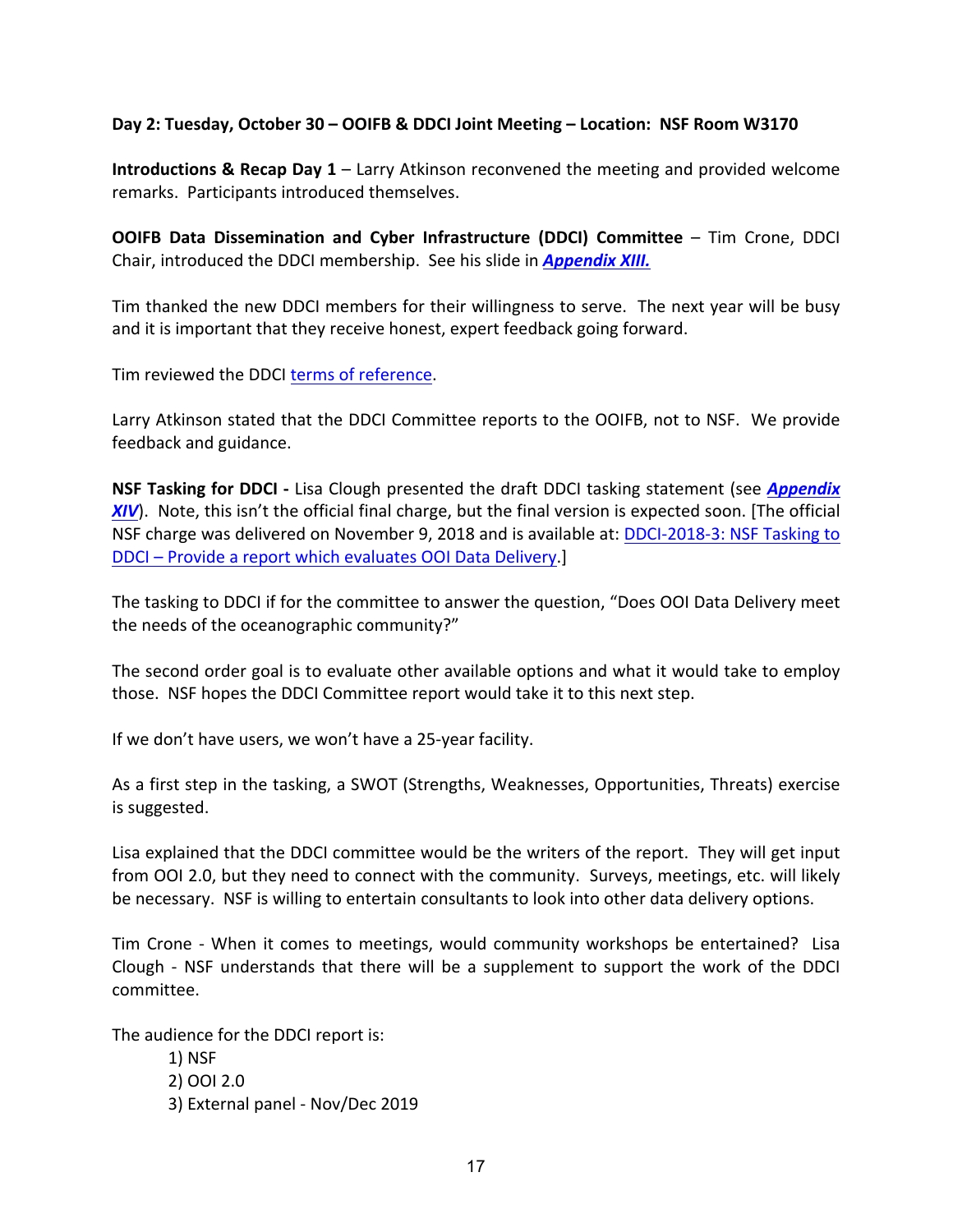# 4) Everything should be completed by January 2020.

Lisa explained that when the National Science Board (NSB) approved OOI 2.0, they indicated that an update on Data Delivery is needed by May 2020. This will be a very important report. It must be grounded in data. NSF understands that they must put resources into this.

### Discussion:

- Ed Dever The AWP is due in April. Will this effort impact the AWP? Lisa If there are things that could be incorporated into the next AWP, it would be welcome, but NSF understands that it may not be feasible. Bob Houtman - If there were things that are identified as inadequate that could be addresses sooner, it would be helpful.
- Tom Gulbransen Identify the most threatening weaknesses first. We should identify those items in the next couple of months. We need to think about how to focus on tasks. A first draft report before the next AWP would be helpful.
- Orest What is the pathway for getting information from OOI 2.0? Tim Crone DDCI requests go through OOIFB.
- Larry If we have something from DDCI by late March, it can be used for review of the AWP. It would be valuable.
- Jim Potemra In terms of the standard, which audience does it apply to? Are there priorities for each different group? Tim Crone - Emphasize the scientific user in his opinion. If we don't have proposals, OOI goes away. Lisa - There are 2 criteria, intellectual merit and broader impacts.
- Bob Houtman We are entering a new way of doing science, OOI and NEON. At top floor, they want to hear that this has transformed the way the community (fishing, etc.) and educators get data.
- Tim Crone When we talk about "adequate," what does this mean? We may have to come up with the list of what we are evaluating. Lisa - There is still a lot of defining to be done.
- Jim Potemra Is there an effort to make the OOI data similar to other observing systems interoperability? You could build this system that is unique and excellent. Or you can make a system that may not be as great, but it is much more compatible with other systems. This also has value. Lisa - She hope that the SWOT gives you those options.
- Ed Dever Community input is important. One way to do this is a survey on the OOI website. The longer you can have it open it would be good. Response - the survey would be done by OOIFB not OOI. We could put the link on the OOI site.
- Tom Gulbransen Joel Gershingfeld conducted a survey for NEON. The challenge is getting the survey out to the right audience.
- Annette DeSilva There is an opportunity to reach out at AGU at the OOIFB Town Hall.
- Ruoying He How difficult would it be to bring the OOI data into GPS? Sarah Gille This has been explored and OOI was not tasked to do this.
- Jim Potemra It would be good to try to augment the OOIFB community email list at the Town Hall by making an announcement.
- Sarah Gille At the OOIFB Town Hall, we can ask for questions to include on the survey.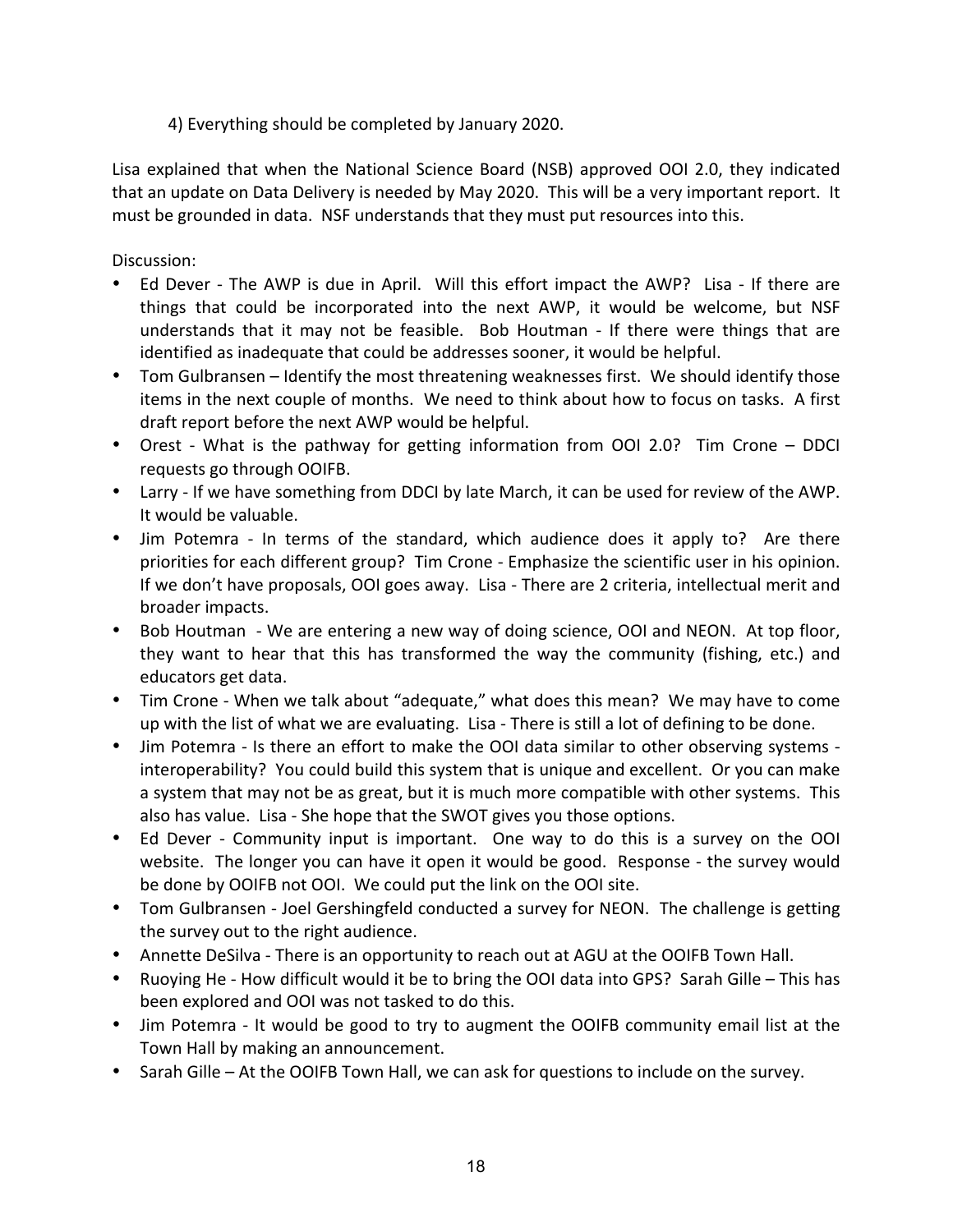- John Trowbridge during OOI 1.0, there was a lot of requirements that were suggested for data delivery. Lisa - We are no longer in construction, so we don't have the resources.
- Orest As part of the transition, there was a current assessment of the system. Can this be provided to DDCI? Jeff Glatstein- This would be a good reference.

# *Break*

**CI and Data Delivery Updates from OOI Program Office – Jeff Glatstein, OOI Data Delivery** Manager, provided the report. His report is included as *Appendix XV*.

Jeff's report topics included:

- OOI 1.0 Metrics
- CI 2.0 Structure
- CI Risks and Mitigations for OOI2.0
- Strategic Roadmap
- Data Management
- QA/QC Outline
- Analysis of Alternatives (AoA)

Jeff reviewed the OOI 1.0 Metrics and covered the statistics on visits to the sites (ooinet, M2M, opendap, and raw data); data transferred stats, and the system stability. There are 701 total open tickets. The metrics represent a 3-month snapshot.

Comments:

- The raw data seems low.
- Deb Kelley the IRIS numbers need to be included in this summary
- Dax Soule Can duplicate requests be identified? Jeff Yes. There is some sensitivity to having data (such as email addresses) stored. The EU has a rule on this.

The CI 2.0 Data Delivery Manager oversees the development efforts for the CI platform and data management. He acts as the Operations Manager and point of contact for RU Project Manager.

Jeff reviewed the CI 2.0 organization, operations, and governance. The CI 2.0 Operations is organized to foster collaboration. The MIOs are represented at all meetings.

The CI risks that have been identified for OOI 2.0 include:

- Incomplete documentation
- Knowledge transfer of data team
- Knowledge transfer of software development team
- Approximately 600 outstanding Redmine tickets pertain directly to CI
- 32% gap in requirements  $-$  328 requirements researched across 18 categories
- Gaps in user experience and system efficiencies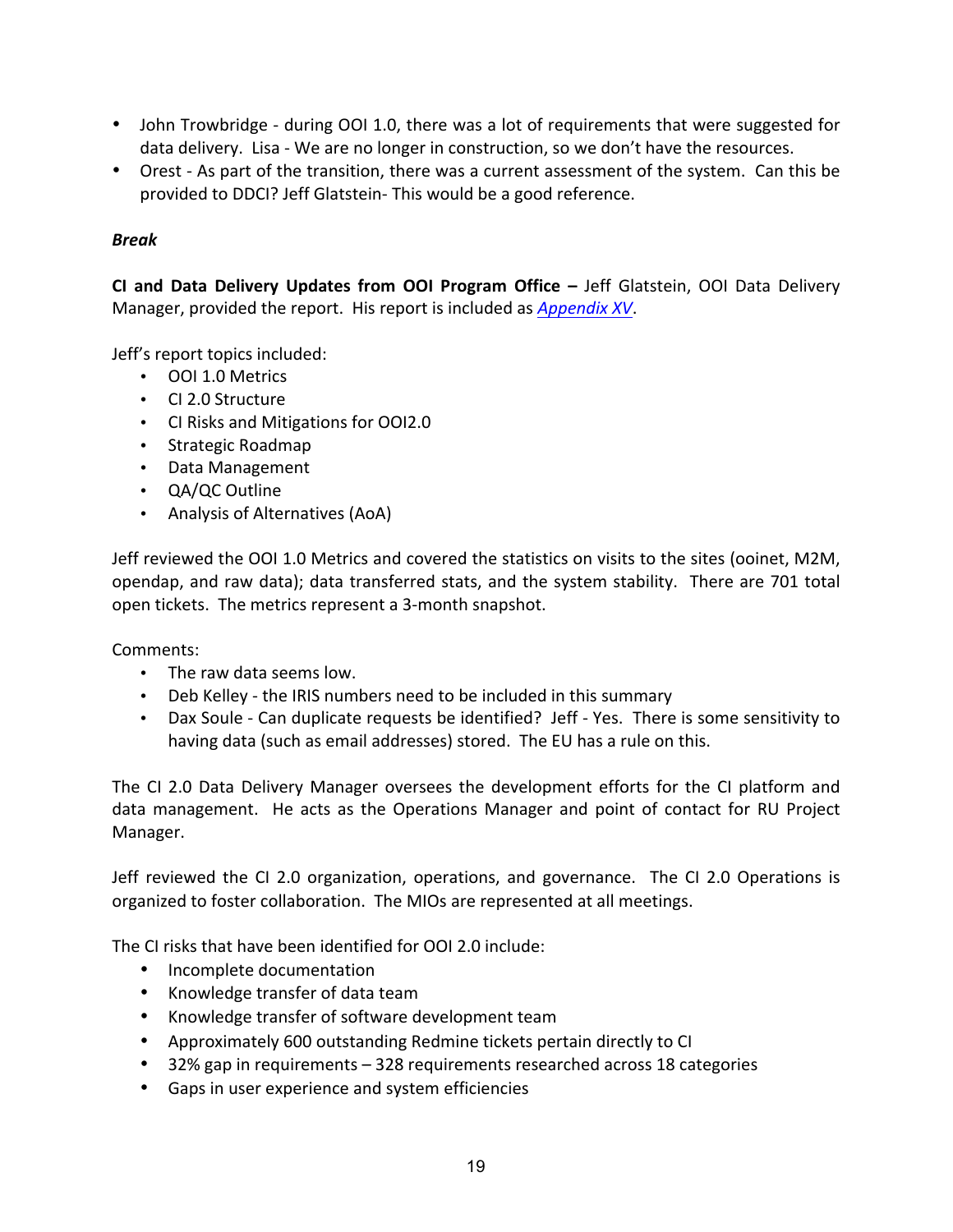• QA/QC program not as mature as needed

CI risks mitigation efforts include:

- Temporary extension of development resources
- Build internal expertise in raw data preparation
- PMO management of software development
- Target high value tickets early
- Develop repeatable method for system and data metric reporting
- Introduce formalized and uniform data quality program

Jeff reviewed the Strategic Roadmap and tactical plans for the next 2-3 months and for the 4-5 month period. In the 2-3 month period, self-evaluation and identifying high priority issues and defects is planned. [See slides for details.]

Raytheon and Case Ocean Services.

Discussion – there was considerable discussion on Redmine:

- Tom Gulbransen Can you explain which Redmine tickets are putting the most demand on the system? It would help us understand the threats. Jeff - He will look into this.
- Redmine is used as communications system
- Tim Crone Are there a lot of Tombstones? Jeff You never delete data in Cassandra, it is a setting in Cassandra. There might be a script in Cassandra for removing tombstones.
- Orest Do you see giving DDCI internal access to Redmine?
- Rich Signell commented that he has access.
- Users access the Redmine through the OOI help desk.
- Sarah Gille How many tickets have come in? Jeff Three since October.
- Annette DeSilva For users who go through the help desk, do they get feedback? Jeff they get acknowledgement of their ticket, and some get status updates.
- Lisa Clough Are there a few key people on DDCI who should have access? We need transparency.
- Tim Crone Some of the DDCI members use OOI data, so they don't want access if it will give them an unfair advantage.
- Lisa Clough Who is responsible for Redmine Rutgers or WHOI? Jeff it sounds like it is in-between the two.
- Tim Crone What is the DDCI's thoughts on whether there should be access to Redmine? Rich Signell - There are comments on Redmine that perhaps should not be public. Deb Kelley added that folks on Redmine didn't realize that their comments would be public.
- Jeff Glatstein There are some security issues and sensitive information in Redmine. This information is important and needs to be communicated.
- Tim Crone He doesn't feel that if something is private, it should now be public.
- Jeff A help desk should be able to include sensitive information. There should be mechanism for communicating these issues.
- John Trowbridge reminded everyone that Jeff's workload is very heavy.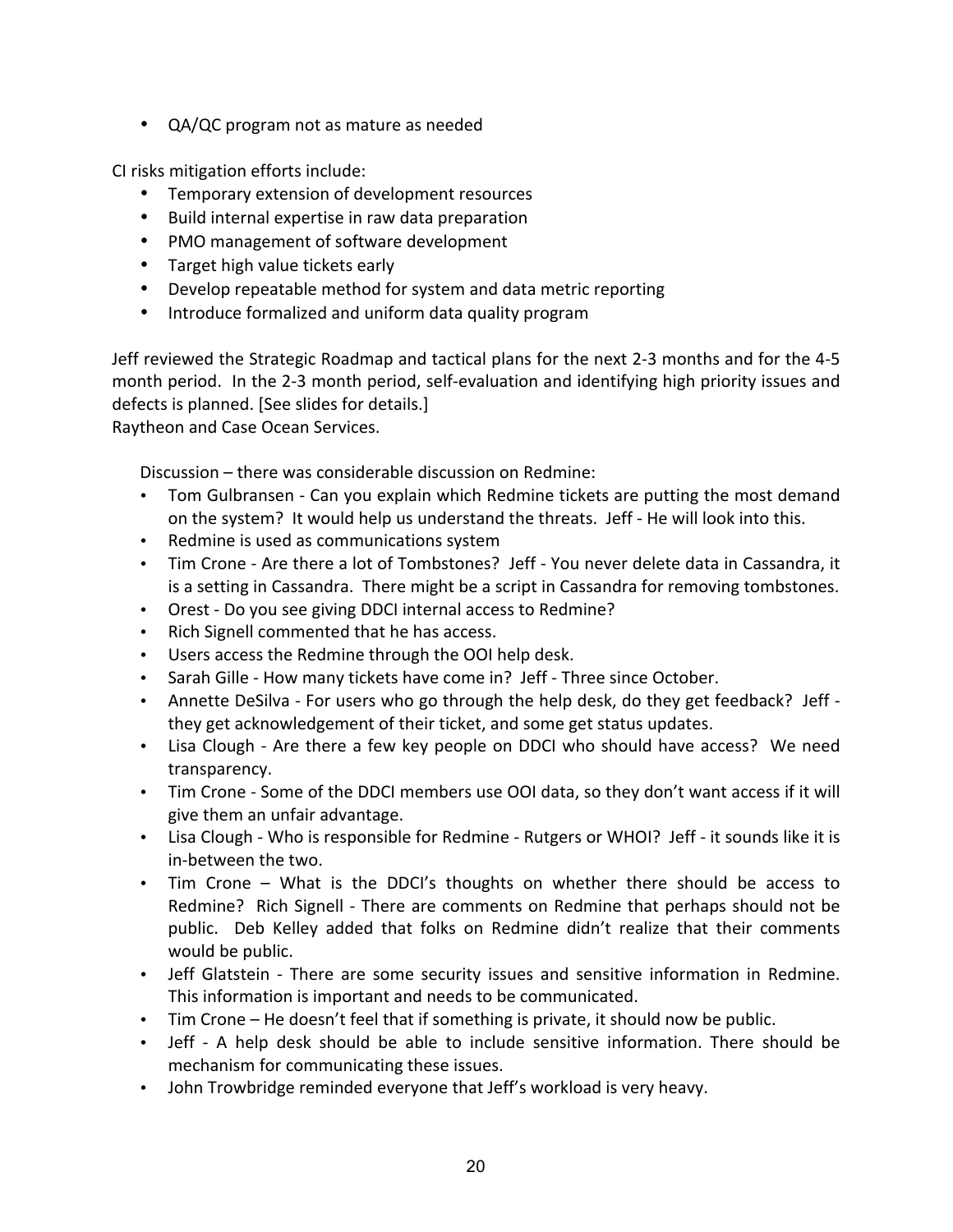- Brian Glazer Are duplicates manual. Jeff Yes. Brian Maybe there could be radial buttons. Jeff - This is in there. He is going through and minimizing the buttons.
- Chris Wingard He doesn't have access to all of the Redmine buttons. He feels that Redmine has to be cleaned up for the MIOs.
- Jeff offered to give a demo of Redmine.

Data management objectives include:

- Develop tools to increase efficiency and effectiveness of loading data
- Build library of algorithm and data quality checks
- Build uniform repeatable automated QA/QC process
- Report on metrics of data use
- Report on metrics of data quality
- Document methods of retrieving data from the system
- Introduce ability to correct data in place
- Data Governance
- Cyber security

The QA (process)/QC (product) program outline addresses:

- Document data quality requirements
- Repeatable process to assess data
- Metadata management
- Check data validity on an ongoing basis at determined intervals
- Feedback
- Jim Potemra How much QA is put on the MIOs and how much is on the PMO? Jeff the MIOs know QA best, so they are on QA.
- Jim Potemra If the MIO detects a CTD delay, is that transferred to PMO? Jeff No.

OOI 2.0 will conduct an Analysis of Alternatives (AoA) study. The goal of the study is to determine whether the current system should continue as is, be modified, be replaced in part or in whole. The product will be a recommendation of approach and the technologies and/or products to be used.

The initial research for the AoA study will work to understand the problem. The current CI architecture is modular and can be broken into four basic functions: Data Staging, Data Preparation, Data Ingestion, and Data Dissemination. The will conduct research to identify applicable products and technologies. Jeff provided examples of some of the experts in the field and technologies that can be explored (see slides). They will assemble an AoA Analysis Panel of about 7 to 9 members with differing expertise backgrounds. It will require a major time and effort commitment. The timeline for this effort is aggressive. The AoA panel will be assembled in November 2018 and the results are needed by June 2019.

• Deb Kelley - How will this interface with DDCI? There is a huge amount of overlap. Jeff  $-$ There should be overlap. They still need to put together a panel. Lisa -NSF will value the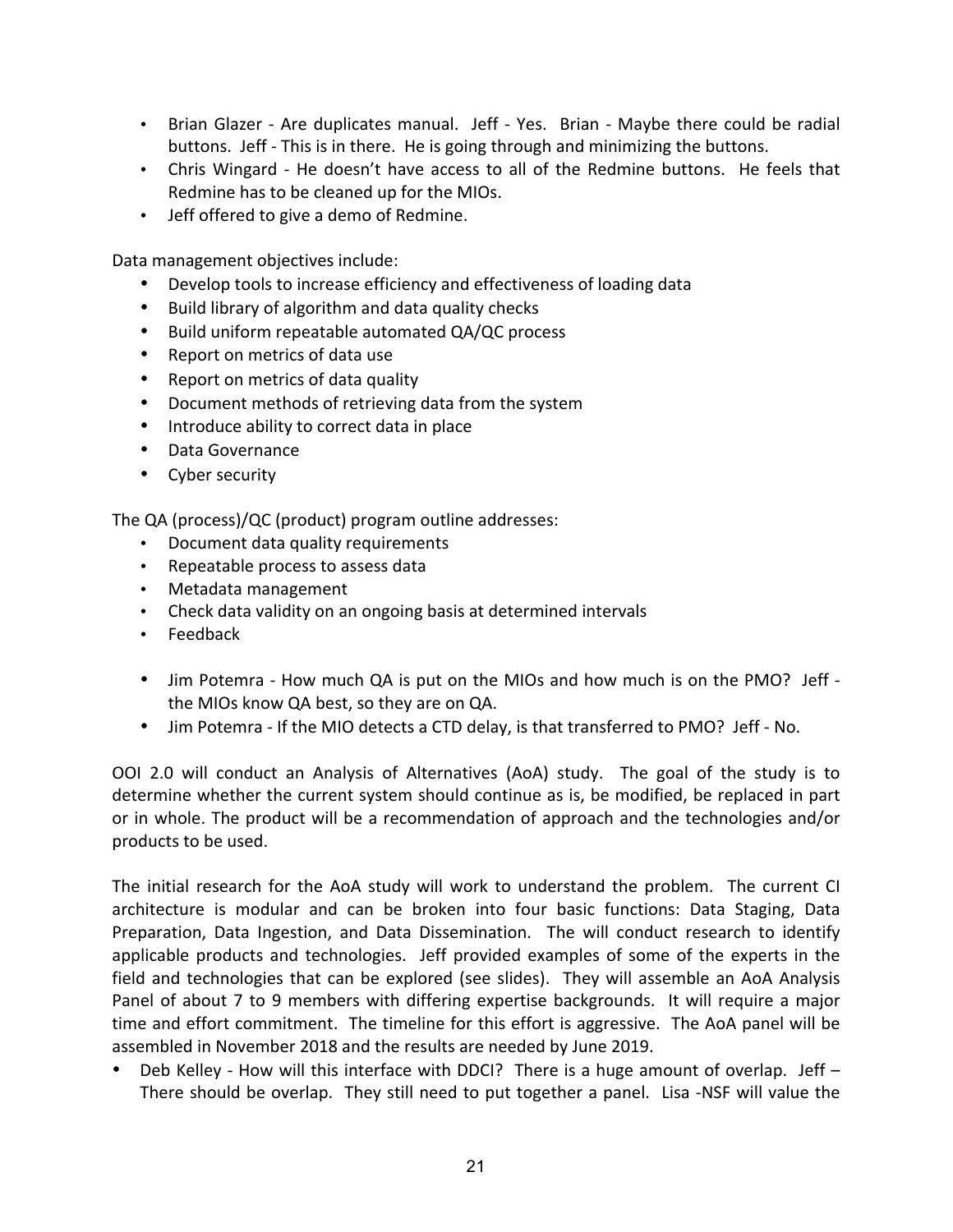external (DDCI) report. Tom Gulbransen - It would be good if DDCI doesn't have to do the introspective study.

- John Trowbridge He thinks the program should outweigh the DDCI. Lisa DDCI provides input. They don't provide guidance.
- Jim O'Donnell The DDCI and OOIFB should provide the perspective of the community.
- Deb Kelley In making these decisions, rather than having two separate efforts, it would be good to keep abreast of each effort. Lisa - She sees value in both.
- Tim Crone He likes the idea of having liaisons between the two. Shared analysis, not shared facts.

Jeff concluded his CI presentation with a summary:

- OOI 1.0 Metrics
	- $\circ$  Redmine tickets opened vs. closed is even
	- $\circ$  Understanding how the system is used will inform the management and enhancement of it going forward
- CI 2.0 Structure
	- $\circ$  Consolidation of oversight of resources and responsibilities
	- $\circ$  Designed to foster collaboration, transparency and consistency
- CI Risks and Mitigations for OOI 2.0
	- $\circ$  Knowledge transfer, QA/QC and gaps in requirements are biggest risks
	- $\circ$  Extension of resources, QA/QC approach, dev management and Redmine ticket approach will mitigate risk
- Strategic Roadmap
	- $\circ$  Target defect and system quality tickets immediately, perform a CI self evaluation
	- $\circ$  High value larger efforts such as automation, UX, data quality and continuing documentation
	- $\circ$  Plan to manage external resources and set work priorities for next year
- Data Management
	- $\circ$  Data has both physical and logical aspects that drive enhancements, policies and procedures
	- o Need for QA/QC, metrics and reporting
- **QA/QC** Outline
	- $\circ$  QA/QC approach do not need to complete all steps for every data element at once  $-$  gain value early
	- $\circ$  Need to find balance that is sustainable by resources
- Analysis of Alternatives (AoA)
	- $\circ$  Will deliver a recommendation of approach to CI future
	- $\circ$  Outlined research approach
	- $\circ$  Reviewed the 3 possible outcomes and impacts Keep as is, Replace fully or Hybrid

Next Jeff explained how the role of the MIOs changed. The MIOs now have the responsibility for: 

• Asset Management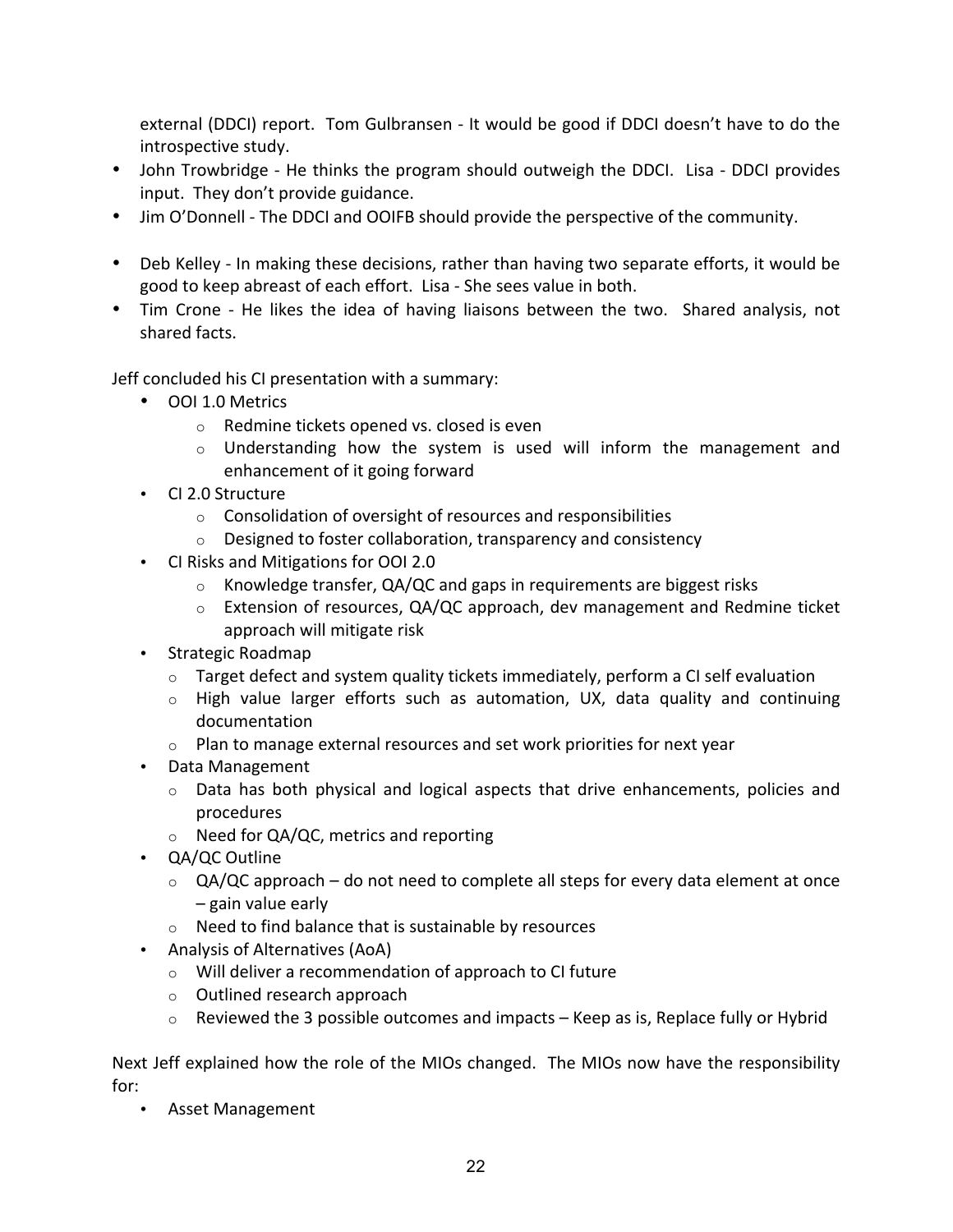- Data Ingestion
- Data QA/QC
- Help Desk Support

The MIOs are building teams including hiring of new personnel. They are performing training within the teams to expand the knowledge base. Communication is ongoing real-time between the MIOs including use of Slack and Webex. The PMO supports the communication through a weekly Data Management meeting to ensure uniformity and forward progress. Formerly Data Team responsibilities under OOI 1.0, now coordinated by PMO in OOI 2.0 include software, system, and UI testing and ERDDAP development

**Lunch Break** - OOIFB members were asked to stay in the meeting room for OOIFB discussion:

- Sarah Gille George Voulgaris said making the data available isn't the end of the line. It is making connections with the science community.
- Annette Reach out to the early career scientist groups like PODS and DISCO.
- George V We should not call these workshops "OOI"
- Sarah Gille If you are going to prepare a proposal that uses free and open data, you need to prove that the data is available.
- Deb For proposals that add instruments to OOI, the MIOs assist by providing technical advice. She suggested the same should be true for the data. This shoudn't take much effort now that the data is at MIO.
- Ed Dever "How to access OOI data for your proposal" put this as a slide deck on the OOI sites.
- Larry Should we have more workshops? Should we have a workshop on how to access the data?
- Lisa Clough Proposals can put a snapshot of the quick look data. This could be a useful tool.
- It was suggested to have a phone meeting in a couple weeks.
- Think about a 2-year term for an Early Career position.
- Before holding a workshop, we need user demand and publications.

### **Current MIO Data and QA/QC Activities**

**RCA Data and QA/QC Activities** - Orest Kawka made the presentation. His slides are included as **Appendix XVI**.

The current data processes for instrument data ingestion was described. Data is automatically parsed into CASSANDRA upon arrival at the servers on shore. No post-recovery ingestion needed. They are investigating issues with the Deep Profiler data ingestion. Raw data synced to the OOI Raw Data Server from OMC repository at UW. Any interruptions in the ingestion process require back filling of gaps using purge and playback from the OOI Raw Data Server or Port Agent Logs.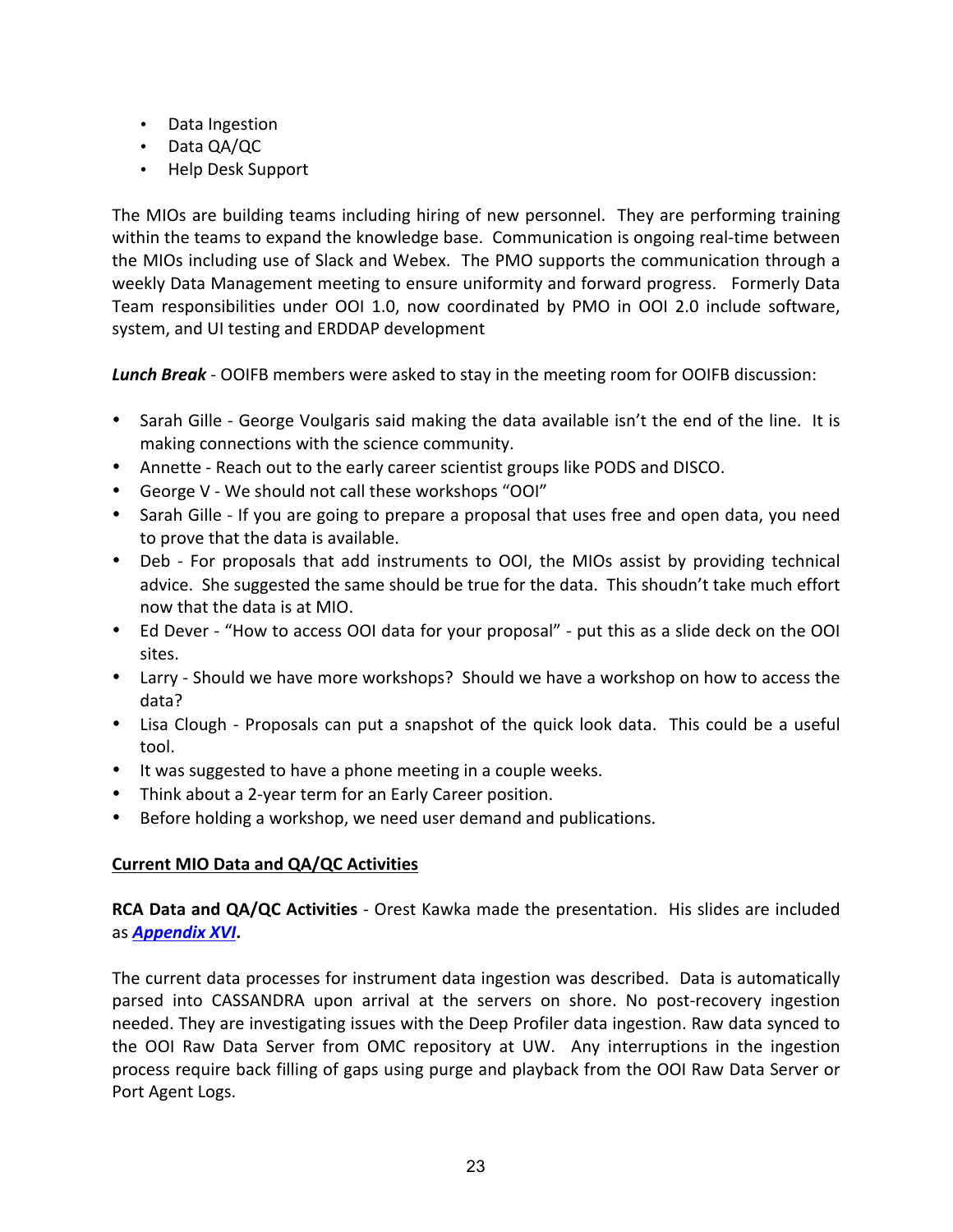Current ongoing UW priorities include:

- Continuing QA/QC work of 1.0 Rutgers Data Team
- Reviewing/updating existing and adding new data annotations
- Data Algorithm updates as needed to resolve data issues
- Exploring existing tools and scripts provided by 1.0 Rutgers Data Team
- Asset Management Updates (Critical Priority)

A new UW responsibility is final QC checks of all instrument associated metadata post-upload, including "Critical Metadata." "Critical Metadata" includes instrument calibration data and instrument assignments. A current high priority is to check historical critical metadata prior to OOI 2.0 (2013-2018). 

Orest displayed charts for the:

- Comprehensive End-to-End Instrument and Data QA/QC quick view
- RCA instrument and critical metadata QA/QC workflow with roles and responsibilities
- RCA Instrument Calibration Data and Assignment (ICDA) Verification Workflow

RCA 2018 critical metadata entry statistics were reviewed. RCA historical (2013-2018) verification information was also presented and translates to 39150 historical fields to verify. The status of  $10/23/2018$  is that they examined first-pass calibration data for 68 individual sensors. There are 46 missing calibration files and 13 calibration coefficient errors.

The sources of potential error include:

- Calibration Coefficients mis-entry
- Instrument Assignments
- Instrument configuration
- Instrument issues
- Cyberinfrastructure

**Endurance Array (EA) Current Data and QA/QC Activities** - Chris Wingard made the presentation. His slides are included as **Appendix XVII**.

Chris reviewed the Current Activities/Priorities:

- Asset Management (increased responsibility).
- Data Ingestion (new responsibility).
- Data QA/QC (new responsibility).
- Coordination and collaboration between MIOs under direction of PMO (new responsibility).

QA/QC Plans include:

- Gaps and metrics of quality.
- Annotations.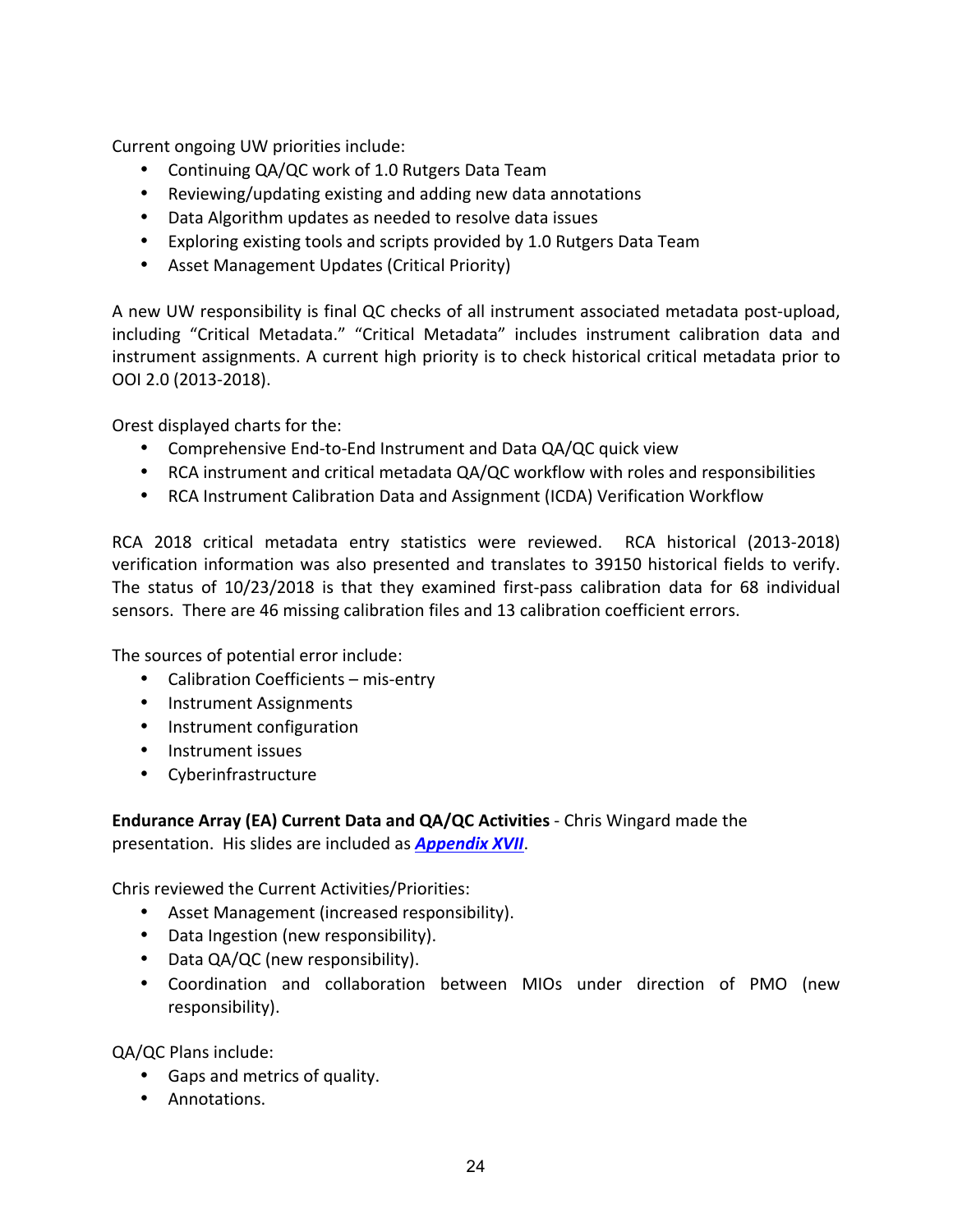• Biofouling mitigation. 

The EA team was already largely responsible for asset management (pre-2.0). However, new tasks include testing and review, and improving reliability by double-checking calibration values against vendor- provided information. They are complete and up-to-date through most the recent glider deployment on 2018-10-17. Future work, in collaboration with MIOs and under direction of PMO, is to coordinate the process, improve workflows, testing, timeliness, and ensure accuracy of data (e.g. calibration coefficients).

They are using pre-existing CI M2M interface and Data Team scripts to initiate data ingestion. It is a straightforward process with well-developed code available for use with little modification. However, during the ingest of telemetered Endurance 10 data, there was an error on the server side ingest handling that has blocked all telemetered ingest (2018-10-11). PMO and CI are actively working the issue.

They are building off of current Data Team scripts to develop new processes to automate monitoring of the ingestion process. They are working to generate metrics of the current ingest status and identify where issues may lie.

In terms of data and  $QA/QC$ , the Endurance Array team is utilizing internal systems to review mooring systems and instrument status (daily). A better system is needed to communicate directly to users, as we encounter not just issues, but interesting events, features, etc. They are working in coordination with MIOs and PMO to develop common

QA/QC definitions and processes (existing and new).

Discussion:

- Jim O'Donnell Will there be a paper on the results of the biofouling study? Chris -There should. Controlling the biofouling assists with improving the data by 95%. The power requirements are workable.
- Jim Potemra There is concern about having bad data. If he uses the data and then later it is determined as bad, how would he know? Chris Wingard - Once you download the data, it is your dataset. There isn't a method in place for notifying data users. There isn't a method in place and this isn't unique to OOI. You could use a DOI system to indicate the data is unique. Sarah Gille - This will become urgent so that data can be reproduced for journals.

**WHOI CGSN MIO** - Sheri White provided the report. Her slides are included as *Appendix XVIII.* 

For asset management, there is no significant change in responsibilities, MIOs were primarily responsible for asset management data. There are some additional responsibilities surrounding testing and review of asset data. They are using existing resources. They are importing Pioneer 11 (currently at sea) and Southern Ocean 5 (Nov-Dec deployment) asset management data. They are working on processes for review of all updates, and use of automated tools. There are four personnel available to perform asset management (not full FTEs).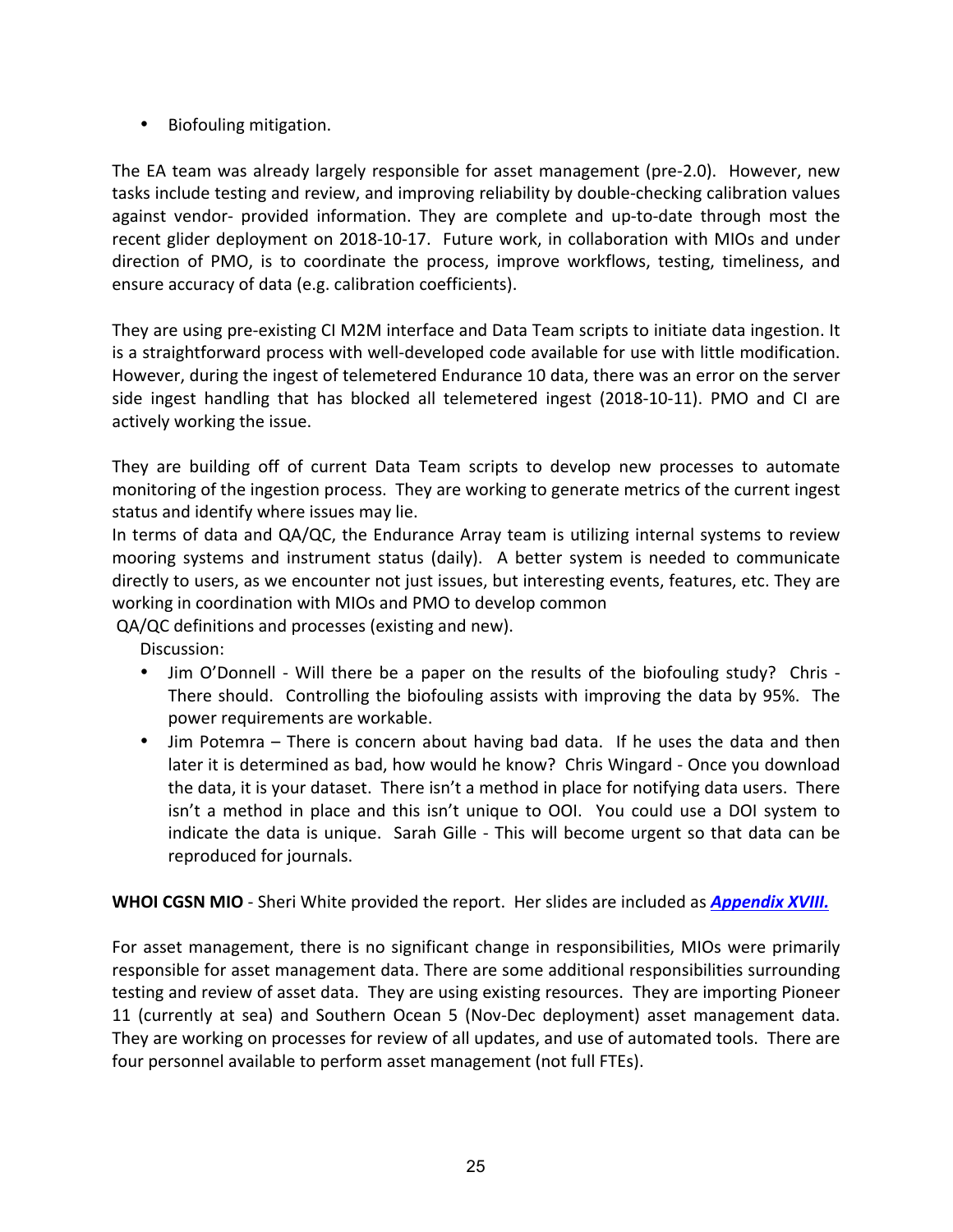Data ingestion is a new responsibility for all MIOs. They are using pre-existing Data Team scripts to initiate data ingestion. The MIOs are working together, discussing tools/processes for tracking ingestions and generating metrics. There are up to 5 personnel available (not full FTEs) to initiate and monitor ingestions.

They are verifying ingestion of prior cruises and working through the backlog of incomplete ingestions from OOI 1.0. They are tracking progress by platform and stream, but need to develop better tracking metrics with the MIOs.

CGSN expects to initiate the ingest of new P11 platforms and P10 recovered data post-cruise in early November. 

Next Sheri reviewed the current MIO Data and QA/QC activities. This is a new responsibility for all MIOs.

- Utilizing OMS and OMS++ to monitor arrays on daily basis
- MIOs are using existing scripts to check for gaps in the data and interruptions in data delivery.
- They are working with the PMO & MIOs:
	- $\circ$  Reviewing QA/QC practices,
	- $\circ$  Developing common and coherent QA/QC process and structure starting with CTDBP (instrument common to all MIOs).
	- $\circ$  Planning team pre-work activities and potential workshop in January 2019 postcruise activities.
- Significant time and resources will be required
	- A full-time QA/QC hire is complete (AndrewReed)
	- They plan to view all open Redmine tickets to address data quality issues identified by the science community
	- They will review data availability through the OOI sites (DataPortal, Raw Data Server, ERDDAP server) and CGSN internal sites

Next Sheri reported on the Help Desk in reference to CGSN. The PMO is assigning subject matter experts and addressing Help Desk issues as they are raised. Previously the MIOs had little insight into the Help Desk requests. Increased responsibilities under OOI 2.0 on the part of the MIOs and PMO includes:

- Receive and categorize Help Desk tickets,
- Distribute to appropriate MIO subject matter experts,
- Provide quick initial response to acknowledge receipt and manage any action to close out.
- Assess Help Desk requests to understand any trending in issues.

Sheri reported that there is a UK-funded CUSTARD program that adds 2 instruments to the Southern Ocean Surface Mooring. Data will be embargoed for one year; following the embargo CI parsers will be required to support ingestion of the instrument data. Lisa explained that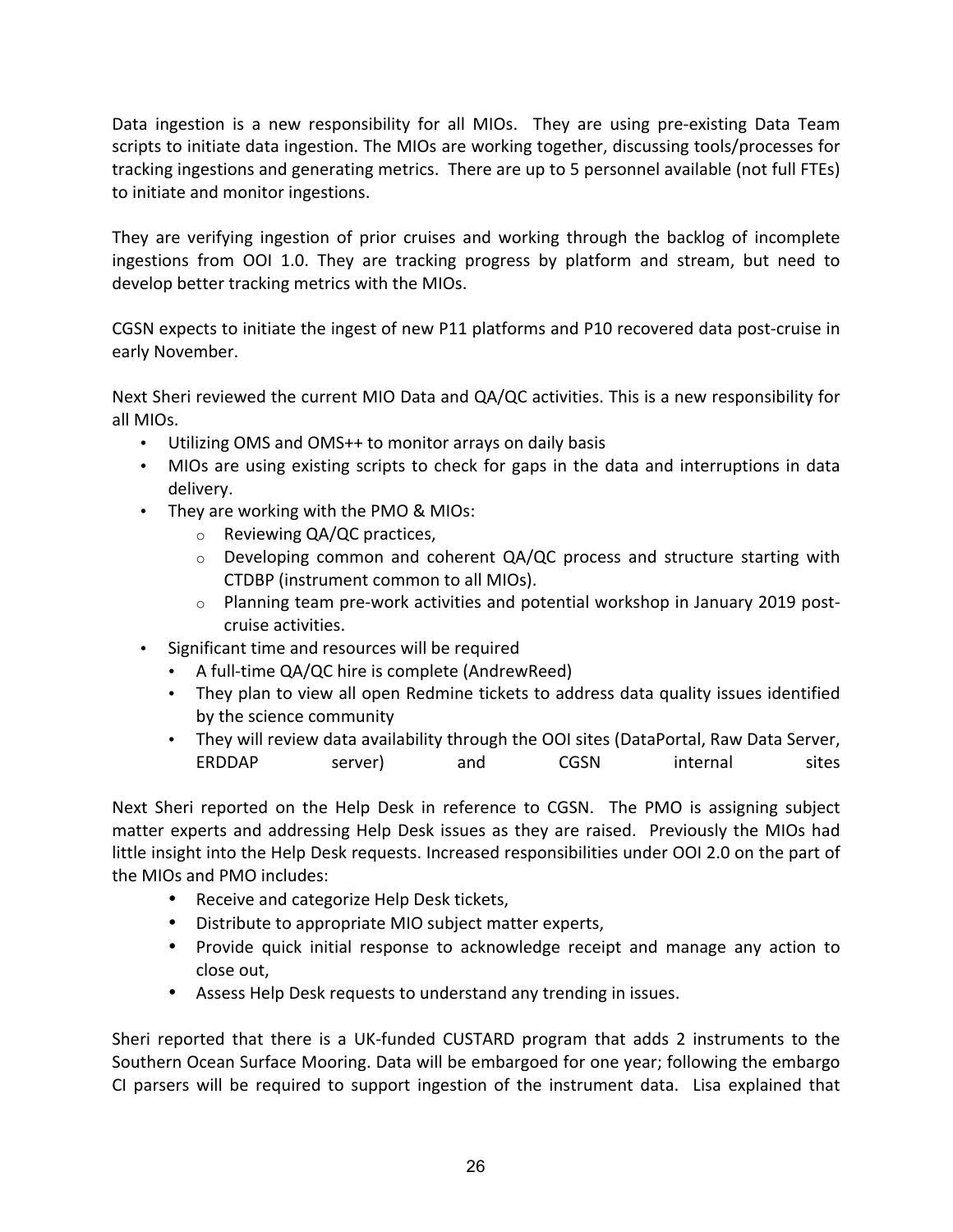because it is an international collaboration, they will have an embargo just on the added instrument data.

#### *Break*

**QARTOD** - **Quality Assurance of Real-Time Oceanographic Data** - Mark Bushnell provided the report. His slides are included as **Appendix XIX.** 

Mark Bushnell began his report by reviewing the many users of QARTOD. QARTOD had its start in 2004 but then really got momentum going in 2012 when they started work with IOOS. They currently have 12 manuals. Each manual starts with a small committee

QARTOD FY 2019 plans, which include one new manual, updates of manuals, QA, continued international interaction, and implementation support.

Mark provided an example of QARTOD's QARTOD Data Flagging Scheme, implementation quality report, and implementation quality dashboards.

In closing, Mark explained that QARTOD provides mature, broadly accepted standards for QC tests. They provide updated manuals about every three years. They adhere to an IOC dataflagging standard.

Discussion:

- Tim Crone In the last example, why not change the test? Mark it wasn't that the test that was bad, it was that the threshold wasn't correct.
- Kyle Wilcox Can you really go to seasonal range inputs? Mark Yes for climatology it should have seasonal ranges. Rutgers went to great lengths to establish the seasonal ranges.

#### **Examples of other technologies and approaches:**

**Ocean Networks Canada (ONC) - Richard Dewey provided the report. His slides are included as** *Appendix XX.*

Richard showed a map that highlighted the ONC observing system locations. Oceans 2.0 offers a comprehensive data management system. It was initiated in 2001 with VENUS in the Salish Sea and then followed in 2003 by the addition of NEPTUNE. They utilize the original "Data Management and Archiving System" (DMAS). ONC has evolved into Oceans 2.0 by 2009 as NEPTUNE came online.

### ONC's **mandate is to**:

- Manage all infrastructure systems and sub-systems
- Manage all instrument connections, control, and data flow
- Secure all data acquisition from all distributed sensors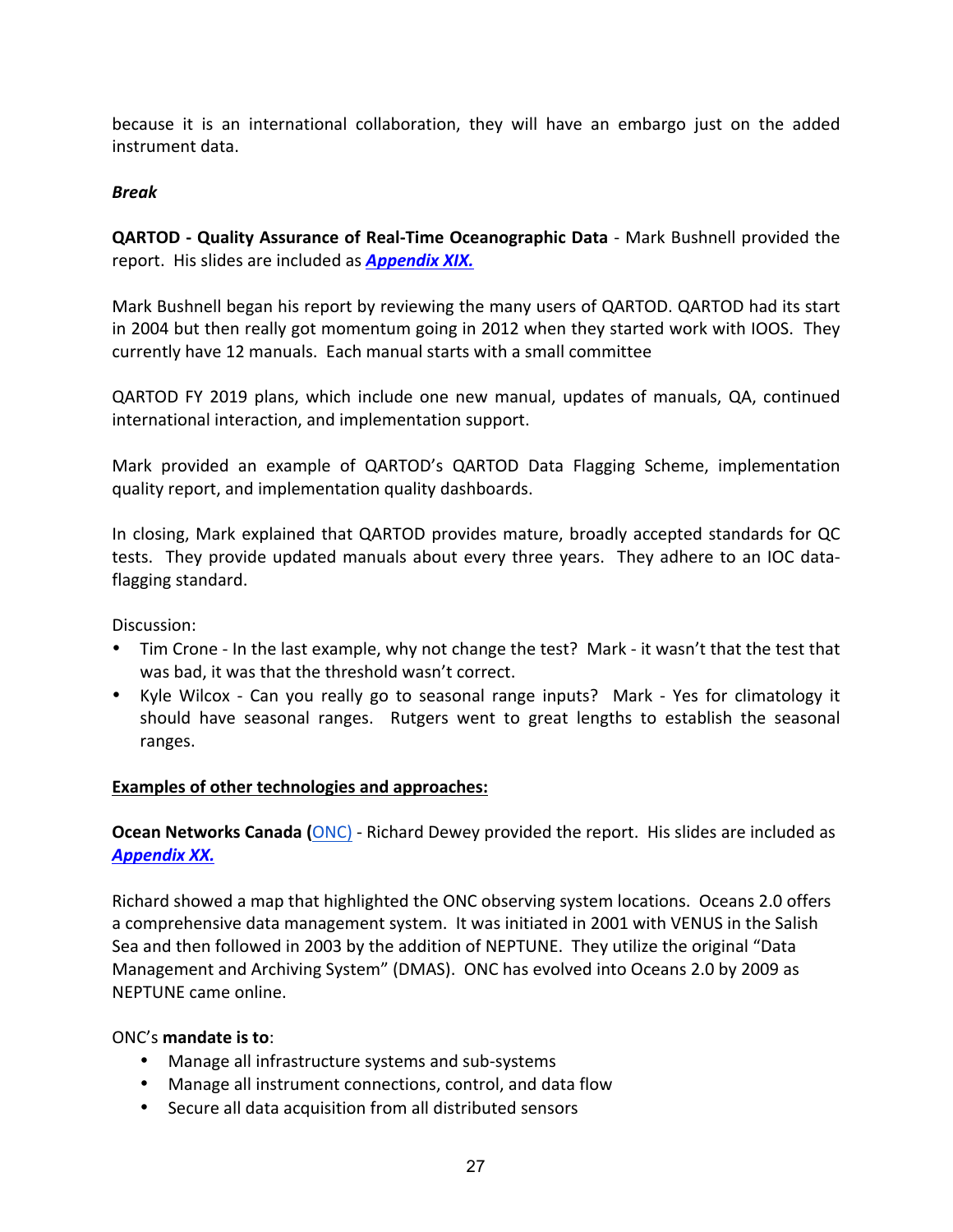- Manage all the metadata and calibration information
- Prepare the data and metadata for user/client access
- Provide means for users to discover, explore, and acquire data, data products, and metadata.
- Enable publication of innovative research with impact!

#### **oceannetworks.ca** à **data.oceannetworks.ca**

Richard reviewed a series of screen shots of the ONC data portal, plotting tools, and data search tools. At one time there was a requirement for users to log-in to the portal for data access. It is no longer required, but registration has its benefits. You can drill down to the sensor level. The system allows all infrastructure monitoring and control. Richard showed ONC's data flow from shore station, to archiver, to user interface. Extras include a sandbox that offers a local computing environment.

ONC is working to be Qartod compliant.

They want to maximize the number of publications using ONC data.

Richard commented that among the challenges is that it doesn't take too many critics to get a bad reputation.

Discussion:

- Jeff Glatstein What is the interface, (the content management system? Richard- It has mostly been built organically.
- Dax How did you build the sandbox and how much did it cost? Richard They are testing the sandbox now, but they are resource limited. They mostly use Google
- Brian Glazer How many FTEs does ONC have? Richard They started with 10 programmers, but it has grown. They have been able to maintain 15 on the CI side. ONC is operating on \$20M annually including ship time. About half of this is labor. They are going to be the west coast node for IOOS.
- Tim Crone What motivated ONC to develop the anonymous use? Richard The benefit is the stats are high, but they don't know where the data is going. They are serving more data and volume is high. There was a call for anonymous use. They had a lot of drop offs at the registration page.

**Cyberinfrastructure for IOOS and Beyond** - Kyle Wilcox reported on Axiom and the services that the company provides. He also provided information about IOOS. His slides are included as *Appendix XXI*.

Axiom was founded in 2006 and has 20 employees with offices in AK, OR and RI. Their mission is to build capabilities, which accelerate the synthesis and re-use of earth science data. Federal partners include: NSF, NOAA, USGS, BOEM, NASA, FWS, DARPA, and ONR.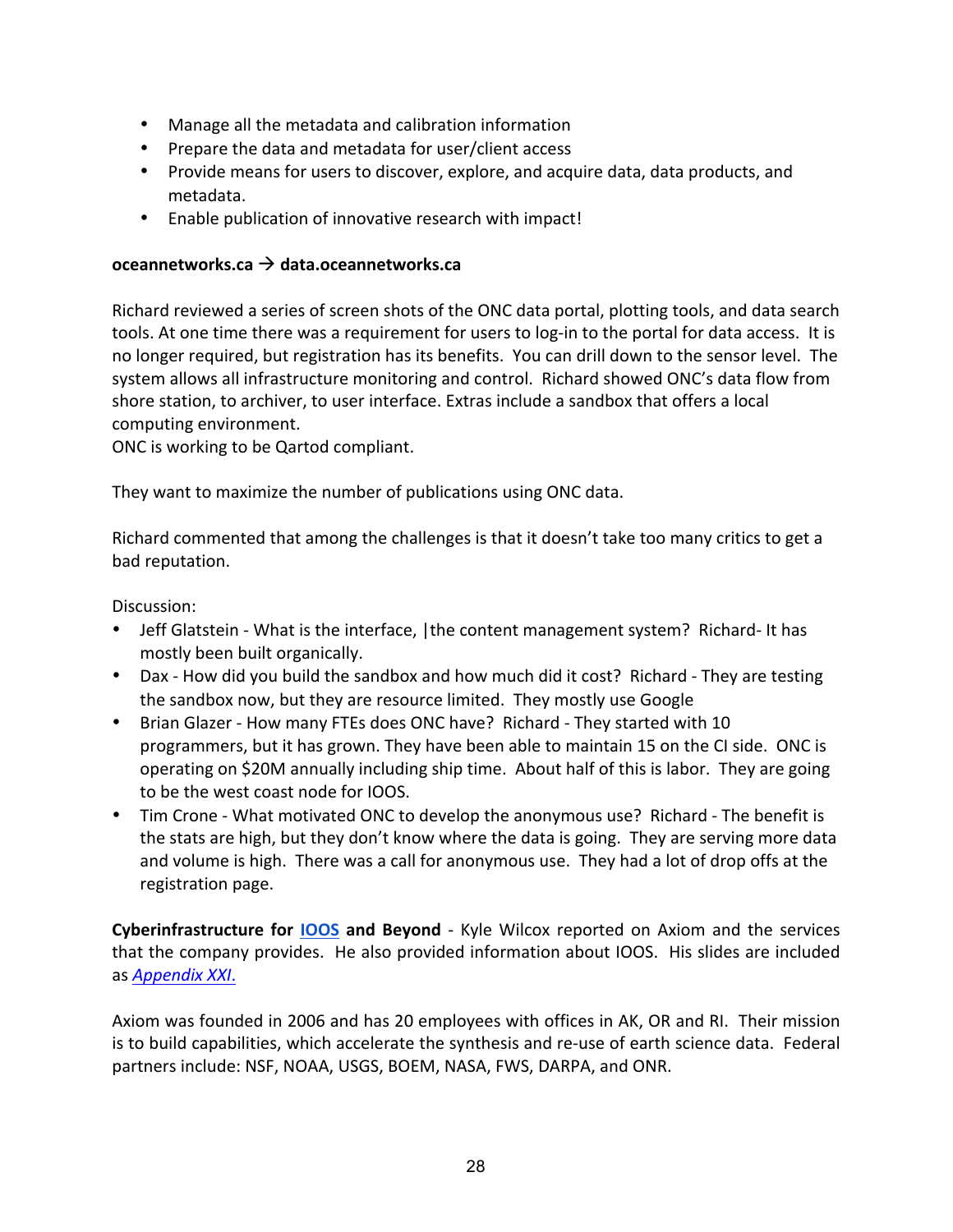IOOS is comprised of 11 regional coastal observing systems and is led by NOAA.

Kyle reviewed the Data Management Lifecycle:

- Data collection & quality control Scientists or Ingestion
- Storage Databases, Messages, Files, etc.
- Description Metadata, Apply standards
- Archive & preservation Repository submission pathway
- Access & discovery Data portals, search catalogs, and services
- Reuse & transformation Jupyter Notebook & data analyses

Axiom can provide support for each stage of the data lifecycle (see slides for examples.

Kyle reviewed the IOOS DMAC approach that applies to biodiversity, platforms (moorings, shore stations), products, grids, GIS, and unstructured data. The IOOS DMAC approach from observing systems to users passes through Regional Data Assembly Centers for quality control (QARTOD), services (OPeNDAP, ERDDAP, THREDDS, SOS, ISO WAF), curation, and archiving. There are also IOOS National Data Assembly Centers that manage HF radar, gliders, and ATN. There is an IOOS National center for cataloging.

The data management lifecycle were reviewed in more detail. Kyle closed with some results and recognizing their many partners.

Discussion:

- Jim O'Donnell Is Axiom providing services? Kyle They are providing services to three of the regions.
- Jim O Is there an estimate of what went into developing IOOS? Kyle The program office might have some ideas.

**National Ecological Observatory Network (NEON) Data Delivery and Cyberinfrastructure** -Tom Gulbransen provided the report. His slides are included as **Appendix XXII**. Tom has been involved with NEON since 2016. CI is stable. NEON shares so many of the issues as OOI.

NEON provides a coordinated national system for monitoring a number of critical ecological and environmental properties at multiple spatial and temporal scales. NEON's 176 data products overlap multiple themes: Atmospheric, Organismal, Ecohydrology, Biogeochemistry, and Land Related.

NEON's cyberinfrastructure provides resources and tools and services for observation to delivery. It's a network of field observational results, sampling protocols, algorithms, data science methods, and practitioners.

For CI data delivery, five days is about as fast as they can go. For biological data it can be 1.5 years. Tom showed a chart with NEON data product types and their general latency times from sampling to the portal. Latency had various causes including staffing, reprocessing with new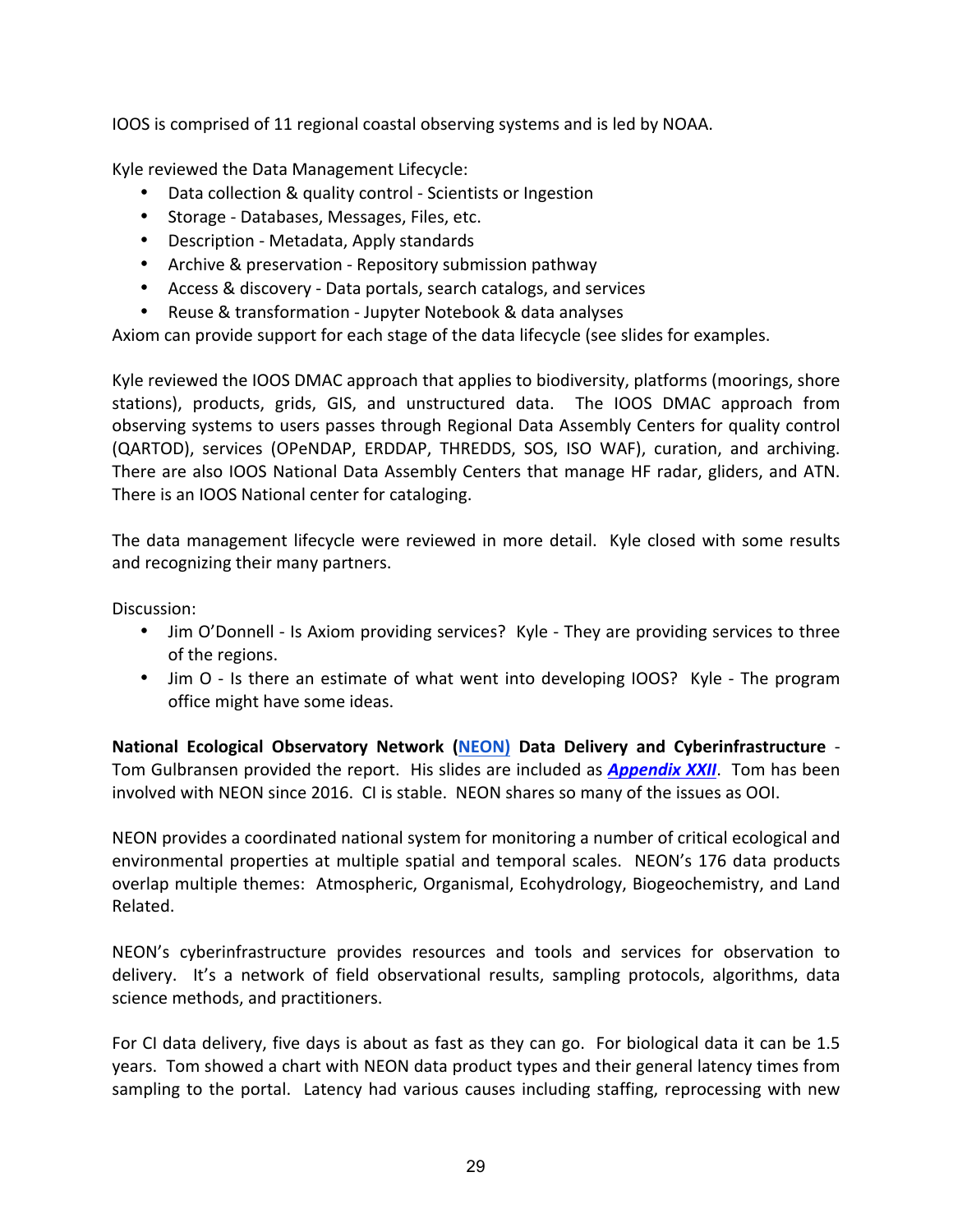algorithms, communications, volume, reviews, and external processing. In the observational sampling data pipeline the latencies range from 5 to 365+ days.

Data pipeline information for airborne observations and instrument systems was provided in the slides. The detailed instrumented systems data QA/QC framework chart is also included in the slides.

Automated flagging is applied on each calibrated data value. There are basic tests: Null, Gap, Range, Step, Spike, Persistence, as well as sensor-specific tests. If chosen, it can remove any data point that fails a test.

Tom described what's in a data package:

- Monthly or Annual data files with all basic data and quality flags
- CSV (IS, OS), HDF5 (EC, AOP), TIF (AOP), LAS (AOP), FASTA (metagenomics)
- Readme text file general info about the data product
- Additional quality metrics, external lab data
- User guides & protocols; algorithm & sensor configuration documents Variable definitions, validation rules, and sensor positions
- Machine-readable metadata (EML)

Examples of the interactive browse, the interactive time series, and the prototype spatial viewer were provided.

There are partner repositories for work with specialized repositories for domain-specific data. NEON uses the partner's APIs to keep NEON caches in sync.

Tom presented a series of slides with detailed information on:

- Data Portal & Phenocam Gallery
- Data Portal & BOLD
- REST API: Programmatic Access http://data.neonscience.org/data-api
- NEON CI Software Architecture Layers
- NEON CI Software Architecture Elements
- NEON Data Flow in CI Architecture
- PDR Database Observations Logical Model
- NEON CI Virtual Machine Resource Pools
- Denver Datacenter Configuration Schema
- Cyber Security Overview
- NEON CI & Data Interoperability
	- $\circ$  Across the community of researchers
	- $\circ$  Between research facilities
	- $\circ$  In active collaboration with aggregators
- Data Product Collaboration (example)
- Data Science Tools and Training: NEON Science on GitHub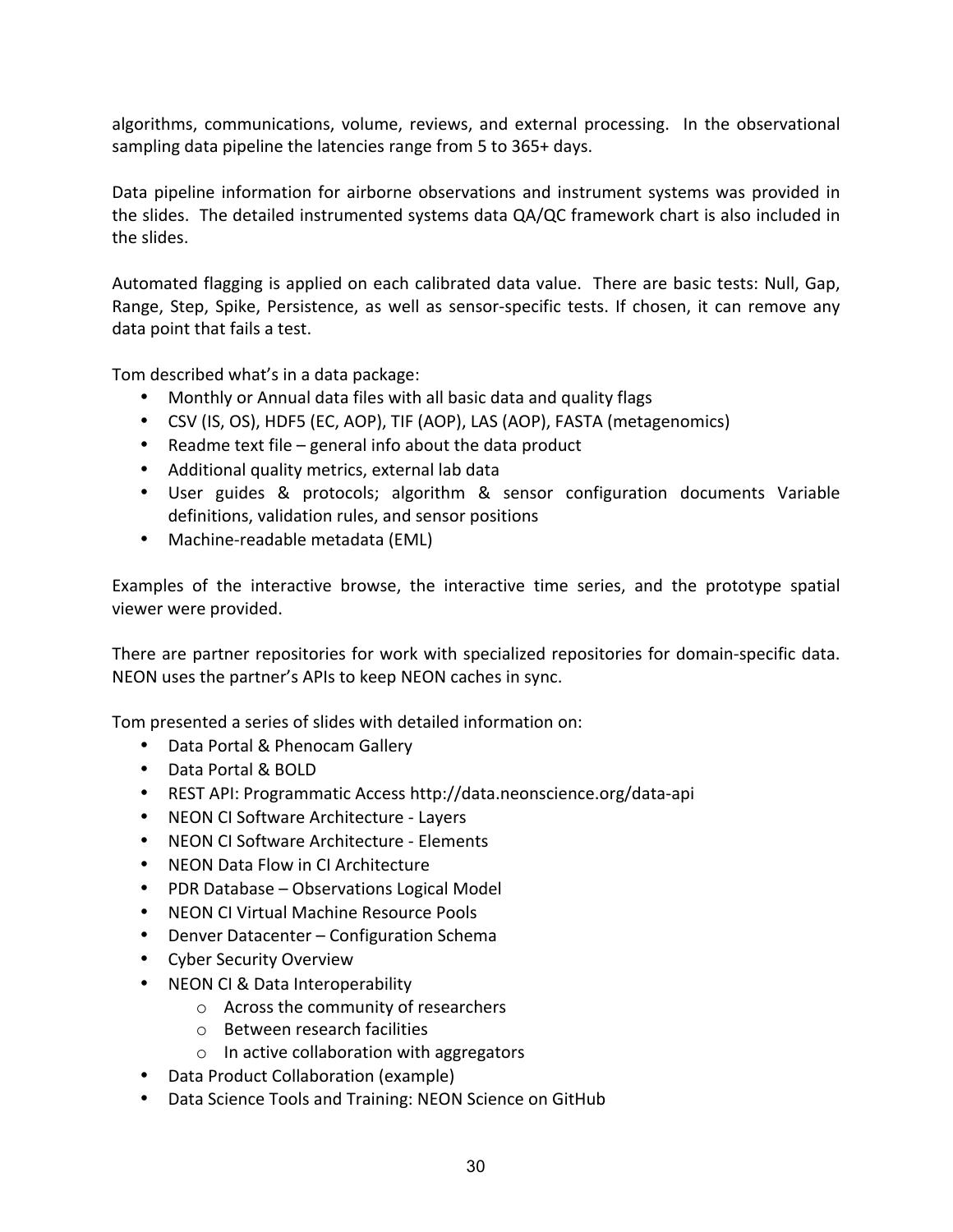- Data Science Tools and Training: Tutorials & Workshops
- User Community Projects: Predictive Distributions

NEON CI improvement plans include:

- On going cyberengineering support
- Prioritized queue of CI or Data Product enhancements
- Service Management continued expansion/integration
- Asset management tools and methods assessment
- Proposed research & development towards VI version2

Discussion:

• Dax - What is the role of the people in the process? Tom G - There are 7 people at each site. Validation and calibation is another area where there are people. There is also someone for science flagging.

**ERDDAP** - Rich Signell provided the report. His slides are included as *Appendix XXIII.* 

ERDDAP provides easier access to scientific data.

ERDDAP is a data brokerage service, reading from many different types of files, databases and services, and providing access via a single standardized interface. RESTful API offers access in scientific analysis packages (Matlab, Python, R), web application developers (JavaScript), and by numerical modelers (Fortran, Bash). Advanced search features are built-in, and it also generates ISO and ison-Id metadata records to allow search via sites like data.gov and Google Dataset Search. ERDDAP is widely used for delivery of "FAIR" data in the geoscience community. The USGS Integrated Ocean Observing System utilizes ERDDAP for sensors.

Rich showed examples of ERDDAP's advanced search features, graphing capability, data access form, tutorials, and the CGSN Dashboard. Everything in a search is in the URL. Users can then send the URL to a colleague and they will see the same thing. If he wants to write a program to access a lot of data, he will use Pangea. If you don't like the ERRDAP interface, you can make your own, from simple to the CGSN Dashboard.

Rich's slides include a comparison between ERDDAP and M2M. ERDDAP is widely used by the community, offers advanced search, and is ISO, JSON-LD metadata, whereas M2M does not.

In summary:

- ERDDAP allows easier access to OOI Data
- ERDDAP makes OOI "FAIR" (Findable, Accessible, Interoperable, Reusable)
- ERDDAP works with the existing system
- Easier access to OOI Data results in more use by researchers
- Easier access to OOI Data allows more efficient data analysis, leaving more time for actual science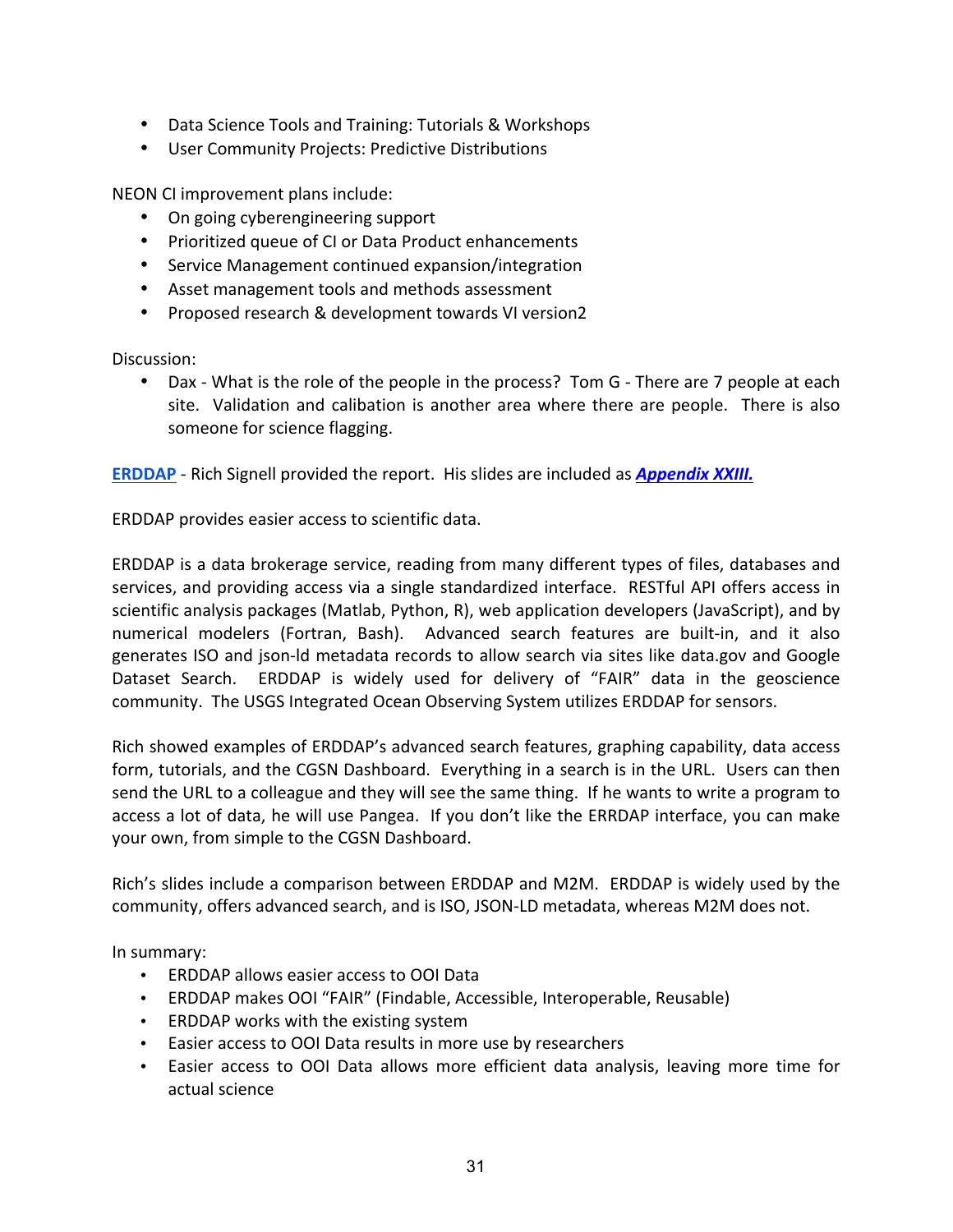Rich recommends that ERDDAP be a first class citizen in OOI and to build OOI science and enduser applications using ERDDAP as a backend for data search and access.

Discussion:

- Lisa Clough Who would create the DOI? Chris Wingard He feels that it would be on OOI.
- Richard Dewey What about a big search? Richard Signell You have to break it up, or come up with a different solution for large data sets.
- Jim O'Donnell A big advantage of ERDDAP is once you figure it out on OOI, you can use it for other systems.

Pangeo - Tim Crone provided the report. When available, slides will be posted as *Appendix XXIV.* 

Pangeo has brought in a lot of users. Pangeo is a community platform for big data geoscience. Pangeo's goals are to 1) Foster collaboration around the open source scientific python ecosystem for ocean / atmosphere / land / climate science, 2) Support the development with domain-specific geoscience packages, and 3) Improve scalability of these tools to handle petabyte-scale datasets on HPC and cloud platforms. Support for Pangeo comes from several funding agencies and institutions including NSF EarthCube and NASA.

A motivation for development of Pangeo is the large amount of data streaming in from remote sensors. Datasets are growing too rapidly and legacy software tools for scientific analysis can't handle them. The days of downloading datasets is going away and Pangeo is there to help.

Pangeo is based around the python programming language and the scientific python software ecosystem. The Pangeo web site provides a Guide for Scientists.

Pangea architecture is based on standard cloud computing. Use cases can be formatted as Jupyter Notebooks. Tim explained that in one of the OOI early career workshops, he introduced Pangeo to the group.

Tim built a pipeline to take images out of the raw data. He gave a Pangeo demo. They are building delayed arrays of images. You can do a lot of computing in a short amount of time.

Tim and Dax are working with Azure to see if they would be willing to host the OOI camera data.

Discussion:

- Chris Wingard Currently, OOI is working in terabytes and the cloud is cost prohibitive. Tim Crone - NSF is working with cloud providers.
- Chris W You can buy memory storage cheap now. Is that a better way to go?
- Kyle He doesn't think it will be one solution. He will use his storage. Tim The data doesn't have to be on the cloud, but the compute needs to be where the cloud is.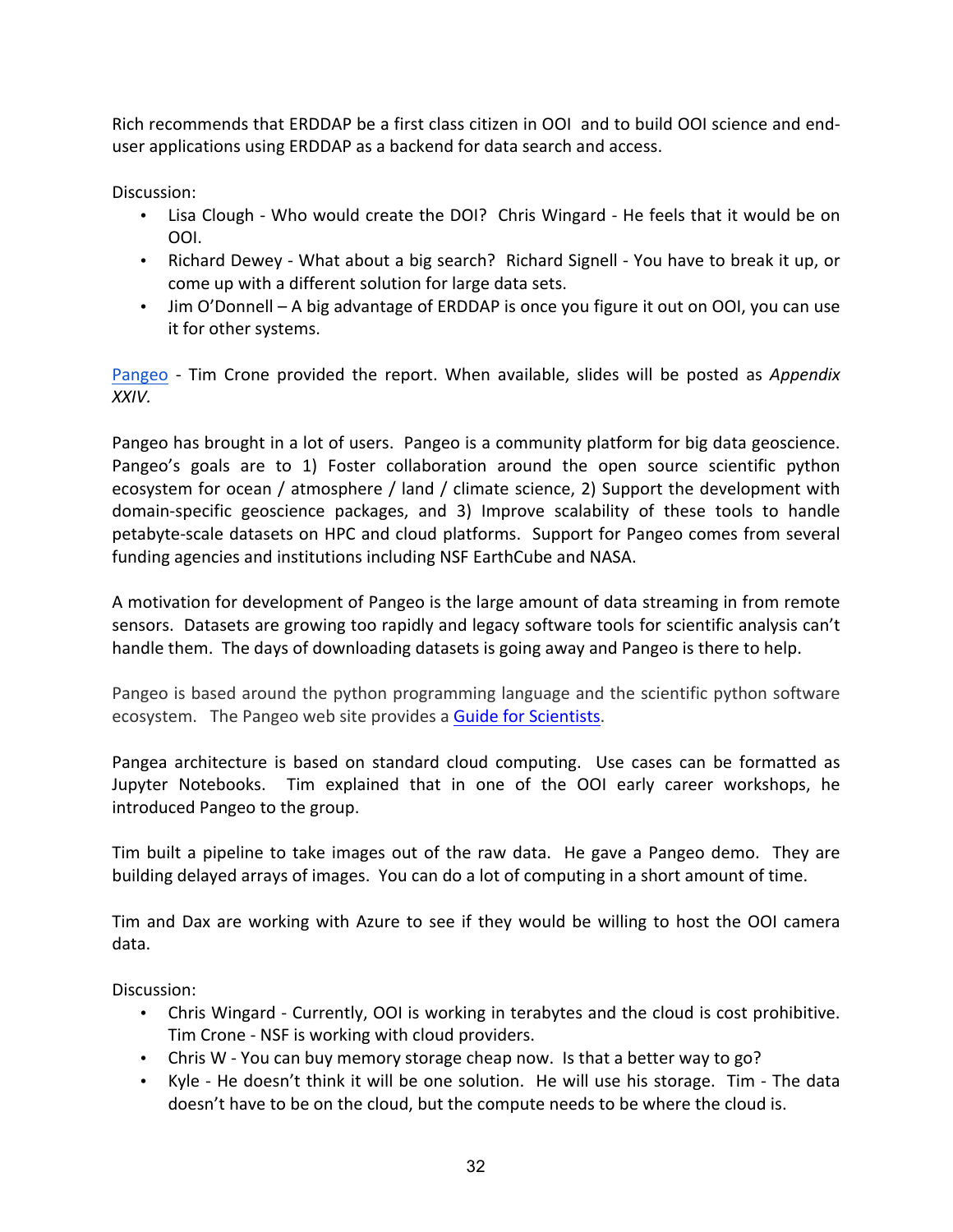- Rich The data may never all be in the same place.
- Ruoying He Is Pangea mostly for computing and storage. Is it a tool for modeling? Rich Signell  $-$  It is designed for modeling.

# **Adjourn Day-2**

### **Day 3: Wednesday, October 31 –DDCI Meeting – Location: NSF Room E3430**

**Recap Day 2** – Tim Crone provided a recap of Day 2 discussions. It was a useful, productive meeting. It was good to see how other groups are accessing data and CI. We heard from the MIOs and had a helpful presentation by Jeff Glatstein.

There were open questions from Day-2 and we would like to spend an hour or so on these.

#### **Discussion: Tim Crone compiled a list of open questions from Tuesday (see** *Appendix XXIV***).**

- Is Redmine a useful source of information for this committee?
- Will OOI need to move into the cloud? Bring compute to data?
- What will be the relationship between this committee's activities and the AoA?
- Is Rich the only person who cares about ERDDAP? Is ERDDAP a requirement? Is it meaningful that 2/3 MIOs use ERDDAP internally?
- Can/should this committee revisit OOI requirements vis à vis feedback from scientists?

### **Is Redmine a useful source of information for this committee?**

Discussion:

- Jeff Glatstein provided a demo of Redmine. He reviewed the older tickets some are older than 3 years.
- If something is resolved in a lower level does it resolve the upper cases? Not automatically often.
- There seem to be control issues. Folks at the MIO level don't have access and are locked-out of certain controls.
- Jeff G To be frank, that was the philosophy of the past CI. It is not his. He will work hard to be collaborative.
- Jeff feels that the system is easily filterable.
- Tim Crone He appreciates that Jeff is open.
- Richard Dewey He agrees that Chris as part of an MIO should have full access. He wonders how the committee can see a report/summary of outstanding unresolved issues.
- Dax  $-$  A report showing where the problems have been is also important.
- Tim Crone can Redmine pull out statistics? Jeff Probably not directly, but it can be exported and the data can then be analyzed.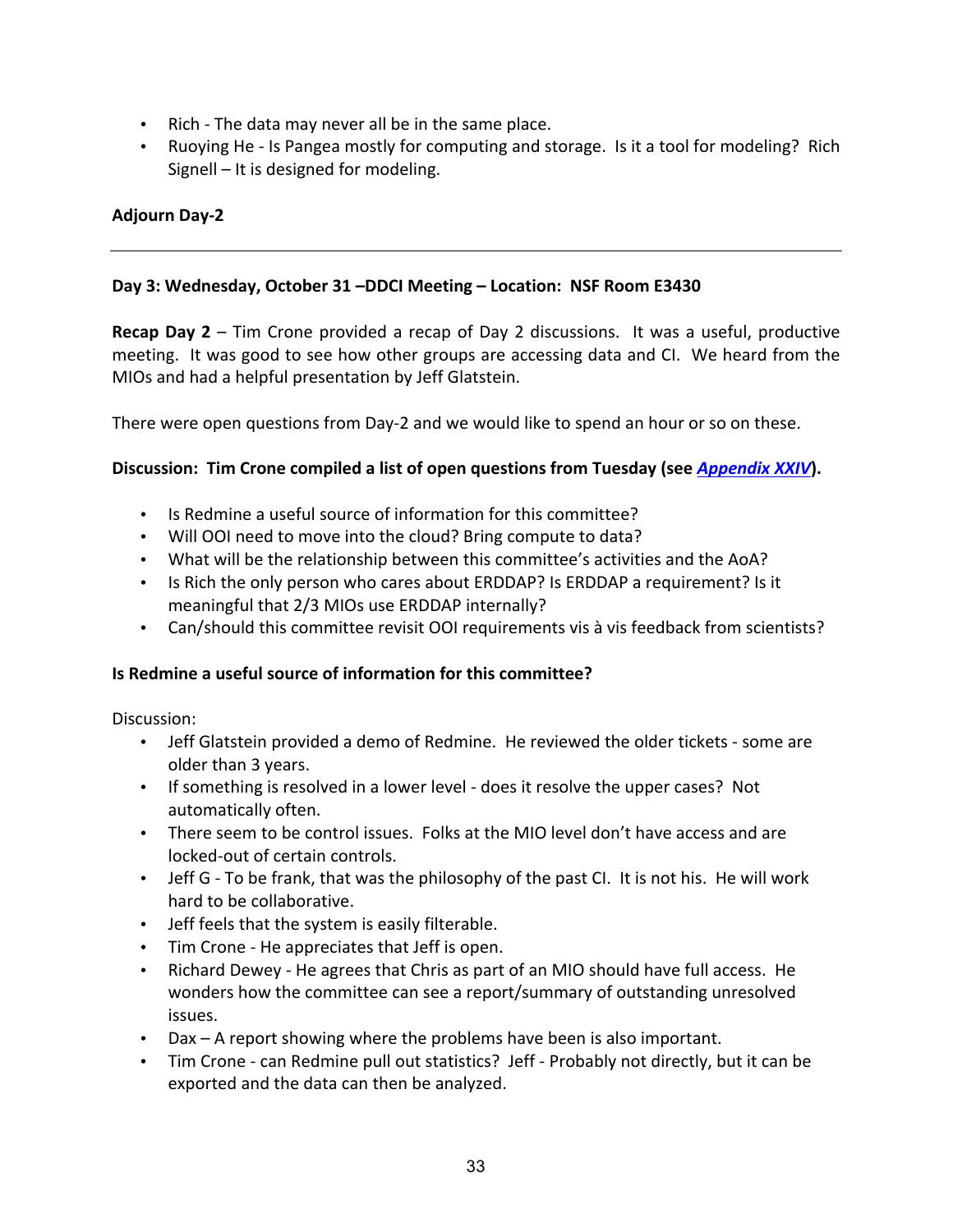- Tom G How often are the buttons, severity filled in? This would be useful. Jeff They are looking to filling out these fields.
- Orest He and Mike Vardara put together recommendations regarding high level data. This is contained in the 2.0 recommendations document. It would be good for DDCI to have these documents. The transition team should have them.
- Chris Rutherford and Tom Kearney indicated that the transition team is happy to share anything from 1.0. There are 26 documents that were generated. However, it is really John Trowbridge's call on whether or not to share. 2.0 now owns the documentation.
- Tom G Do the 26 documents reflect any of the user feedback?
- Rich Signell Access to threads impacts ERDDAP. Jeff they are working on this.
- Lisa Clough We need to be sensitive of Jeff's time. He has a lot on his plate. DDCI might take on things that Jeff was planning to do, so hopefully they can help.

# **Will OOI need to move into the cloud? Bring compute to data?**

- Richard Dewey This is a type of question that could be in a survey. He worries about words like "move to". Doesn't see a statement coming up at this time.
- Lisa Clough It is absolutely appropriate to do a SWOT on Cloud. Also appropriate to do a SWOT on archiving.
- Jeff G He talked to an Amazon colleague. Things to consider are:
	- − How much CPU are you going to use?
	- − With cabled data, you are not going to save on CPU just keep this in mind.
- Chris W There are just a few datasets in OOI that are so big, that cannot be handled on your own computer at a lower cost. As we go forward, the cloud might be preferred because of cost. You need to do the cost analysis.
- Dax You must think about opportunity cost of not having the cloud. If you put data and computing in the same place, the Cloud, you open opportunities.
- Lisa Clough She is concerned about data residing on edu computers, without acknowledgement of OOI.
- Jeff G The Data use policy addresses acknowledgement practices of OOI.
- Tom G The Cloud questions falls into the "Opportunity" area of SWOT. What are we assessing, 2.0's ability to provide the Cloud? Or is it to assess the opportunity.
- John Trowbridge CI does not have an academic PI. DDCI is in a unique role to provide input this feedback.
- Jeff G For many, as long as the user gets the data, they aren't concerned with the back end.
- Dax Pangea allows them to provide a resource for students by providing them with URL. It stimulate opportunities through the Cloud.
- Lisa Clough There must be an archiving capability. NCEI = National Center for Environmental Information. NSF needs a solution. In the OOI 2.0 solicitation it was stated that they would archive to NCEI.
- Rich Signell NCEI is also moving to the cloud.
- Lisa Archiving needs its own standalone SWOT.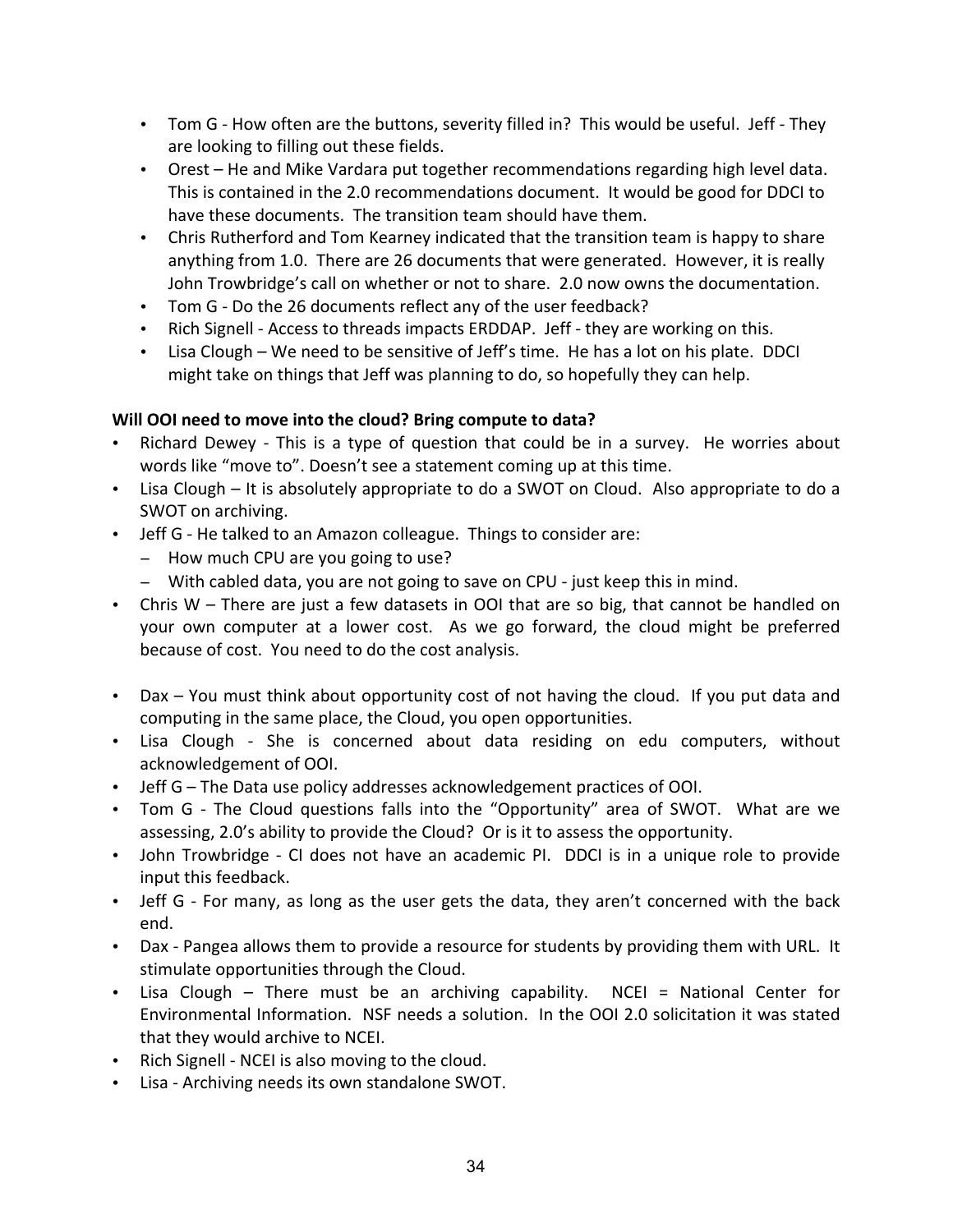# **What will be the relationship between this committee's activities and the AoA?**

- Tim Crone Just to confirm, the DDCI will need to do its own analysis, but we will have to think of ways to share facts between the two.
- Tom G We don't want to duplicate some of the activities with OOI. For example, we don't want to go out to the same list twice, once for WHOI and once for DDCI.
- Jeff G It is always a challenge to get user feedback.
- DDCI will do a survey and we will share the results with 2.0
- Jeff OOI can do case studies and they will share the whole case study.
- The DDCI's AoA will be in parallel with PMO. The will share facts. The DDCI community survey will be done by a professional.

# Is Rich the only person who cares about ERDDAP? Is ERDDAP a requirement? Is it meaningful that 2/3 MIOs use ERDDAP internally?

- ERDDAP is not a requirement of OOI
- Do we want to talk to the community about this?
- Chris Wingard What was the response from the Ocean Sciences? [At the OOIFB Ocean Sciences Town Hall, Rich provided and ERDDAP video. We did not seek feedback from participants].
- We will have a community survey and can poll them on this.
- Orest If ERDDAP is cost effective and helps to get data to science, it is worth while to pursue. Under SIO, ERDDAP was a requirement.
- James Potemra It is almost trivial to get an ERDDAP server up and running. Chris W It's getting the data to ERDDAP that is more effort. There are examples on-line on how to get ERDDAP running.
- Richard ERDDAP is already established and is good.
- $\bullet$  Jeff There is still the question of anonymous versus sign-in.
- Tim Crone there is a lot of interest in hearing how people are using the data.
- Richard Dewey For ONC, they have a search on internal ID. It is different than a DOI. Tom G - The traceability to DOI is most important. We need to know what is getting published.
- Richard Dewey There will be some that don't use the DOI. Just need to recognize that.
- Lisa It is not the easiest system to explore the users. They have heard that it takes a week to get the info. There is a time-lag between capture and publication. We are starting to get the papers out, but not a lot.
- Jeff He needs to be able to keep the system running and maintainable. Being able to get the usage metrics is important and feeds into this.
- Larry Getting a presentation on OOI user metrics would be helpful.
- Rich S can we put out a recommendation about ERDDAP?
- Jim O'Donnell He was trying to convince EPA to use ERDDAP. The decision makers were not big data users. He convinced them to poll power users. Not all users are the same. Some communities may not need ERDDAP.
- Dax One of the things that user survey can do is to weigh the users. Track the power users.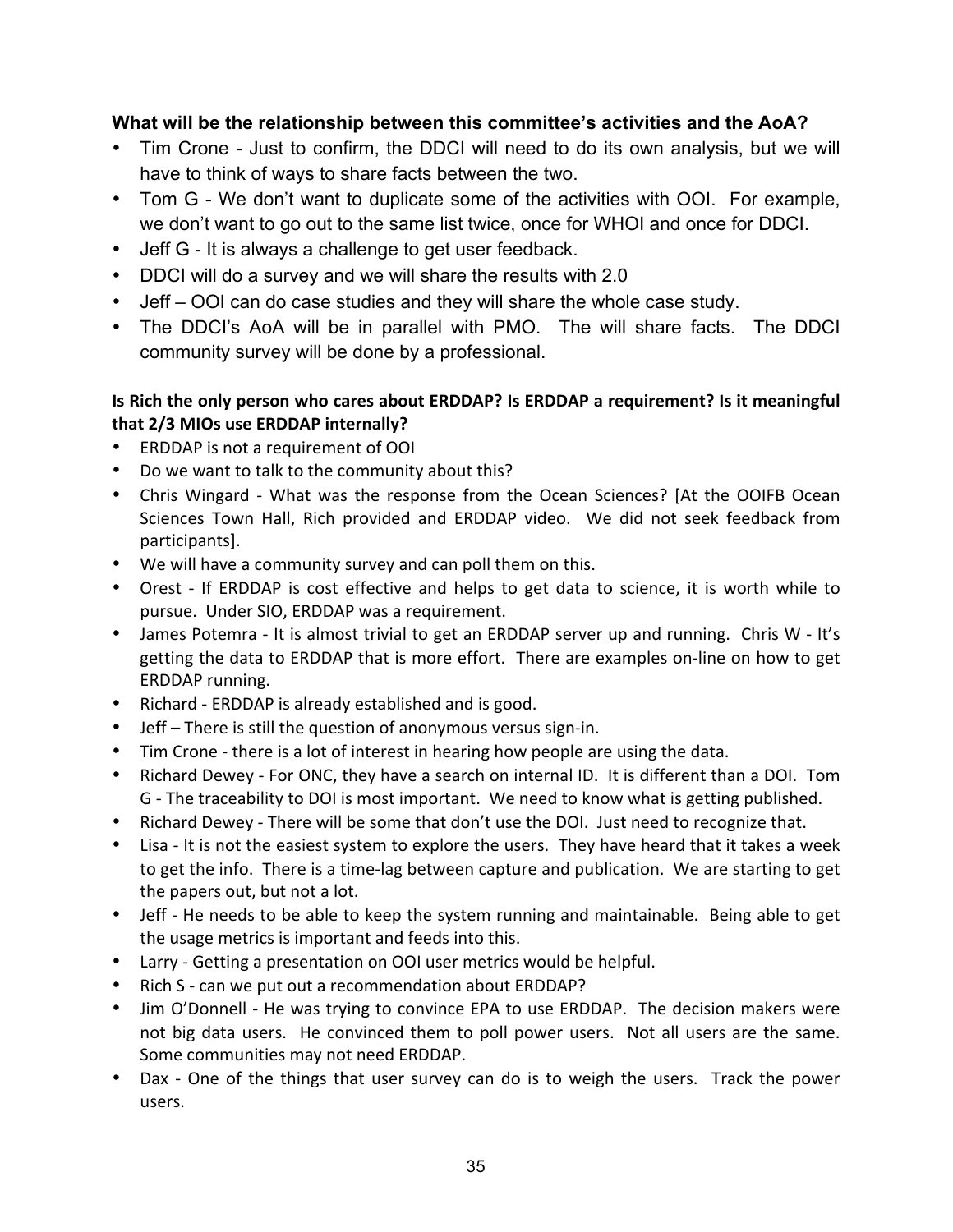- ERDDAP is a requirement for the Quick-Look. The Survey should back up this statement.
- Metrics Reach out to ONC on the status of metrics. This can be a WebEx with OOIFB and DDCI.
- We can have SWOT on anonymous access.
- Orest suggested reaching out to IRIS for their metrics.
- James Potemra IOOS metrics might also be of interest site hits, data downloads, etc.

# **Can/should this committee revisit OOI requirements vis à vis feedback from scientists?**

- OOI Requirements for CI Should DDCI look at this? The transition addressed requirements. Chris  $W$  - It wasn't an easy task because the requirements changed when SIO left. Instead during the transition, they looked at current capabilities and decided to assess the capabilities.
- Bob Houtman He feels that we should not go back to the original requirements because changes were made over the year.
- Tom G This could be part of the Survey.
- Tom G They struggled with this in NEON as well. Their survey addressed requirements through questions.
- John Trowbridge We need to keep mindful of work scope.
- Tom G DDCI can provide recommendations to OOIFB.
- Tim Crone Some of the requirements may be inhibiting science? Example level of security is inhibiting. Bob Houtman - This won't be changed.
- Tom Kearney The "requirements" are 5 years old. They are informative, but shouldn't be constraining. Lisa - We don't have money to fill the requirements from past.
- Dax He doesn't understand the security issue. Bob Houtman You can make recommendations regarding security, etc., but OOI won't be relaxing cyber-security. As long as it fits with the Cyber Infrastructure NSF policies it is fine.
- Lisa There is a strong effort to standardize large facilities.

### *Break*

**DDCI Strategy and Tasking Discussion:** DDCI revisited the NSF draft task statement.

- Tom G Should there be any review of governance. Lisa You have leeway to go in any direction you want under SWOT. She doesn't like to call out governance explicitly.
- Richard Dewey There has been a shift of labor to MIOs in terms of data. Orest The data team has been dissolved and now resides within MIO.
- Lisa The task indicates "system" NSF is comfortable with review of works flow, roles and responsibilities, processes, etc.
- Options for input to the task include meetings, surveys, both.
- Tim Crone Should we request a Redmine analysis? Lisa It would be better to specify "data" instead of Redmine or "Redmine access."
- Lisa The DDCI report will go to OOIFB and then to NSF.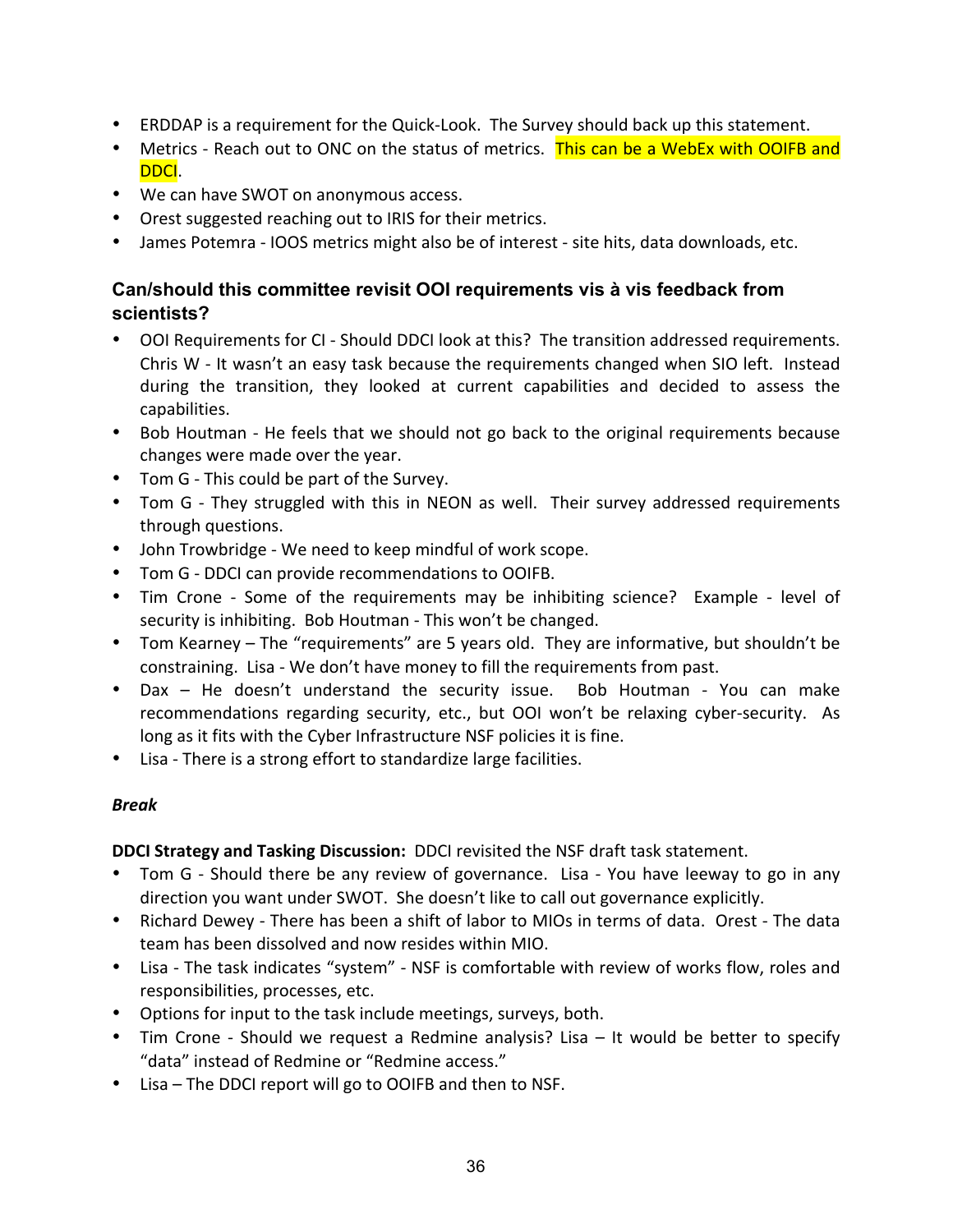- Lisa It could be useful to get feedback on appropriate scaling if feasible (people and dollars). What is the capability within the current staff, or will it require redirect. Is OOI2.0 within scope? Is enhancement of scope needed? Should there be new scope?
- Tom perhaps it would be good to be able to ground truth with the 2.0 team.

Timeline:

- Survey preliminary findings by March.
- Quick-look within 4 months. Informed by meeting or survey (survey is preferred)
- Some travel for DDCI members to brief out the quick-look may be needed.
- Report no later than November 2019

Quick-look report:

- Review all of the bits and pieces of the current system information.
- Create a resource library. Lisa A password-protected library for documents is needed.

There was discussion on the SWOT:

- SWOT Determine what systems will be analyzed. Lisa SWOTs are often done in person to capture individual thoughts with stickies and then clustering.
- If needed, consider virtual meeting rooms.
- The SWOT will be iterative.
- Set up a Slack Channel
- Lisa For the SWOT, it would be good if COL (Chris R/Tom K) could take on the moderator role. This would allow all DDCI members to participate.
- Jeff Glatstein You might want to have overlaying SWOTs
- Tom G You do it by value to the customer. An example is Cloud Computing. Break it out be customer:
	- − Data Delivery to science users, including modelers
	- − Data Delivery to educators
	- − Data Delivery to community
- Rich Signell Another way to break it up is cabled and versus uncabled.
- Is the data being delivered to the user community in an effective manner?
- There could be a SWOT on QA/QC
- Should MIOs be included in this as a SWOT?
- DDCI Members were asked to each send Tim a list of SWOT topics
- We discussed the week of AGU in DC as a possible time/location for the SWOT. DDCI members attending AGU can gather in person and do a SWOT or two. About 5 DDCI members will be at AGU. We can do the SWOT session on Tuesday afternoon, December  $11^{\text{th}}$  at COL.

Next the Community Survey was discussed:

- Include workshop feedback and Hack week feedback.
- Larry is exploring professional survey options with was on the phone with ODU's Social Science Research Center.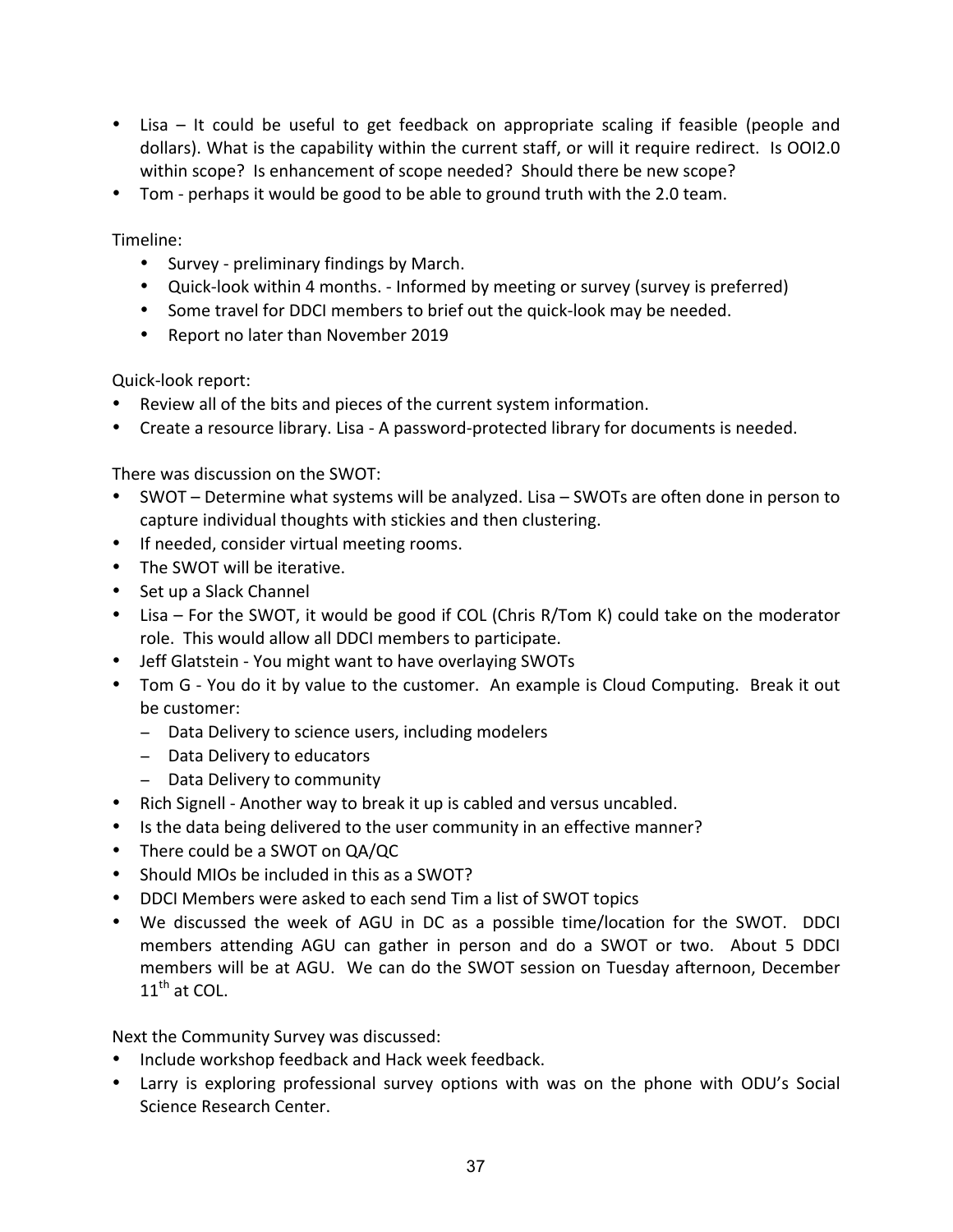- Lisa Clough suggested that DDCI look at NEON's survey and if we like what they did, we can explore their professional services.
- Chris Rutherford and Tom offered their company's services and can provide an estimate. They offer survey services.
- Tom G showed the NEON Stakeholder Survey. They got 20% response.
- Jeff Glatstein Are we willing to act on the community recommendations?

**DDCI Membership** - Tim said that end-dates for the first term of each DDCI member is needed. We would like to stagger the end-dates to maintain continuity. All would be eligible for a second term. Tom G volunteered for a 1-year first term. We will finalize the remaining terms after the meeting.

#### **Lunch Break and Continued Discussion**

Community Survey - We will evaluate the various professional options (NEON, ODU, LMI) and recommend a path forward.

#### Community Meeting:

- There was discussion on if, when, and where a community workshop should be held.
- We will want participant diversity
- OOI users should be will represented.
- We need to determine the goal and theme of the workshop this will drive the audience.
- We need to give them an incentive to come to a workshop.
- Jim O'Donnell The community is frustrated by the performance of the system. give them an opportunity to recommend refinement to the scope.
- Dewey What are we going to get by a community workshop that we didn't already get from the survey?
- Orest Do we need a community workshop to provide additional input.
- Tom G The workshop could help us prioritize the recommendations from the survey and other input.
- Annette If we go with Tom's plan, then how long will it take to finalize the report. Tom -We could draft the report in advance of the community workshop and then use the workshop to prioritize recommendations.
- Based on the results of the community survey, we can select workshop participants.
- We would use the workshop to verify the report and recommendations.
- What would be the size of the workshop? We should be inclusive.
- $J$ eff  $-$  It is important to acknowledge that we are trying to be forward looking.
- James P Is there somewhere that ECS can go to find the science questions that can be answered by OOI? What is stopping them from doing that?
- Lisa Some workshop options include:
	- Vetting the report to a small group for prioritization.
	- Are there some groups that we are missing and should target
	- The workshop could have a hybrid purpose, report prioritization and training.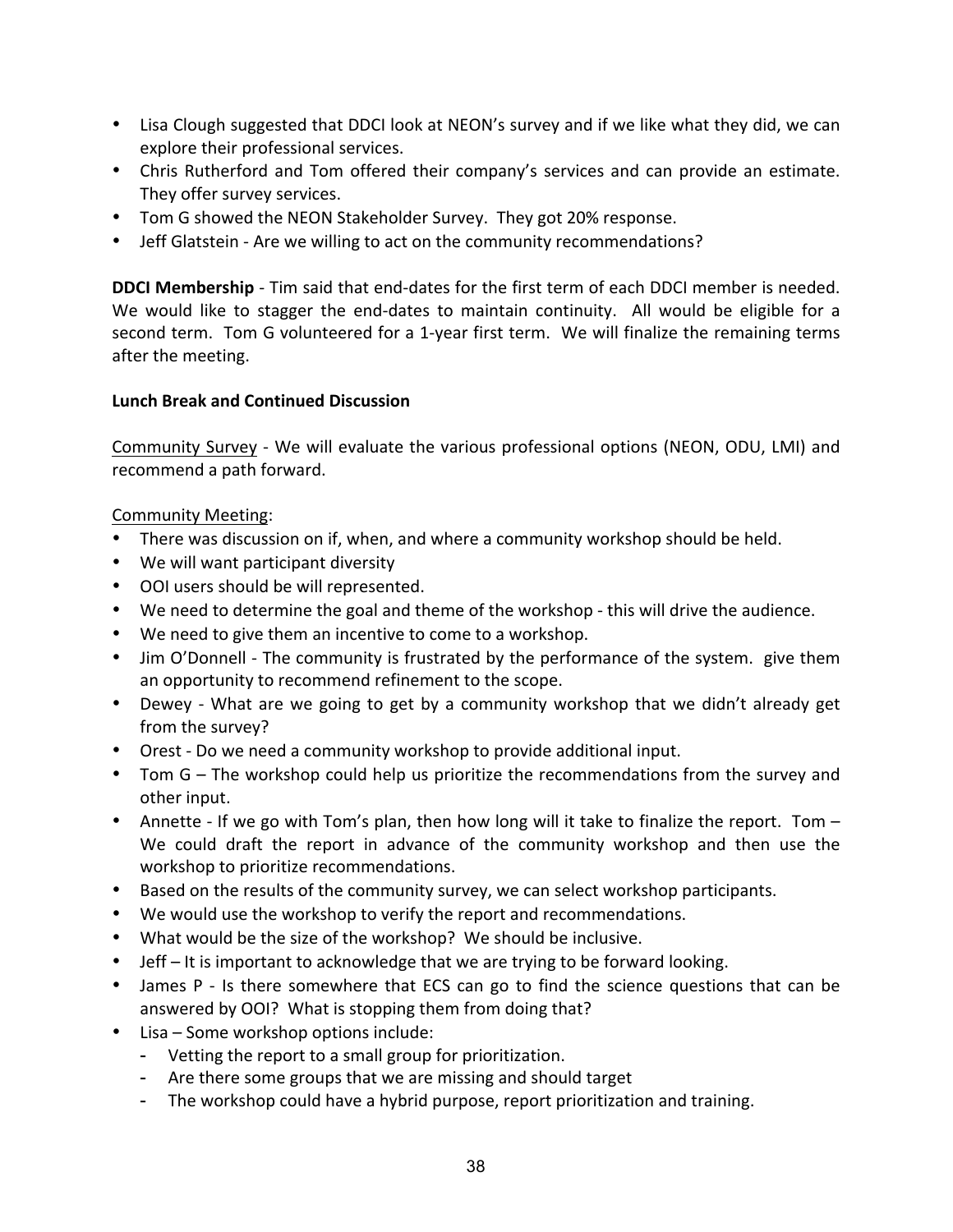- Conclusion we don't have a resolution on the workshop at this time.
- Tom G We can reflect on the past OOI workshop surveys.
- Lisa We haven't had a survey since before OOI construction.
- ERDDAP will be up by the time of the survey.

DDCI Web Conferences – All agreed that DDCI should hold web conferences every two weeks. Annette will poll everyone for the optimal day/time.

May meeting at WHOI – Annette will create a Doodle poll for a May meeting. It would be a joint DDCI and OOIFB meeting.

### General Comments:

- Any DDCI correspondence should go through Tim Crone.
- Include the DDCI ad hoc group report in the Resource Library Google Drive.
- For the Quick-Look, Redmine data would be useful.
- Richard Dewey suggested that DDCI have individual write-ups for the quick-look. Tim can send out a template.
- Quick Look Assessment would be valuable for AWP but shouldn't be a public document
- ONC's Metrics presentation this will be a webinar with OOIFB and DDCI

# **Around the Table**

- Larry thanked all participants for attending the meeting.
- Lisa Clough appreciates the forward looking and thanked everyone for their work. Will get the final DDCI charge next week.
- Orest thanks the organizers.
- Tom  $G$  He appreciates the DDCI opportunity and NEON will benefit.
- Dax  $-$  He is excited to continue.
- Rich Signell USGS supports his time, and they will benefit.
- Jim P The observatory at UH will benefit.
- John Trowbridge He likes the insight.
- Chris  $W$  They have put a lot in the work in this and appreciates the feedback.
- Dewey ONC is interested in this and would like a stronger link to OOI.

**Adjourn** – A motion was made and passed to adjourn the meeting (Wingard/ Kawka).

### **Summary of Action Items resulting from the meeting:**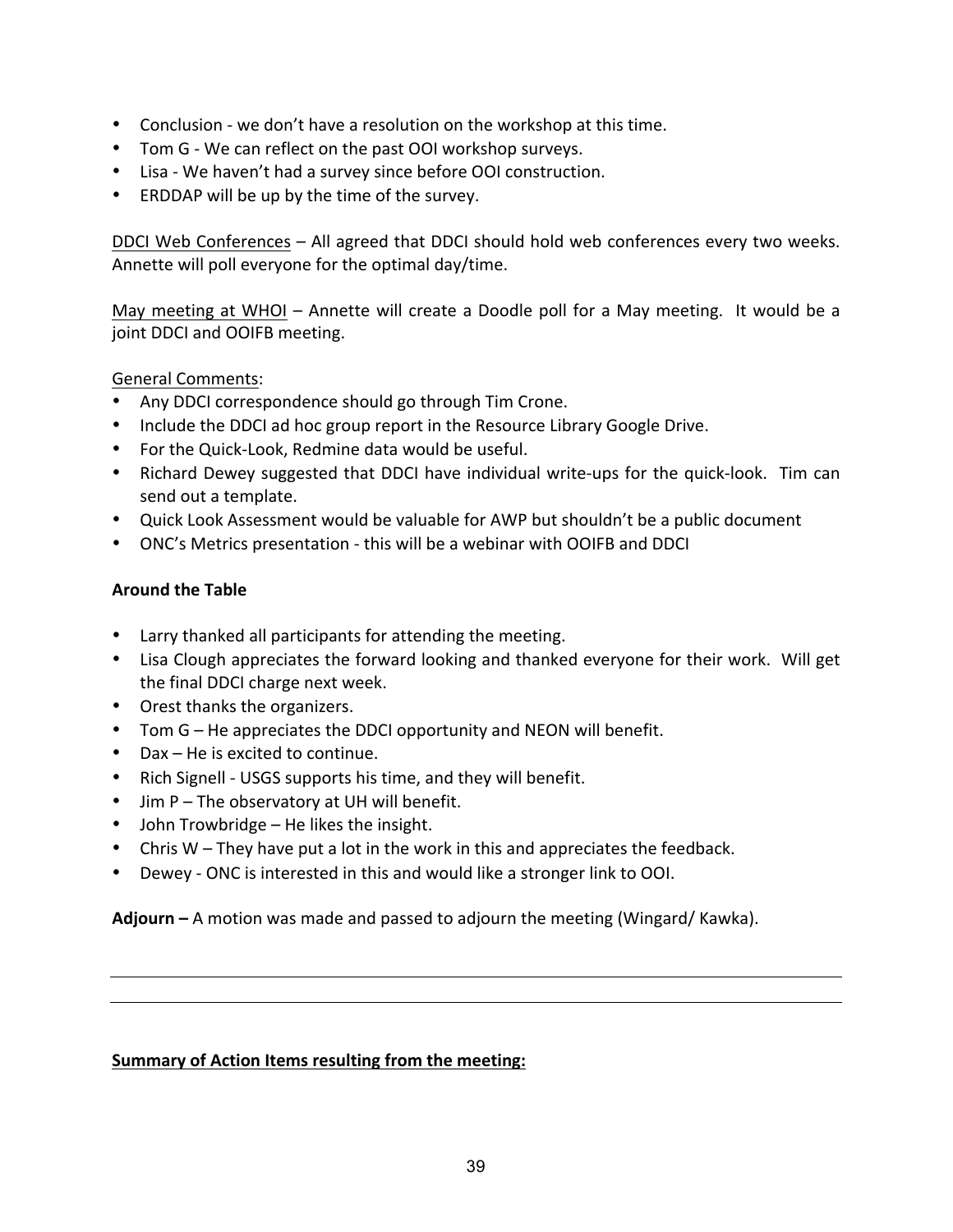**OOIFB 2018-8: OOIFB should prepare a Ship Scheduling Statement** regarding potential risk to the OOI program when cruises are scheduled outside of the weather window.

#### **OOIFB-2018-9: OOIFB should draft a Science Plan/White Paper:**

- $\circ$  Develop a white paper type document on OOI's exciting science potential with a section on each component.
- $\circ$  Request information that is needed for the plan.
- $\circ$  Draft a high-level outline
- $\circ$  Pull away from Traceability matrices

#### **OOIFB-2018-10: Prepare an OOIFB recommendation regarding transition of PI instruments to core OOI supported instruments.**

#### **OOIFB-2018-11: Develop education and outreach strategies.**

- $\circ$  Form a working group to brainstorm strategies Sarah Gille, Dax and Lisa Rom expressed interest
- $\circ$  Should there be a workshop?
- $\circ$  If so, what would be the goals?
- $\circ$  Create an inventory of educational programs.
- $\circ$  May OOIFB meeting an opportunity to engage Early Careeer Scientist users.

**OOIFB-2019** – Review and provide input to the 2019 OOI Annual Work Plan (AWP) – OOI will provide draft AWP in April. OOIFB can review and provide comment at their May 2019 meeting. The final AWP is due in August.

#### **DDCI-2018-2 : Data Delivery Evaluation**

- $\circ$  The DDCI is tasked to conduct a baseline evaluation on data delivery plans of the new OOI 2.0 operator no later than December 31, 2018.
- o The DDCI is tasked to conduct a review of the success of the OOI data delivery for completion in April 2019 (6 months after the OOI 2.0 begins). Metrics for success will be established for the review.

**DDCI-2018-3 - NSF Tasking to DDCI – Provide a report which evaluates OOI Data Delivery** (NSF will provide the final task statement in Nov 2018)

#### **DDCI-2018-4 \Carry out at a SWOT – Strengths, Weaknesses, Opportunities, Threats**

- o Identify Topics for SWOT
- o Moderator COL
- $\circ$  SWOT Session Tuesday, December 11<sup>th</sup>at COL

#### **DDCI-2018-5: Provide DDCI Chair access to Redmine**

#### **DDCI-2018-6: Create an OOIFB\_DDCI Slack group**